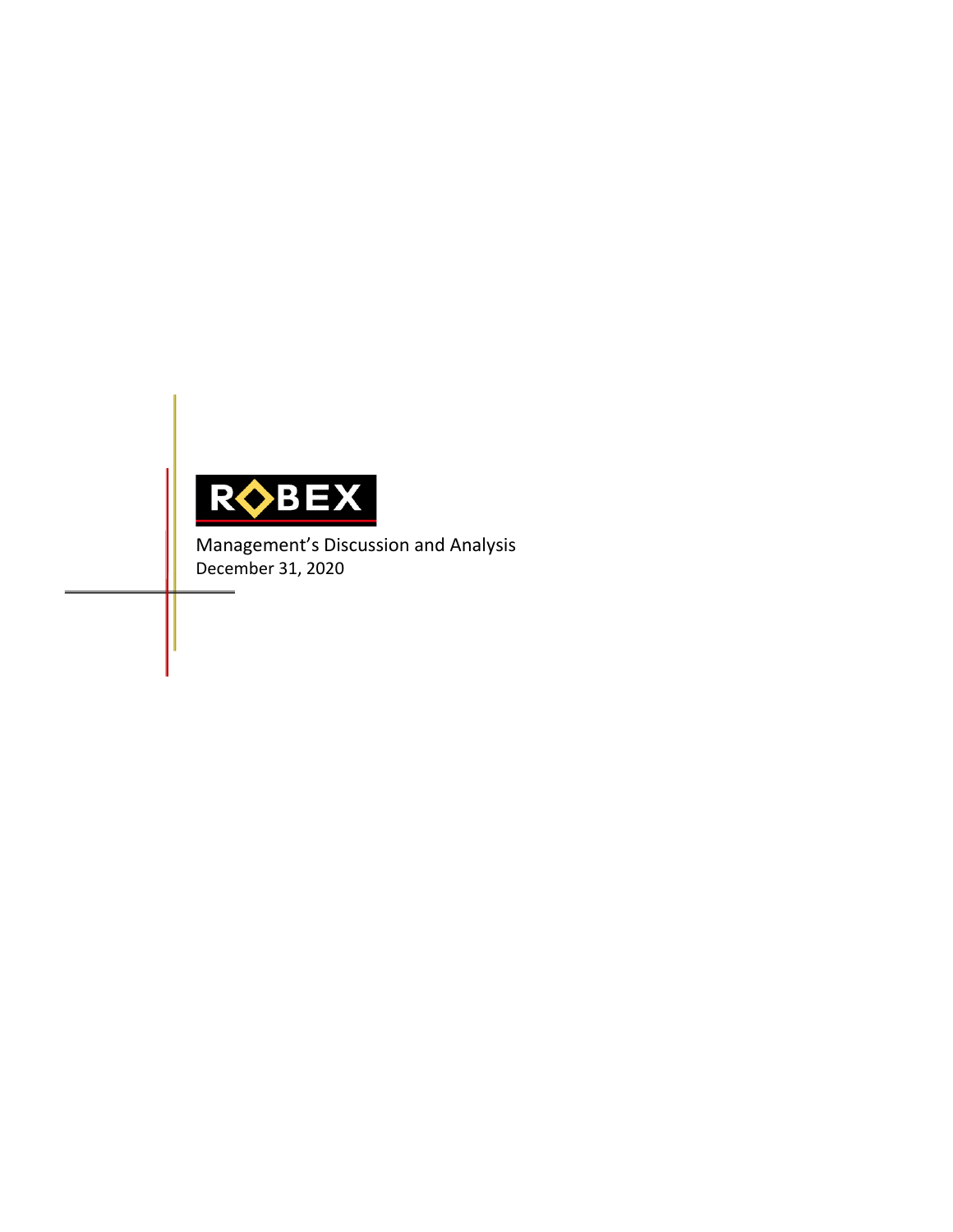| 1.             |                                |    |
|----------------|--------------------------------|----|
| А.             |                                |    |
| <b>B.</b>      |                                |    |
| C.             |                                |    |
| 2.             |                                |    |
| Α.             |                                |    |
| <b>B.</b>      |                                |    |
| C.             |                                |    |
| D.             |                                |    |
| Ε.             |                                |    |
| F.             |                                |    |
| 3.             |                                |    |
| Α.             |                                |    |
| В.             |                                |    |
| C.             |                                |    |
| D.             |                                |    |
| Ε.             |                                |    |
| F <sub>1</sub> |                                |    |
| 4.             |                                |    |
| А.             |                                |    |
| В.             |                                |    |
| C.             |                                |    |
| D.             |                                |    |
| 5.             |                                |    |
| 6.             | <b>RISKS AND UNCERTAINTIES</b> | 32 |
| Α.             |                                |    |
| <b>B.</b>      |                                |    |
| 7.             |                                |    |
| 8.             |                                |    |
| А.             |                                |    |
| <b>B.</b>      |                                |    |
| $C_{1}$        |                                |    |
| 9.             |                                |    |
| 10.            |                                |    |
| 11.            |                                |    |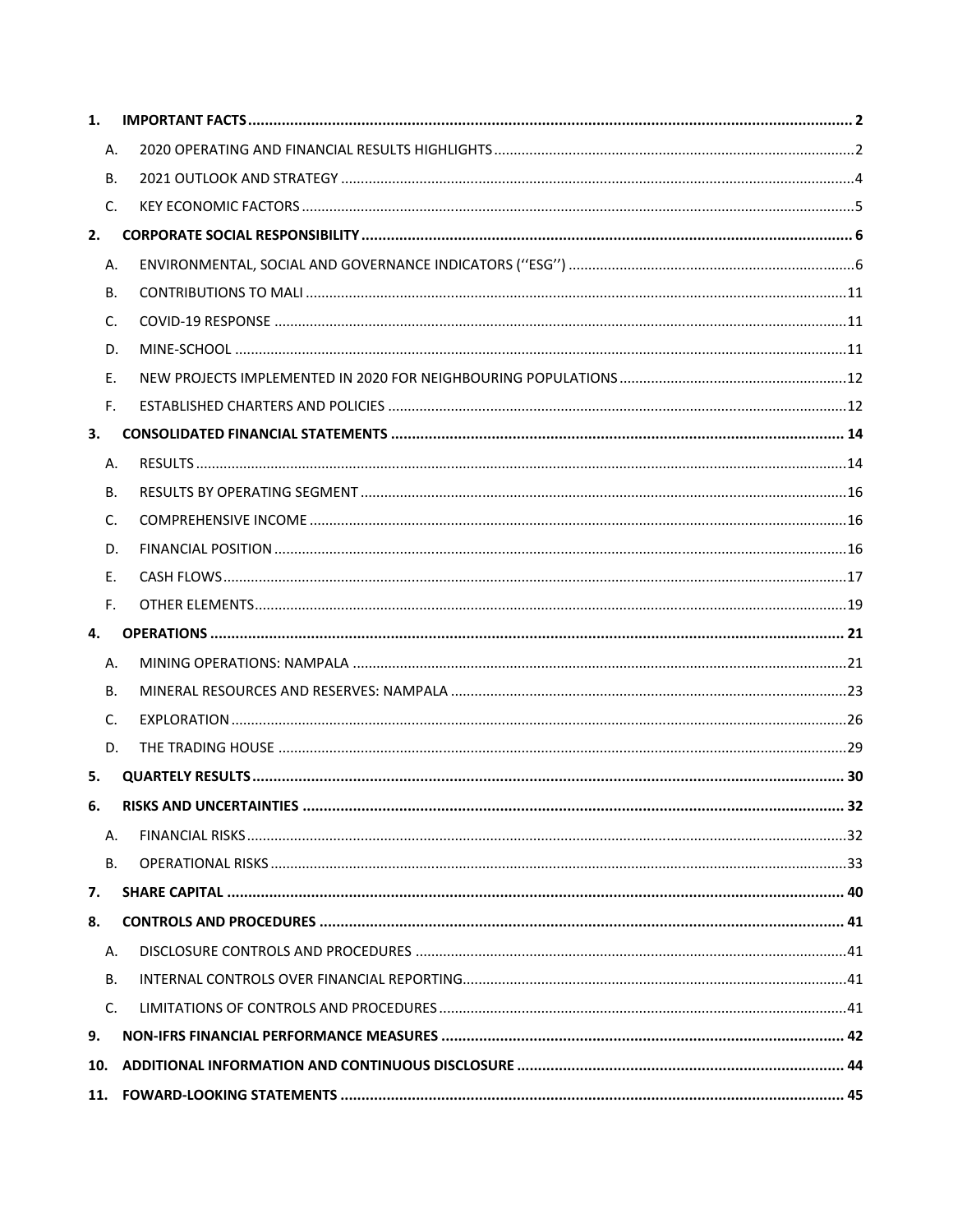ROBEX RESOURCES INC. is a Canadian mining operation and exploration company, that operates in Mali, in Africa, whose shares are traded on the Canadian TSX Venture Exchange under the symbol RBX. In addition to its operation of the Nampala mine, the Company currently holds four exploration permits, which are all located in Mali. ROBEX's priority strategy is to maximize shareholder value by managing its existing assets and pursuing opportunities for strategic growth.

This Management's Discussion and Analysis ("MD&A") is designed to provide the reader with a greater understanding of the Company's business, strategy, and performance, as well as how it manages risk and capital resources. It also aims to show that the Company is a citizen and responsible actor engaged in actions with lasting effects. This MD&A, prepared as of April 28, 2021, is intended to complement and supplement our Annual Audited Consolidated Financial Statements (the "financial statements") as of December 31, 2020. Our financial statements and this MD&A are intended to provide investors with a reasonable basis for assessing our operational results and our financial performance.

Our financial statements have been prepared in accordance with International Financial Reporting Standards as issued by the International Accounting Standards Board ("IFRS"). All dollar amounts contained in this MD&A are expressed in Canadian dollars, unless otherwise specified.

This MD&A contains forward‐looking statements. Particular attention should be given to the risk factors described in the "Risks and Uncertainties" section and to the "Forward‐Looking Statements" section of this document.

Where we say "we", "us", "our", "the Company", "the Group'' or "ROBEX", we mean ROBEX RESOURCES INC. and one, more or all its subsidiaries, as the case may be.

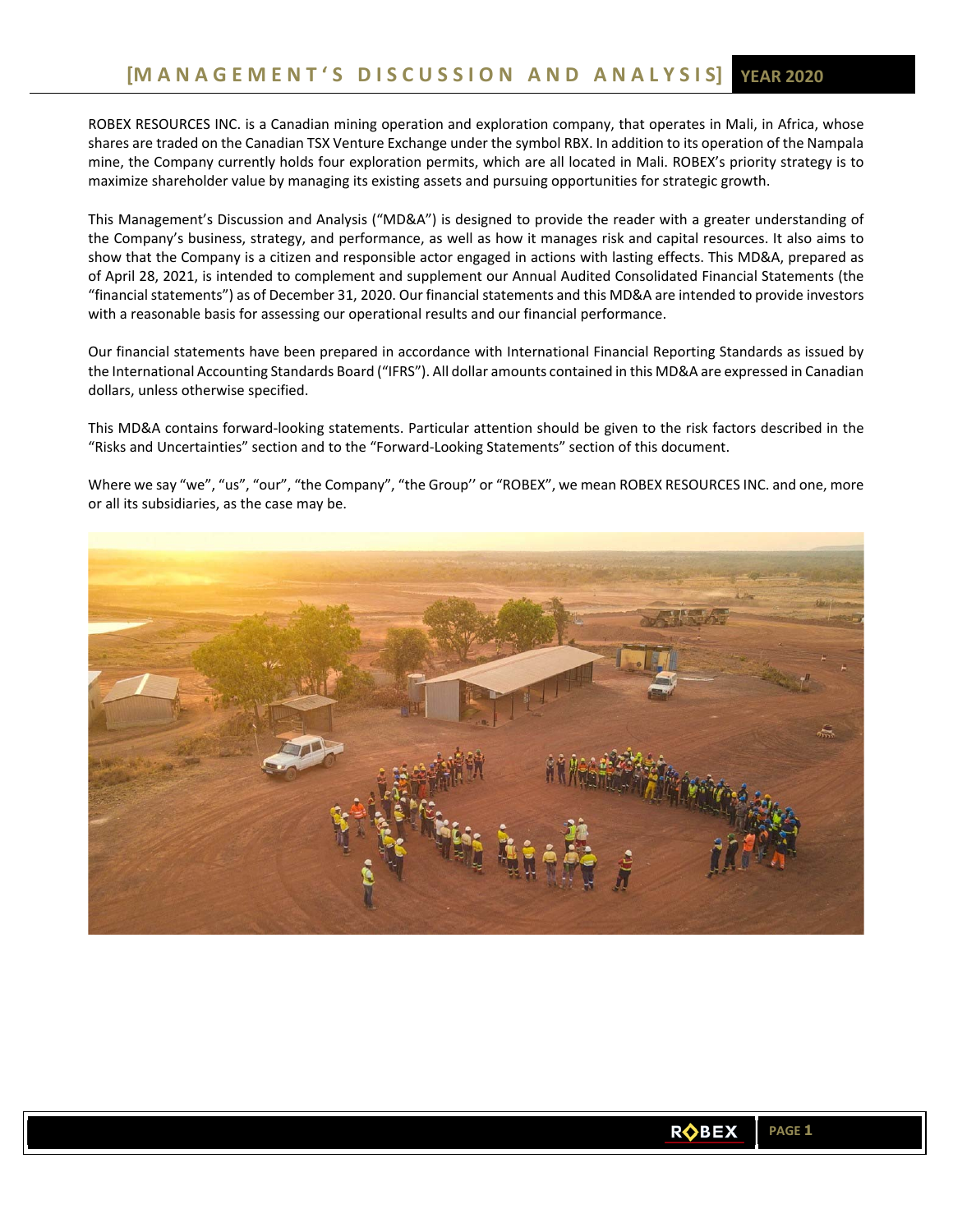# **1. IMPORTANT FACTS**

# **A. 2020 OPERATING AND FINANCIAL RESULTS HIGHLIGHTS**

|                                                                      | 2020        | 2019       | 2018        |
|----------------------------------------------------------------------|-------------|------------|-------------|
| Gold ounces produced                                                 | 50,348      | 55,685     | 44,946      |
| Gold ounces sold                                                     | 50,963      | 53,713     | 47,142      |
| (rounded off to the nearest thousand dollars)                        |             |            |             |
| <b>Revenue - Gold sales</b>                                          | 120,830,000 | 99,192,000 | 78,382,000  |
| <b>Operating income</b>                                              | 48,529,000  | 21,431,000 | 18,639,000  |
| Net income attributable to equity shareholders                       | 44,609,000  | 19,072,000 | 10,380,000  |
| Basic earnings per share                                             | 0.076       | 0.033      | 0.018       |
| Diluted earnings per share                                           | 0.074       | 0.033      | 0.018       |
| <b>Adjusted amounts</b>                                              |             |            |             |
| Adjusted net income attributable to equity shareholders <sup>1</sup> | 45,046,000  | 20,265,000 | 8,018,000   |
| Per share <sup>1</sup>                                               | 0.076       | 0.035      | 0.014       |
| <b>Cash flows</b>                                                    |             |            |             |
| Cash flows from operating activities <sup>2</sup>                    | 65,090,000  | 50,964,000 | 26,914,000  |
| Per share <sup>1</sup>                                               | 0.111       | 0.088      | 0.046       |
| <b>Total assets</b>                                                  | 116,774,000 | 97,707,000 | 109,693,000 |
| <b>Total liabilities</b>                                             | 25,535,000  | 25,028,000 | 52,776,000  |
| <b>Working capital</b>                                               | 8,812,000   | 10,325,000 | (3,884,000) |
| <b>Statistics</b>                                                    |             |            |             |
| (in dollars)                                                         |             |            |             |
| Average realized selling price (per ounce)                           | 2,371       | 1,847      | 1,663       |
| Total cash cost (per ounce sold) <sup>1</sup>                        | 676         | 623        | 643         |
| All-in sustaining cost (per ounce sold) $1$                          | 1,277       | 930        | 973         |
| Adjusted all-in sustaining cost (per ounce sold) <sup>1</sup>        | 797         | 756        | 728         |

The year 2020 was a year of mineral resource replenishment at Nampala, which ensured ROBEX's sustainability and confirmed the future potential of the Nampala mining permit. The replenishment directly continues the step‐by‐step strategy that began with the start of commercial production in January 2017. As a reminder, our strategy was initially to invest in production optimization and stability, thereby maximizing the cash flow generated by the operating activities. Then, in 2018 and 2019, the Company focused mainly on reducing debt to reduce interest expenses and be more resilient to possible major events such as the COVID‐19 pandemic.

Thanks to the excellent 2020 financial performance, and more generally to the performance since the start of production at Nampala, the Company now has a strong balance sheet and minimal debt.

<sup>1</sup> Adjusted net income attributable to equity shareholders, adjusted basic earnings per share, operating cash flows per share, total cash cost, all-in sustaining cost and adjusted all-in sustaining cost are non-IFRS financial measures for which there is no standardized definition under IFRS. See the "Non-IFRS Financial Performance Measures" section of this document, on page 42.

 $2$  Cash flows from operating activities exclude net change in non-cash working capital items.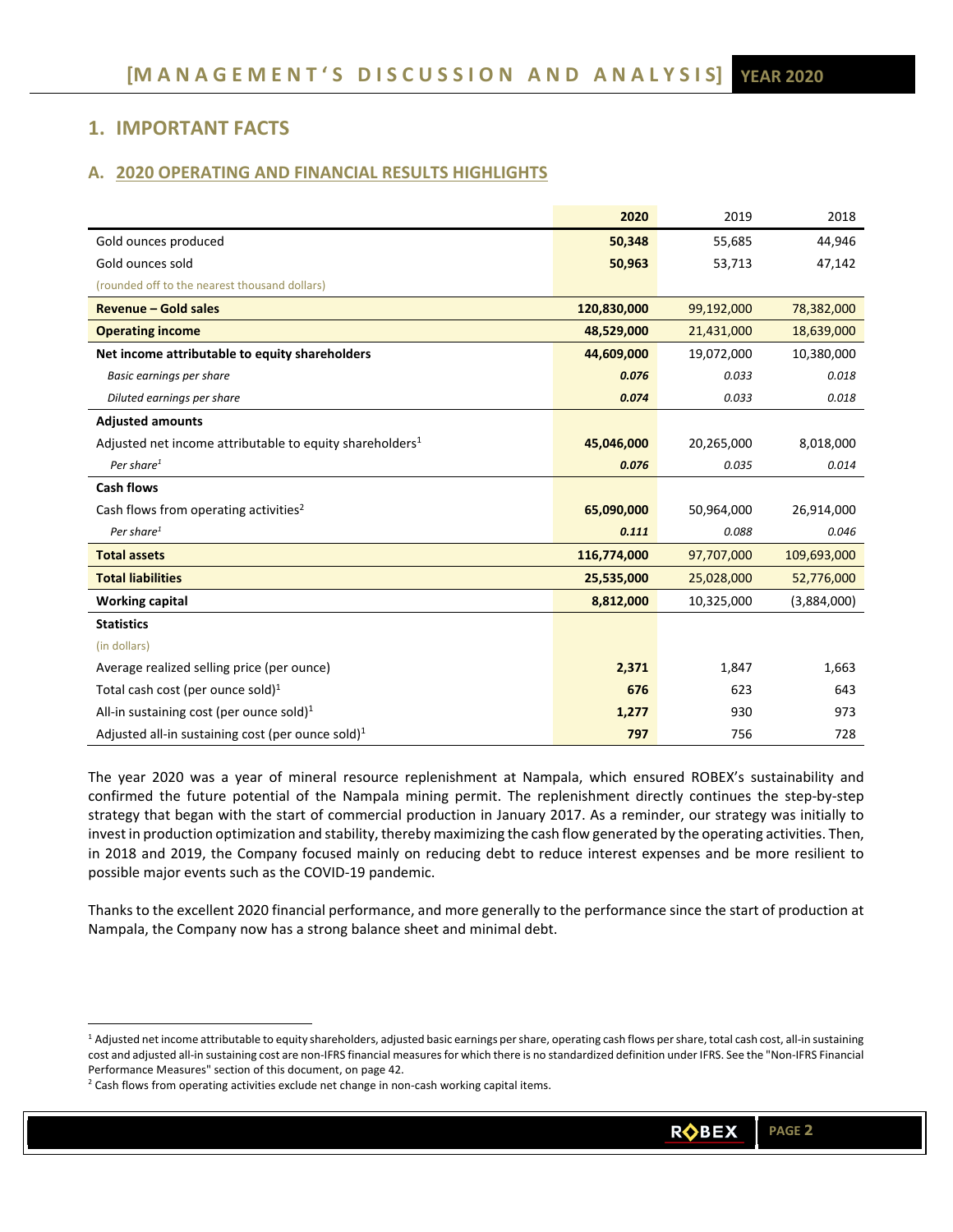# **IMPORTANT POINTS FOR 2020**

- **22% INCREASE IN REVENUE**  Gold sales of \$120.8 million compared to \$99.2 million in 2019.
- **126% INCREASE IN OPERATING INCOME**  Operating income of \$48.5 million compared to \$21.4 million in 2019, including respectively \$20.9 million and \$31.6 million of depreciation and amortisation of tangible assets.
- **28% INCREASE IN CASH FLOWS FROM OPERATING ACTIVITIES1**

Cash flows from operating activities<sup>1</sup> of \$65.1 million or \$0.111 per share<sup>2</sup> compared to \$51 million or \$0.088 per share<sup>2</sup> in 2019.

# **LONG‐TERM DEBT REPAYMENT OF \$6.8 MILLION**

The Company's long-term debt has been reduced from \$13.3 million as of December 31, 2019 to \$6.5 million as of December 31, 2020.

 **PAYMENT OF 2 EXTRAORDINARY DIVIDENDS TOTALLING \$0.06 PER SHARE**  Payment of a first dividend of \$0.02 per share on the April 7, 2020 and a second of \$0.04 per share on September 25, 2020, for a total amount of \$35.5 million.

# **SHAREHOLDER EQUITY INCREASED BY \$18,2 MILLION**

The book value of the ordinary shareholder equity was \$90.1 million as of December 31, 2020 including \$8.2 million of retained earnings. This compares to \$72 million as of December 31, 2019 including an accumulated deficit of \$0.9 million.

# **POSITIVE WORKING CAPITAL OF \$8.8 MILLION**

Positive working capital of \$8.8 million as of December 31, 2020 compared to a positive working capital of \$10.3 million as of December 31, 2019.

### **SIGNIFICANT INVESTMENTS IN EXPLORATION OF APPROXIMATELY \$8.3 MILLION**

Exploration investments on Nampala's operating licence of \$8 million and on exploration licences of \$0.3 million in 2020.

### **RESOURCE INCREASED OF 103%**

In July, the Group published a NI 43-101 technical report increasing its indicated resources by 103% over the 2019 Mineral Resource Estimate (MRE2019). A new MRE in 2021 confirmed this figure, reporting 788,000 ounces of gold and extending the mine life to over 10 years.

Thanks to the exceptional dedication of all ROBEX employees, the Group successfully navigated the difficulties faced in 2020, particularly the COVID‐19 pandemic and the longer and more extreme wet season in the Sikasso region (which includes the Nampala mine), while achieving a gold production close to our objective. The debottlenecking of the processing plant allowed the Company to increased productivity in 2020. This increased productivity partially made up for the reduction in daily throughput and the lower grades caused by the extra stripping of the new pit and the extension of the initial pit.

|                                                           | <b>2020 Objectives</b>  | <b>2020 Achievements</b> |
|-----------------------------------------------------------|-------------------------|--------------------------|
| Gold production (ounces)                                  | > 51.100                | 50,348                   |
| Total cash cost <sup>2</sup> (per ounce sold)             | $<$ \$650               | \$676                    |
| All-in sustaining cost <sup>2</sup> (per ounce sold)      | $<$ \$1.000             | $1,277$ \$ <sup>3</sup>  |
| Exploration on all permits (Nampala, Mininko and Kamasso) | 171,990 drilling meters | 125,049 drilling meters  |

 $<sup>1</sup>$  Cash flows from operating activities exclude net change in non-cash working capital items.</sup>

 $^2$  Cash flows from operating activities per share, total cash cost and all-in sustaining cost are non-IFRS financial measures for which there is no standardized definition under IFRS. Se the "Non‐IFRS Financial Performance Measures" section of this document, on page 42.

<sup>&</sup>lt;sup>3</sup> The increased in all-in sustaining cost is due to an overall investment above the budget and particularly on the stripping of the new mineralized zones.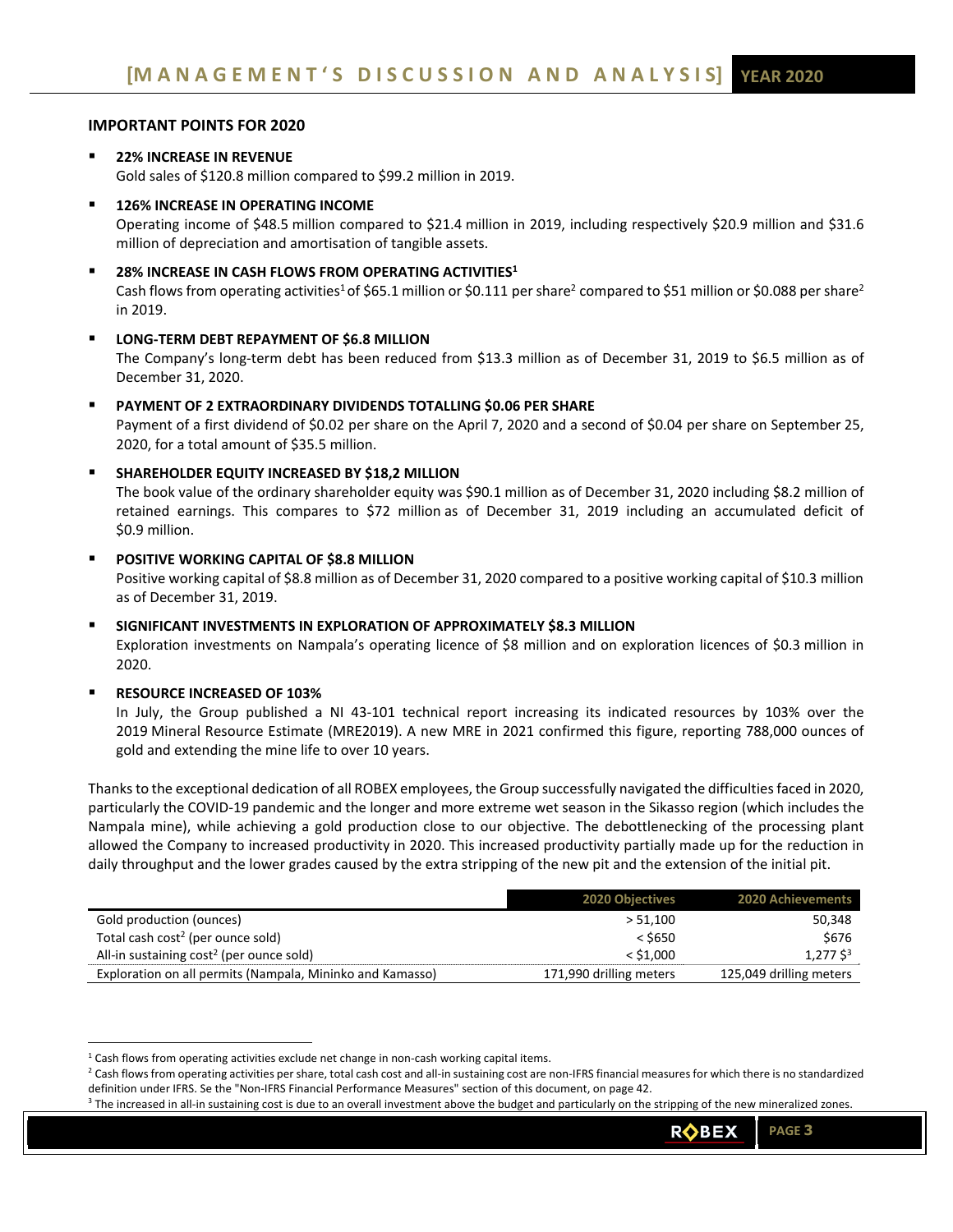# **B. 2021 OUTLOOK AND STRATEGY1**

We successfully achieved our main objective for 2020, which was to replenish our resources and reserves and extend the life of mine. Therefore, in 2021, the Group is focusing on new objectives:

- 1. Prepare the newly defined pits to efficiently mine the discovered ounces. The Group decided to open (strip and begin production) all four discovered pits rather than working target by target. This decision will require significant investment at the beginning of 2021 at the pit level. However, it will give us management flexibility and optimized ore processing capacity by providing more ore extraction and blending possibilities during production. For example, if we discover a rich but hard area, we will process this ore step‐by‐step, which will allow us to process it efficiently without degrading plant performance.
- 2. Finalize the optimization of the current plant's processing capacity with the installation of new equipment, including:
	- ‐ A mobile conveyor to feed the hopper directly from the mineral sizer outlet that we added to the grinding circuit in 2019;
	- Two pumps to improve the cyclones pumping capacity, where a bottleneck formed following installation of the new discharge line in 2020 (planned for August 2021);
	- ‐ A cone crusher to reduce blockages caused by coarse ore (started in April 2021); and
	- The replacement of the double-decker screen to improve milling circuit availability (initiated in April 2021).
- 3. Decrease the energy costs and environmental footprint with the solar power plant. ROBEX has partnered with Vivo Energy Mali ("VIVO"), a Royal Dutch Shell subsidiary, to build the plant. Nampala carried out the site preparation work. VIVO should begin the construction of the solar power plant in the next few weeks. The plant should be operational by the end of 2021.
- 4. Explore all potential opportunities for organic growth (with the increase of the current plant's processing capacity and the development of our exploration permits) and external growth (with the acquisition of a new mining project).

|                                                      | 2021 Guidance         |
|------------------------------------------------------|-----------------------|
| Gold production (ounces)                             | > 51,000              |
| Total cash cost <sup>2</sup> (per ounce sold)        | $<$ \$650             |
| All-in sustaining cost <sup>2</sup> (per ounce sold) | \$900 to \$1,000      |
| Exploration on all permits <sup>3</sup>              | Refer to the          |
|                                                      | "Exploration" section |

<sup>&</sup>lt;sup>1</sup> This section contains forward-looking statements. Refer to the "Forward-Looking Statements" section on page 45 of this document for further details on forward‐looking statements.

<sup>&</sup>lt;sup>2</sup> Total cash cost and all-in sustaining cost are non-IFRS financial measures for which there is no standardized definition under IFRS. Se the "Non-IFRS Financial Performance Measures" section of this document, on page 42.

<sup>&</sup>lt;sup>3</sup> Refer to the "Exploration" section on page 26 of this document for further details on our mining properties.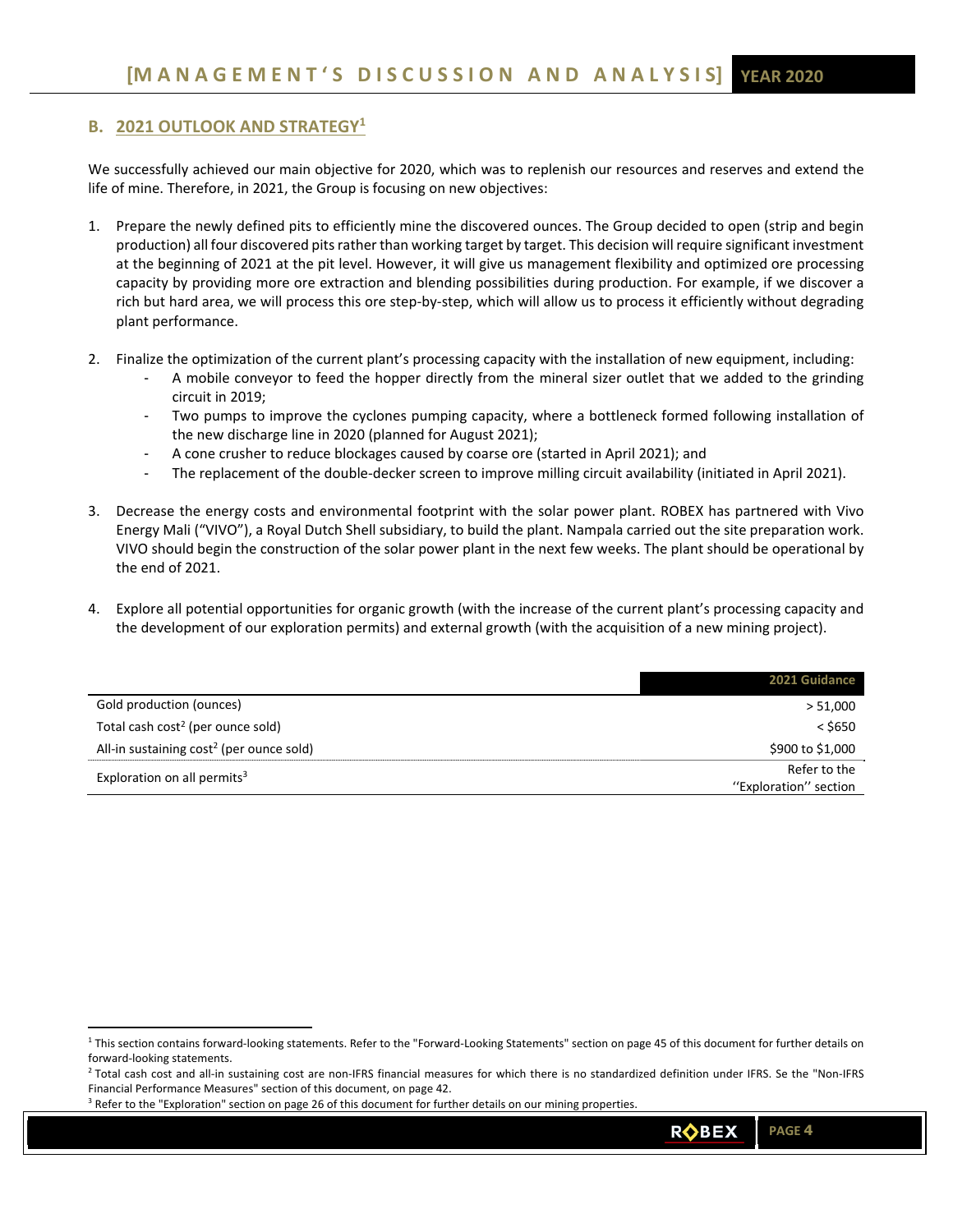# **C. KEY ECONOMIC FACTORS**

# **PRICE OF GOLD**

During the fiscal year ended December 31, 2020, the price of gold in US dollars, based on the *London Gold Fixing Price*, fluctuated from a high of USD 2,069 to a low of USD 1,492 per ounce (high of CAD 2,756 to a low of CAD 1,985 per ounce). The average market gold price for the fiscal year end December 31, 2020 was of CAD 2,409 per ounce compared to CAD 1,872 per ounce for the same period in 2019, representing an increase of CAD 537.

|                                      |       |                | 2020           |                |       | 2019  |
|--------------------------------------|-------|----------------|----------------|----------------|-------|-------|
| (in dollars per ounce)               | Q4    | Q <sub>3</sub> | Q <sub>2</sub> | Q <sub>1</sub> | Year  | Year  |
| Average London Gold Fixing Price USD | 1,877 | 1,913          | 1,716          | 1.583          | 1,800 | 1,413 |
| Average London Gold Fixing Price CAD | 2,445 | 2.548          | 2,378          | 2.130          | 2.409 | 1,872 |
| Average realized selling price CAD   | 2,427 | 2.531          | 2.418          | 2.107          | 2,371 | 1,847 |

# **COST PRESSURES**

Our operation, like the entire mining sector, greatly affected by pressures on the costs of development and operating. Since our mining activities consume large amounts of energy, a change in fuel price can have a significant impact on our operations and associated financial results. The situation is the same for all of our chemicals such as lime, cyanide and coal.

The Group purchase our fuel exclusively from the company Vivo Energy Mali in CFA francs, the local currency in Mali, at a price based on the price fixed by the director of the Malian Office of Petroleum Products (ONAP). The average price fixed by the director of ONAP was FCFA 616 per liter (equivalent to CAD 1.44) for the year ended December 31, 2020, compared to FCFA 636 per liter (equivalent to CAD 1.44) for the same period in 2019.

# **FOREIGN CURRENCIES**

Our mining operation and exploration activities are carried out in Mali, in West Africa. As a result, a portion of operating costs and capital expenditures is denominated in foreign currencies, mainly in euros. The FCFA is currently at a fixed rate of FCFA 655.957 for 1 euro, and therefore fluctuates according to the euro.

During the fiscal year ended December 31, 2020, the Canadian dollar devaluated compared to the Euro during the same period in 2019. As majority of our costs are nominated in foreign currencies other than the Canadian dollar, the foreign exchange fluctuation negatively impacted our all-in sustaining cost<sup>1</sup>. The exchange rates between the Euro (EUR) and the Canadian Dollar (CAD) are as follows:

| EUR / CAD                | 2020   | 2019   |
|--------------------------|--------|--------|
| March 31 (closing)       | 1.5584 | 1.5002 |
| June 30 (closing)        | 1.5305 | 1.4887 |
| September 30 (closing)   | 1.5631 | 1.4583 |
| December 31 (closing)    | 1.5608 | 1.4438 |
| First quarter (average)  | 1.4826 | 1.5098 |
| Second quarter (average) | 1.5256 | 1.5032 |
| Third quarter (average)  | 1.5575 | 1.4679 |
| Fourth quarter (average) | 1.5537 | 1.4615 |
| Year (average)           | 1.5298 | 1.4856 |

<sup>&</sup>lt;sup>1</sup> The all-in sustaining cost is a non-IFRS financial measure for which there is no standardized definition under IFRS. Se the "Non-IFRS Financial Performance Measures" section of this document, on page 42.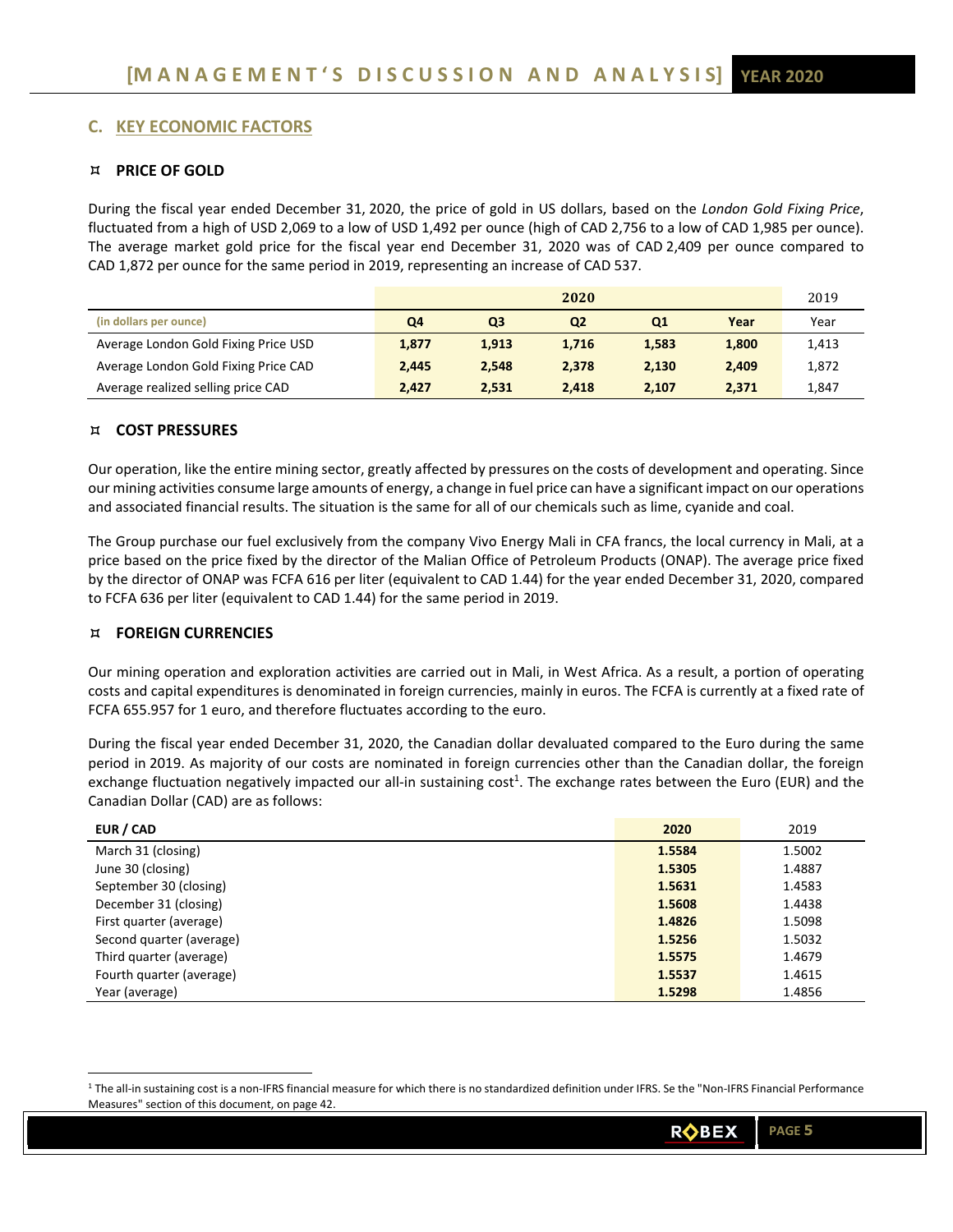# **2. CORPORATE SOCIAL RESPONSIBILITY**

# **A. ENVIRONMENTAL, SOCIAL AND GOVERNANCE INDICATORS (''ESG'')**

## **ENVIRONMENT**

### **Monitoring Program**

The Health, Safety and Environment ("HSE") department conducts mine site continuous environmental monitoring. During the year 2020, we implemented an environmental audit and are following its recommendations. There are no significant negative events to be identified during the period.

### **Wastewater Recycling**

Water being a scarce natural resource in Mali, the plant's process water operates in a closed circuit. During the decantation process, the water is distributed in a tailings pond. The tailings pond is subject to technical controls, and we recently checked and consolidated the dykes under the supervision of an expert.

# **Waste Incineration**

Following a comprehensive environmental impact audit conducted at Nampala's request, in conjunction with the Direction Nationale de la Géologie et des Mines ("DNGM"), we have implemented an action plan to complete the actions already undertaken and which have reached a level of compliance that exceeds the simple legal requirements. In particular, Nampala is building a waste storage and disposal centre with the installation of an incinerator. This project completes the wastewater treatment plant, the waste oil storage structure and the colour‐coded waste separation policy.

## **SOCIAL**

### **Personnel Demographics**

As of December 31, 2020, the Company employed 872 workers, including subcontractors, 38% of whom were Nampala employees. The average employee age was 36 years, and the majority were under 40 years old.

Since September 2016, Nampala has employed some of its workers through a staffing agency (Talents Plus Conseil Mali SARL, hereafter "Talents Plus"). These contract staff enjoy the same benefits as Nampala employees, such as salary scales, continuous training programs and medical follow‐ups.

|                    | 2020 | 2019 |
|--------------------|------|------|
| Nampala            | 282  | 212  |
| <b>Trainees</b>    | 10   | 3    |
| <b>Talent Plus</b> | 43   | 55   |
| Subcontractors     | 537  | 375  |
| <b>Total</b>       | 872  | 645  |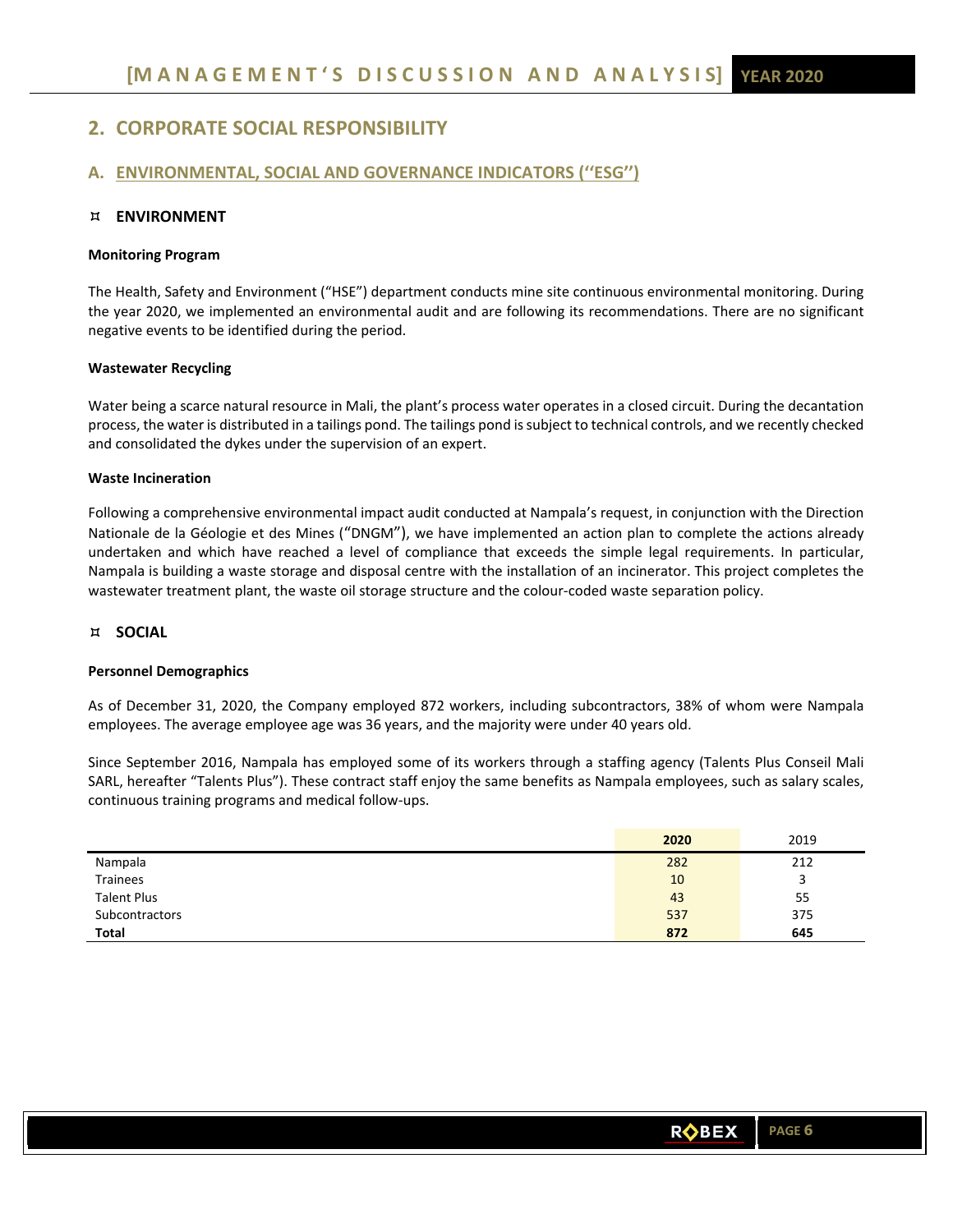

# **BREAKDOWN OF THE GLOBAL WORKFORCE BY DEPARTMENT AS OF DECEMBER 31, 2020**

# **BREAKDOWN OF THE GLOBAL WORKFORCE BY CATEGORIES AS OF DECEMBER 31, 2020**



Since the start of operations, we have focused on local recruitment and training to demonstrate our commitment to Mali. Today, we are happy to report that:

- 98% of the Nampala workers are Malian nationals;
- 32% of the workforce are from the surrounding villages;
- 31% of the workforce are from the Sikasso region;
- 6% of the total workforce in Nampala are women;
- 88% of the 43 managers are Malian, including 5 women; and
- 100% of the managers in the nine subcontracting structures are Malian.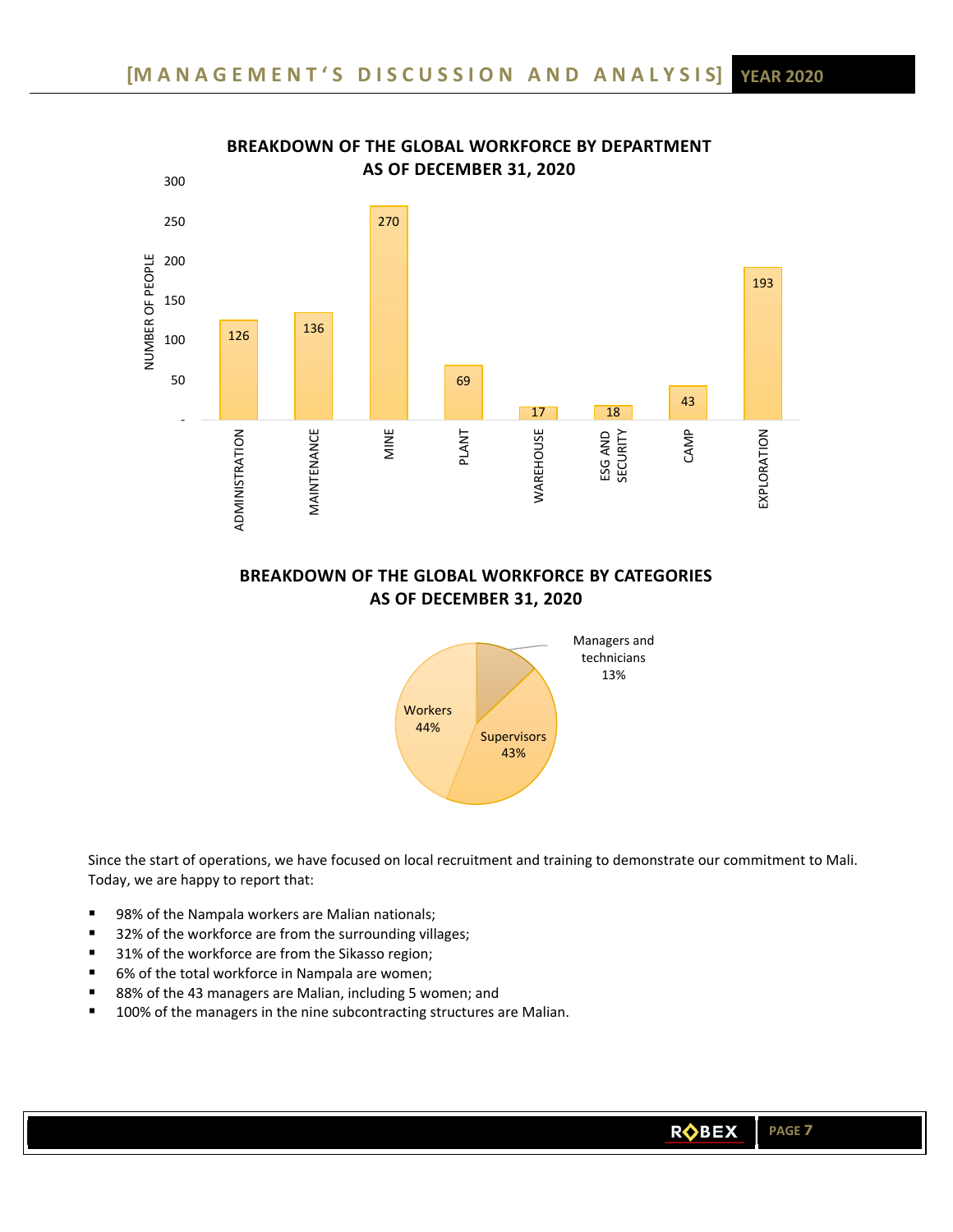# **Personnel Recruitment**

| <b>Employment category</b> | <b>Sex</b>   | <b>Quantity</b> | <b>Total</b> |    | <b>RECRUITMENT MEN / WOMAN</b> |               |
|----------------------------|--------------|-----------------|--------------|----|--------------------------------|---------------|
| Workers                    | Men          | 13              | 15           | 52 |                                |               |
|                            | Women        |                 |              |    |                                | $\square$ Men |
| Supervisors                | Men          | 37              | 37           |    |                                | <b>Women</b>  |
|                            | Women        | $---$           |              |    |                                |               |
| Managers and               | Men          |                 | 3            |    |                                |               |
| technicians                | Women        |                 |              |    |                                | 12            |
|                            | <b>Men</b>   |                 | 52           |    | 3                              | 3             |
| <b>Total</b>               | <b>Women</b> |                 | 3            |    |                                |               |
|                            | <b>Total</b> |                 | 57           |    | 2020                           | 2019          |

Nampala hired a number of staff in 2020 in compliance with the recruitment policy:

In summary, Nampala recruited 57 workers against 8 exits, of which 3 were due to contract terminations, 3 to resignations and 2 to layoffs. The turnover rate was therefore 15.3% in 2020.

The hiring increase in 2020 compared to 2019 is a result of the following factors:

- Some replacements; and
- Strengthening of some teams, including exploration.

As part of efforts to motivate our workers, we created two replacement supervisor positions. We filled these two positions internally. Moreover, in compliance with the Company's human resources development policy, the Company prioritizes hiring trainees when a position becomes available. Job postings are published in the Mine, with local agencies and in the villages.

### **Health**

Since January 2017, the Nampala mine has provided health care coverage for all Nampala employees, including their respective legally dependent family members.

Furthermore, we have excellent collaboration with the INPS (''Institut National de Prévoyance Sociale'') and the AMO (''Assurance Maladie Obligatoire''). To this end, we declare all workers to the INPS at the beginning of the contract and to the AMO when the contribution period reaches six months as required by law.

To monitor and improve the health of our employees and subcontractors we have started medical records and regular medical visits at site.

### **Training: ''an unprecedent effort''**

As part of Nampala's training policy, all employees have access to training on various subjects. This training provides the workers with better tools to achieve safety and production objectives.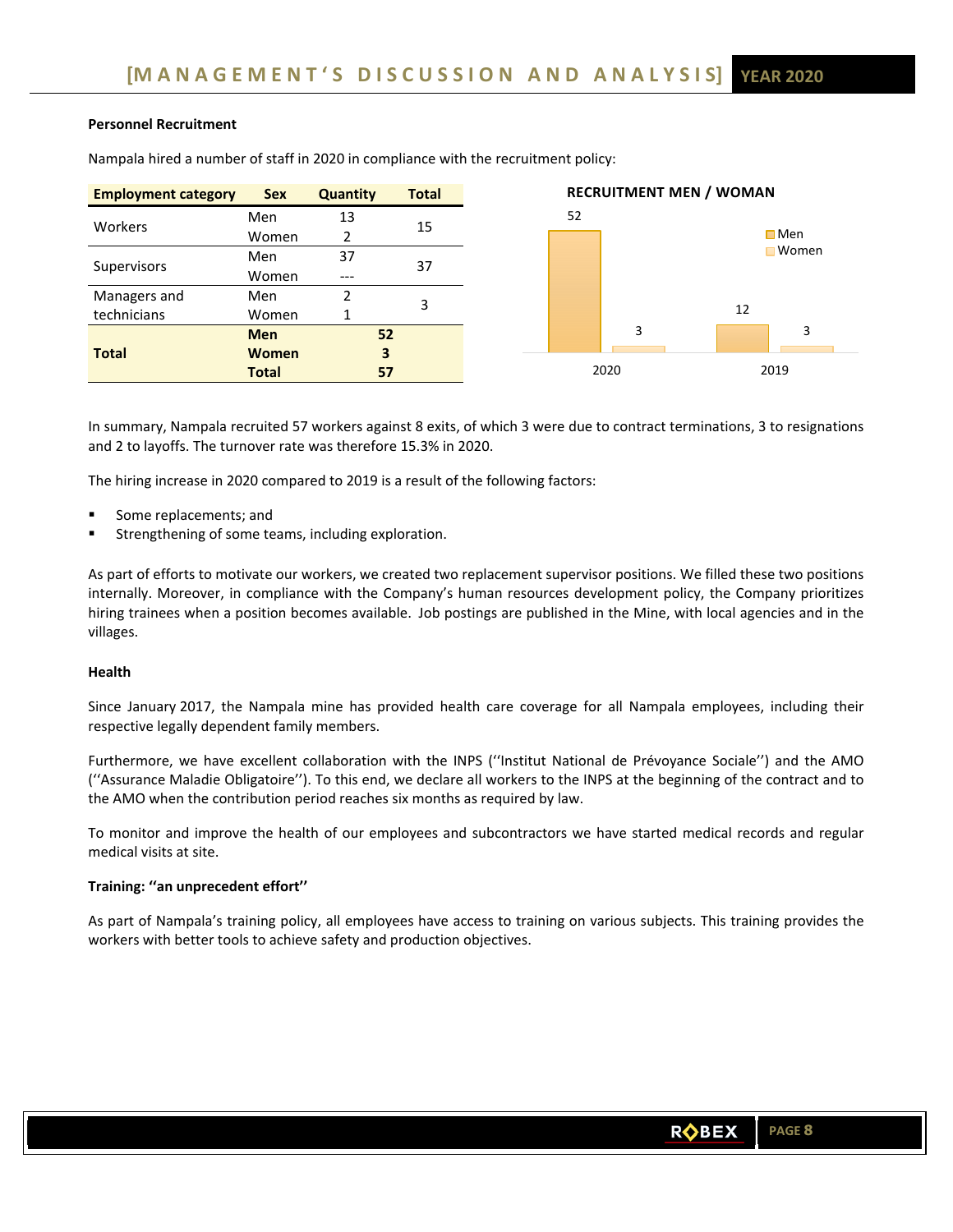# **[M A N A G E M E N T ' S D I S C U S S I O N A N D A N A L Y S I S] YEAR 2020**

| 2020 Training                    | <b>Duration</b><br>in days | <b>Total</b><br>participants | <b>Workers</b> | <b>Supervisors</b> | <b>Managers and</b><br>technicians |
|----------------------------------|----------------------------|------------------------------|----------------|--------------------|------------------------------------|
| HSC (Heath and Safety Committee) |                            | 12                           |                | ר                  | כ                                  |
| PR (Personnel Representatives)   |                            | 11                           |                | 6                  |                                    |
| Consumables                      |                            | 4                            |                |                    |                                    |
| Cyanide intoxication             |                            | 49                           | 5              | 33                 |                                    |
| Management                       |                            | 11                           |                |                    | 11                                 |
| Movement and postures            |                            | 4                            |                | ---                | 4                                  |
| Software                         |                            | 17                           | ---            | 13                 | 4                                  |
| Equipment                        |                            | 9                            | 8              |                    | ---                                |
| Safety                           |                            | 25                           | 15             |                    |                                    |
| Fire extinguisher handling       |                            | 26                           | 12             | 11                 |                                    |
| Human resources and payroll      |                            | 9                            |                |                    | 6                                  |

Furthermore, Nampala has been training doctors and health workers and assisting the surrounding communities in implementing health measures due to the pandemic and as part of community development.

### **Occupational Accidents**

There were no occupational accidents at the Nampala site until February 1, 2021, when a subcontractor suffered a minor injury. The mine therefore operated for a total of 6.5 million hours without an occupational accident.

### **Work Schedules**

Since operations run 24 hours a day, 7 days a week, the mine site has 2 shifts, including a day shift from 7 a.m. to 6 p.m. and an evening shift from 6 p.m. to 6 a.m., for the pit, plant and maintenance departments. For the other departments, the work schedule is from 7 a.m. to 5 p.m. Senior management has implemented a break and rest system for all personnel.

Furthermore, the Nampala managers and technicians worked 8,961 overtime hours in 2020, due in part to the lockdown of the mine, and therefore, the presence of the same workers for two months.

### **Personnel Evaluations**

Worker evaluations are an effective way to take stock of a company's human resources situation. Evaluation results also allow managers to clarify the direction of their management strategies, advancement opportunities, promotions and the organization of training, among other things.

The 2019 personnel evaluations were a framework to first measure efforts and possible advancements, but also to qualify workers' raises. After the 2020 evaluations, we gave some workers raises. In 2020, we evaluated all the workers to promote their development within the Company.

### **Democratic Organization of Elections**

Since the creation of Nampala, the Company has maintained a strong social dialogue and active relations with the main mining unions in Mali. We currently have three unions on‐site: the SECMIMA, the CSTM and the SYLTMIN.

December 15 marked the end of the terms for personnel representatives and Health and Safety Committee ("HSC") representatives. An election was organized for this purpose in compliance with legal and regulatory provisions. The new representatives (HSC and personnel representatives) were trained by Sikasso's Regional Labour Relations Manager. This training focused on their roles in the company. To establish a peaceful social climate, an annual schedule of meetings will be drawn up with the participation of the various parties, including Nampala's management, personnel representatives, HSC representatives and trade union representatives.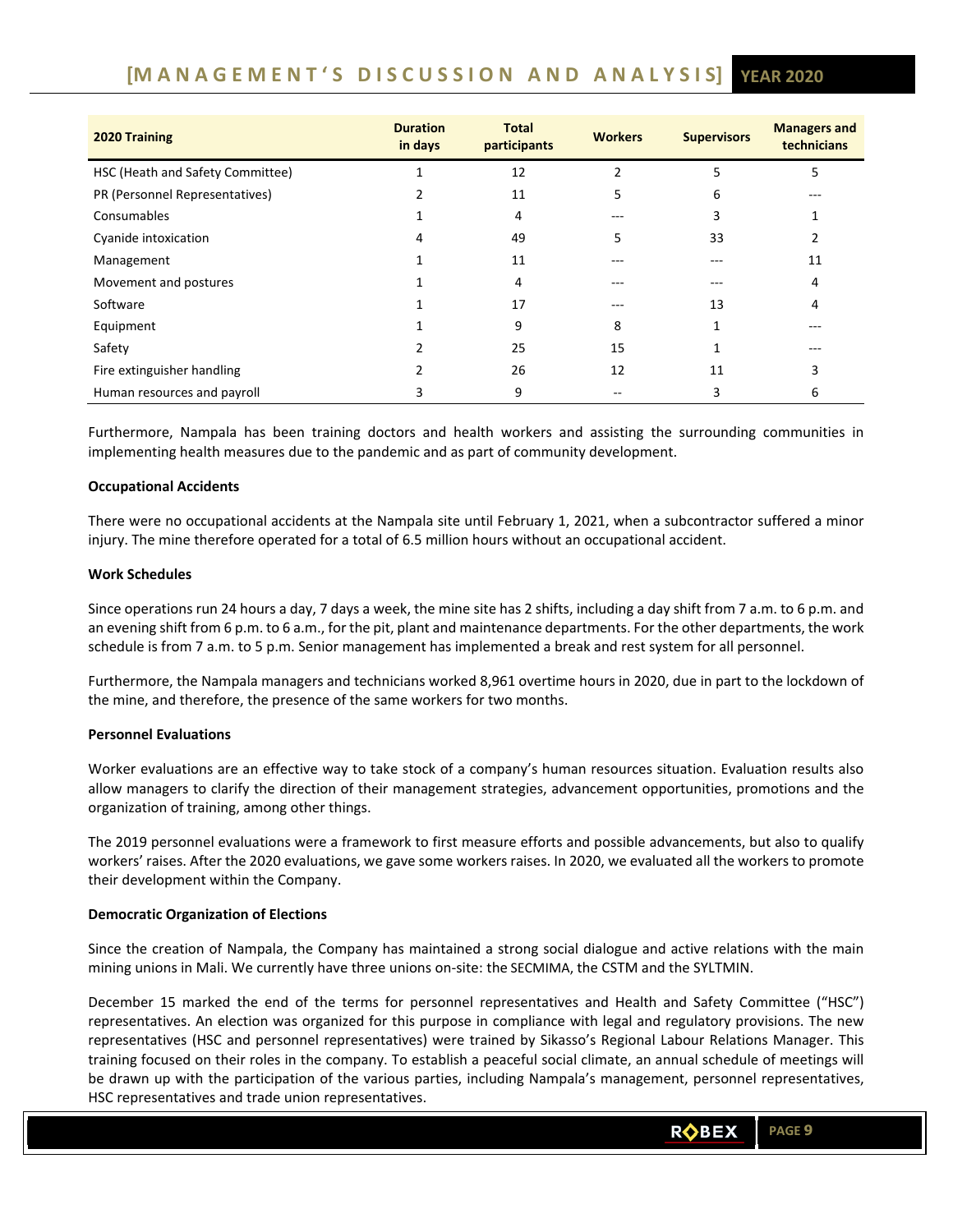# **Strikes**

Since 2020, the mine has experienced three very short-lived strikes. In all three cases, the strikes have had no impact on the plant's production and took place in a peaceful atmosphere.

| Date strike began | Reason for the work stoppage | Number of workers involved | Duration of the work stoppage |
|-------------------|------------------------------|----------------------------|-------------------------------|
| May 28, 2020      | Pressure for a raise         | 36                         | 72 hours                      |
| November 18, 2020 | National strike              | 13                         | 72 hours                      |
| December 18, 2020 | National strike              | 43                         | 120 hours                     |

### **Internal Human Resources Department ("HR Department")**

The HR Department's objective is to mobilize and develop the Company's human capital to achieve greater productivity and a better quality of work. Its main objectives are to enhance skills, motivation, information and organization. The HR Department also addresses the relationship between the organization and its employees, from recruitment to when the employee leaves the Company.

In addition to managing personnel, the department implements the Company's strategy daily, managing and supporting personnel through changes made, with training policies, pay raises, annual skills assessment, etc. It administers the daily operations, manages conflicts, handles payroll and administrative tasks and meets legal obligations such as registering new workers with the INPS and AMO.

It ensures that social institutions function properly. The HR Department ensures that the community of workers functions smoothly and respectfully.

### **Social Relations**

The HR department organized and facilitated numerous meetings with the trade unions during the year 2020. Relations with labour and mining institutions (Direction Régionale des Transports, Institut National de la Prévoyance Sociale, Assurance Maladie Obligatoire, Direction des Recherches Géologiques et Minières, Direction Nationale de la Géologie et des Mines) are cordial. Nampala plans to strengthen the community development and training team in the first quarter of 2021. By doing so, the Company intends to have a more significant impact on community development.

### **GOVERNANCE**

A health and safety committee verifies and monitors worker conditions every year; it has equal labour/management representation. The Company tracks all operations through an Enterprise Resource Planning (ERP) system that undergoes regular backup. This ERP ensures high operational transparency. Payroll is tracked with Malian software. Administrators are informed and consulted on operations in addition to regular meetings.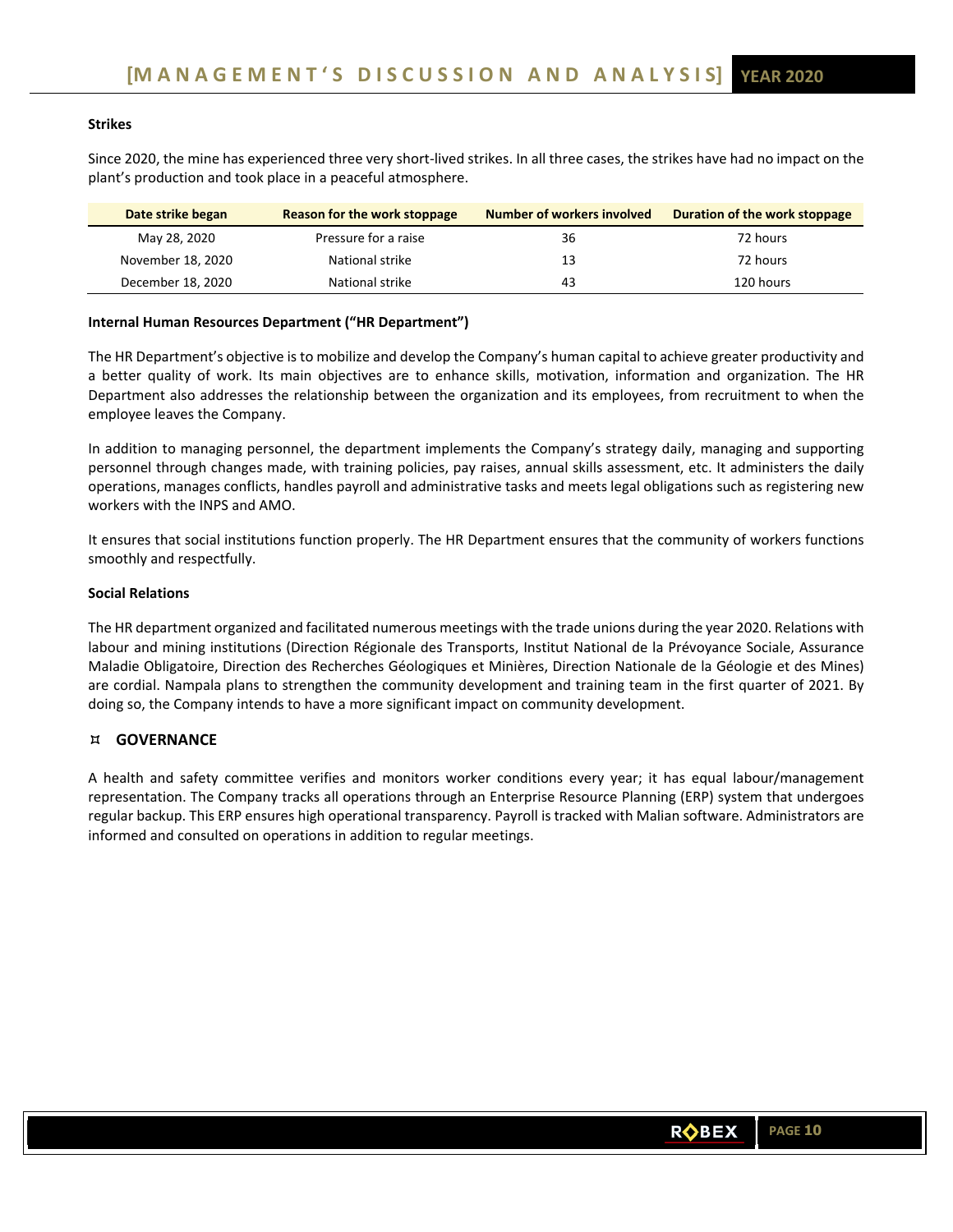# **B. CONTRIBUTIONS TO MALI**

In West Africa, mines are criticized for not contributing enough to the economies of those countries in which they operate.

The table below describes the taxation amounts paid directly by the Nampala mine to the Malian government in fiscal terms:

|                                                                               | 2020       | 2019      |
|-------------------------------------------------------------------------------|------------|-----------|
| (rounded off to the nearest thousand) $1$                                     | s          |           |
| Value-Added Tax (VAT) amounts outstanding                                     | 7,128,000  | 2,289,000 |
| Import duties                                                                 | 3,037,000  | 2,077,000 |
| Special Tax for certain products (Impôt spécial sur certains produits - ISCP) | 2,305,000  | 1,927,000 |
| Income Tax                                                                    | 1,466,000  | 729,000   |
| Wage taxes and charges                                                        | 1,040,000  | 834,000   |
| Tax deducted at source                                                        | 1,038,000  | 405,000   |
| <b>Export duties</b>                                                          | 597,000    | 651,000   |
| Tax on fixed assets                                                           | 552,000    | 422,000   |
| <b>Total</b>                                                                  | 17,163,000 | 9,334,000 |

In addition to its tax obligations, the Nampala mine endeavours to be a responsible mine that seeks out long‐term solutions.

# **C. COVID‐19 RESPONSE**

The Nampala mine implemented a monitoring and prevention program, which it has followed since the beginning of the COVID‐19 pandemic. In 2020, this program went as far as total lockdown. Since then, the mine has resumed "almost normal" operations but under great vigilance. Although we must not let our guard down, the Malian crisis has not yet had the uncontrolled aspect that some people feared. This situation may develop unfavourably, particularly with the variants.

The crisis is, therefore, far from over, since the highest number of cases was recorded in early April, but the epidemic appears to be subsiding. The mine is exercising increased caution and is carrying out numerous protection and monitoring measures; it is partnering with the Bamako health authorities and is carrying out the same protective measures as elsewhere in the world (screening, hygiene and safety measures, reminders of measures and precautions).

# **D. MINE‐SCHOOL**

The Nampala mine believes that its most significant contribution to sustainable and responsible development is to help its Malian employees obtain or complete their professional qualifications, thereby ensuring long careers within the Company. Therefore, the Nampala mine is often presented in Mali by many stakeholders as a mine‐school.

In 2019, a training centre has been created with a specialized employee, dedicated full‐time to running it. The centre offers many diversified types of continuous courses. Depending on the subject matter, the training may also be provided to the employees of subcontractors. Furthermore, several Malian managers at the mine have been trained in Canada and France.

The result of these efforts has been that the mine's managers are mostly Malian, something of which the Company can be proud. One direct impact of this policy has been that the number of expatriates has been reduced, and the upper reaches of the organization chart for the Nampala site is composed mainly of Malian and sub‐region managers.

<sup>1</sup> The amounts paid in CFA francs were converted in line with the year's average annual rate i.e., 429.067 for 2020 and 441.636 for 2019.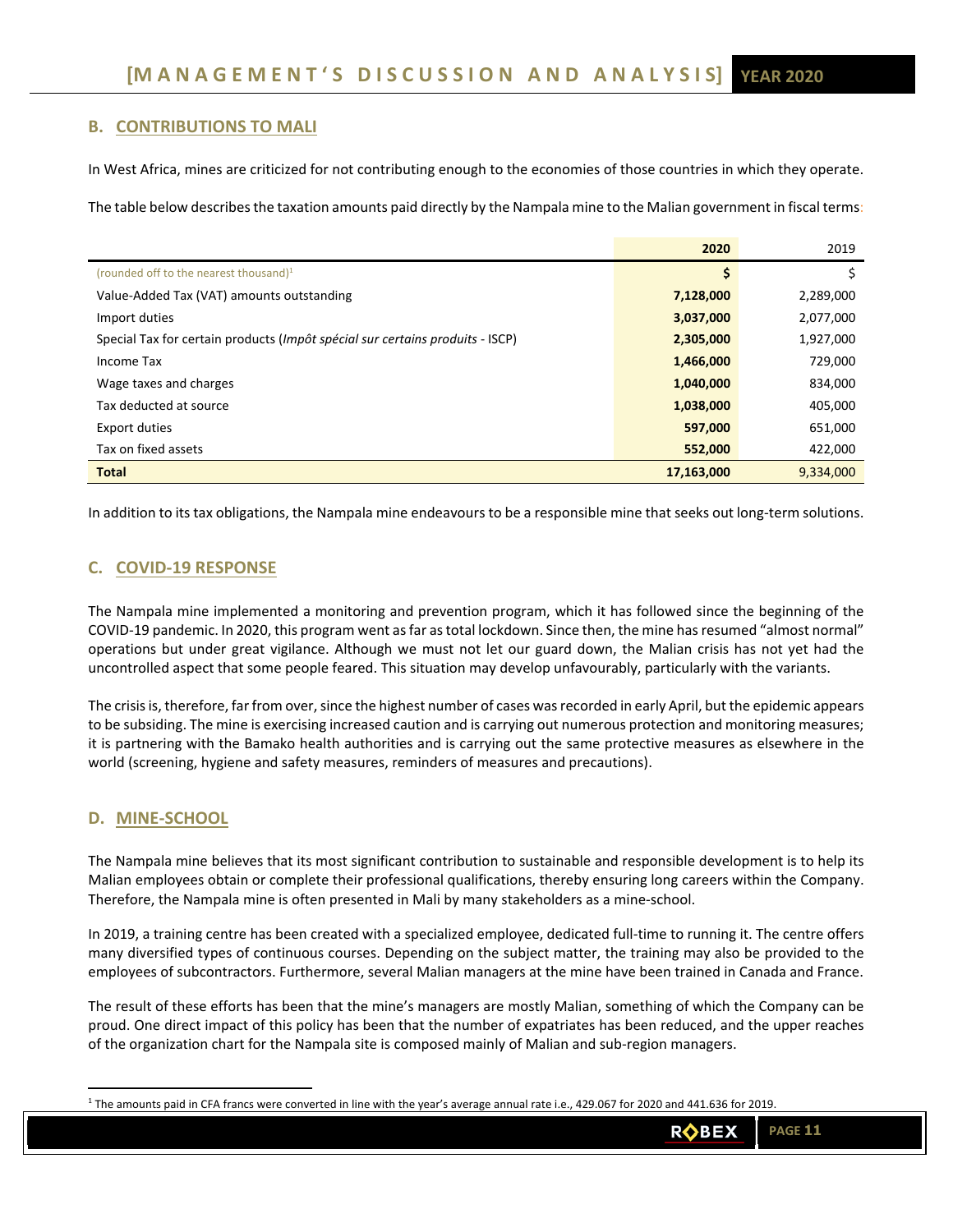But the Nampala mine is also supporting those with the greatest learning needs. To this end, since 2019, the Company has established a literacy program for the mine's adults and for people with community responsibilities, in cooperation with the Government of Switzerland.

This centre radically improves the prospects of employees recruited from the villages and will provide access to knowledge to those who are most active in town and village life. Another impact of this centre is that it has created a meeting place where mine employees and the main actors of local life can get to know each other better, which helps avoid tensions.

It is obvious that this mine‐school is a modern, sustainable, and responsible action that will have longer‐lasting impacts on the life of the people who have already benefited from it and who will benefit from it.

# **E. NEW PROJECTS IMPLEMENTED IN 2020 FOR NEIGHBOURING POPULATIONS**

Of the projects implemented in 2020, we can mention the following:

- Literacy training at the mine and for the benefit of the communities and mine workers (program with a total cost of approximately \$130,000 for the first phase, which is still in progress);
- Training of healthcare personnel from neighbouring communes by a Bamako-based medical team in the fight against COVID‐19;
- Drilling and equipping of wells; thanks to these actions, we have been able to facilitate access to water, which is fundamental in an arid country;
- **•** Wells repairs;
- **EXECTED SCREENING CHILD FOR CHILD FOR SCREENISH** SCREENING SCREENING SCREENING.
- Rehabilitation of roads, including a bridge the villages and communes surrounding the mine are now accessible. The roads were destroyed every rainy season. The rehabilitation has reduced travel time by 30 to 50%, improving the lives of the communities;
- Maintenance of the long trail leading to the national highway and the various roads between the neighbouring villages;
- Building of a soccer stadium;
- Construction of a marketplace;
- Construction of several classrooms; and
- **Purchasing partnership for the women's market garden products.**

# **F. ESTABLISHED CHARTERS AND POLICIES**

Since the plant's inception, ROBEX has striven to operate with a high level of social responsibility. We have established charters and policies that we scrupulously apply and regularly update. These can be found on our website at www.robexgold.com.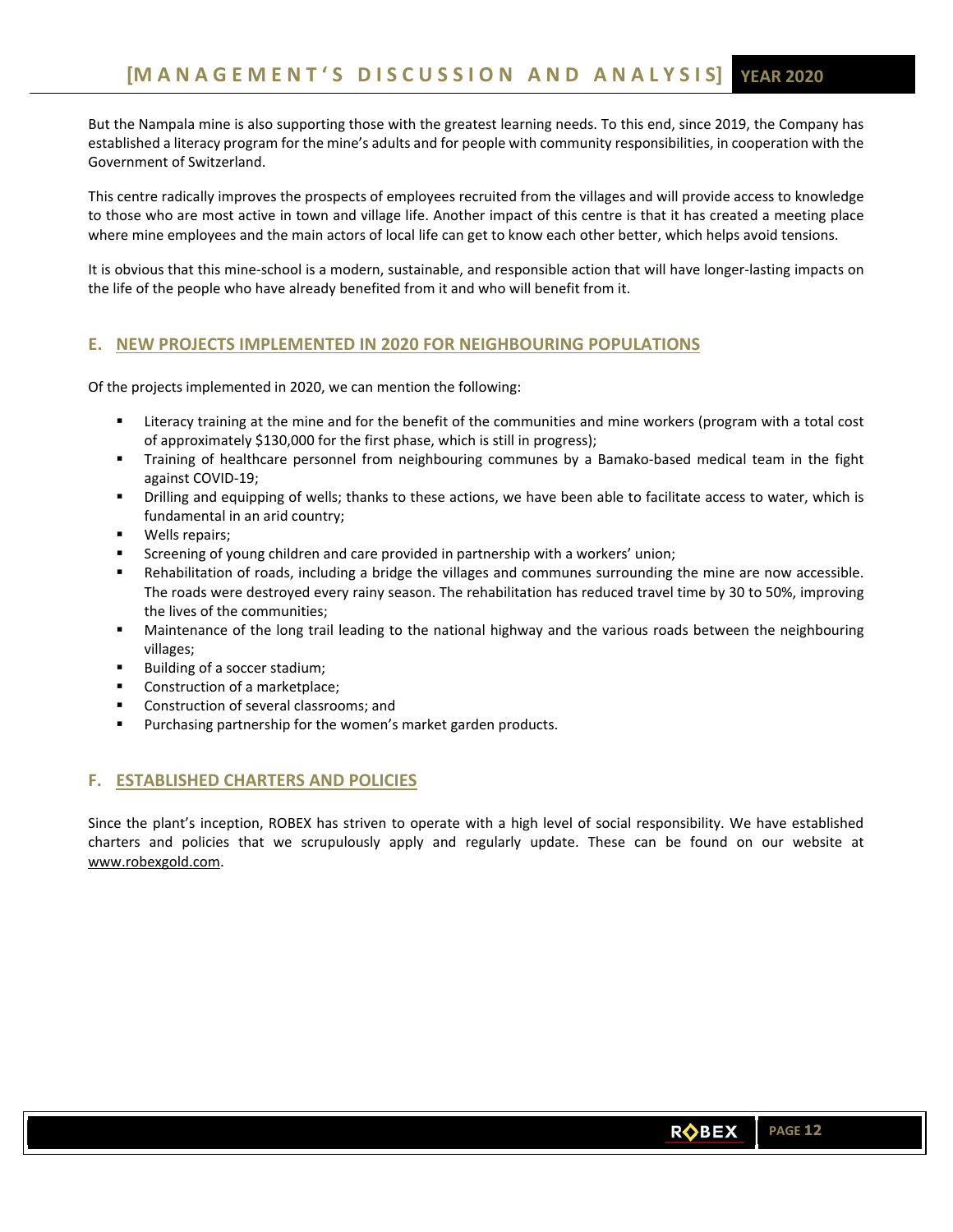Moreover, since April 4, 2014, ROBEX has adhered to the UN Global Compact, which espouses these 10 principles.

|    | <b>UN Global Compact Principles</b>                                                                                            | <b>ROBEX actions</b>                                                                                                                                                                                                                            |
|----|--------------------------------------------------------------------------------------------------------------------------------|-------------------------------------------------------------------------------------------------------------------------------------------------------------------------------------------------------------------------------------------------|
| 1. | Businesses should support and respect the protection<br>of internationally proclaimed human rights.                            | Establishment of a responsible purchasing charter as an<br>addendum to the main contracts.                                                                                                                                                      |
| 2. | Make sure that they are not complicit in human rights<br>abuses.                                                               | Raising human rights awareness among security teams. The<br>mine employs only adults who are paid according to a scale<br>based on the collective agreement for the mining industry<br>in Mali. We do not tolerate any human rights violations. |
| 3. | Businesses should uphold the freedom of association<br>and the effective recognition of the right to collective<br>bargaining. | The Nampala mine has three union organizations. Several<br>raises were implemented. The right to strike has been<br>exercised and respected.                                                                                                    |
| 4. | Uphold the elimination of all forms of forced and<br>compulsory labour.                                                        | Every worker has an employment contract approved by the<br>labour directorate (an administrative department).                                                                                                                                   |
| 5. | Uphold the effective abolition of child labour.                                                                                | Children are prohibited from working in the mine.                                                                                                                                                                                               |
| 6. | Uphold the elimination of discrimination in respect of<br>employment and occupation.                                           | The Nampala mine employs Malians in the highest<br>positions. Due to staff turnover, Malians often manage the<br>Nampala mine.                                                                                                                  |
| 7. | Businesses should support a precautionary approach<br>to environmental challenges.                                             | There is specific environmental monitoring within the HSE<br>(Health, Safety and Environment department). The mine<br>has conducted an environmental audit and is following up<br>on its recommendations.                                       |
| 8. | Undertake<br>initiatives<br>promote<br>greater<br>to<br>environmental responsibility.                                          | The mine publishes water data in the communes.                                                                                                                                                                                                  |
| 9. | Encourage the development<br>diffusion<br>and<br><sub>of</sub><br>environmentally friendly technologies.                       | The mine is developing a solar power plant that will reduce<br>greenhouse gases.                                                                                                                                                                |
|    | 10. Businesses should work against corruption in all its<br>forms, including extortion and bribery.                            | The mine has established an ethics charter and a dedicated<br>address for disclosing facts that may constitute prohibited<br>situations.                                                                                                        |

Nampala has been certified ISO 45001:2018 since April 12, 2021. Moreover, we are proud to be the first mine in Mali to obtain this certification. The International Labour Organization has also certified the HSE personnel.

At the end of 2020, we distributed an anti‐corruption code of conduct, mainly at the Nampala mine as a reminder of the rigour we must observe in this area.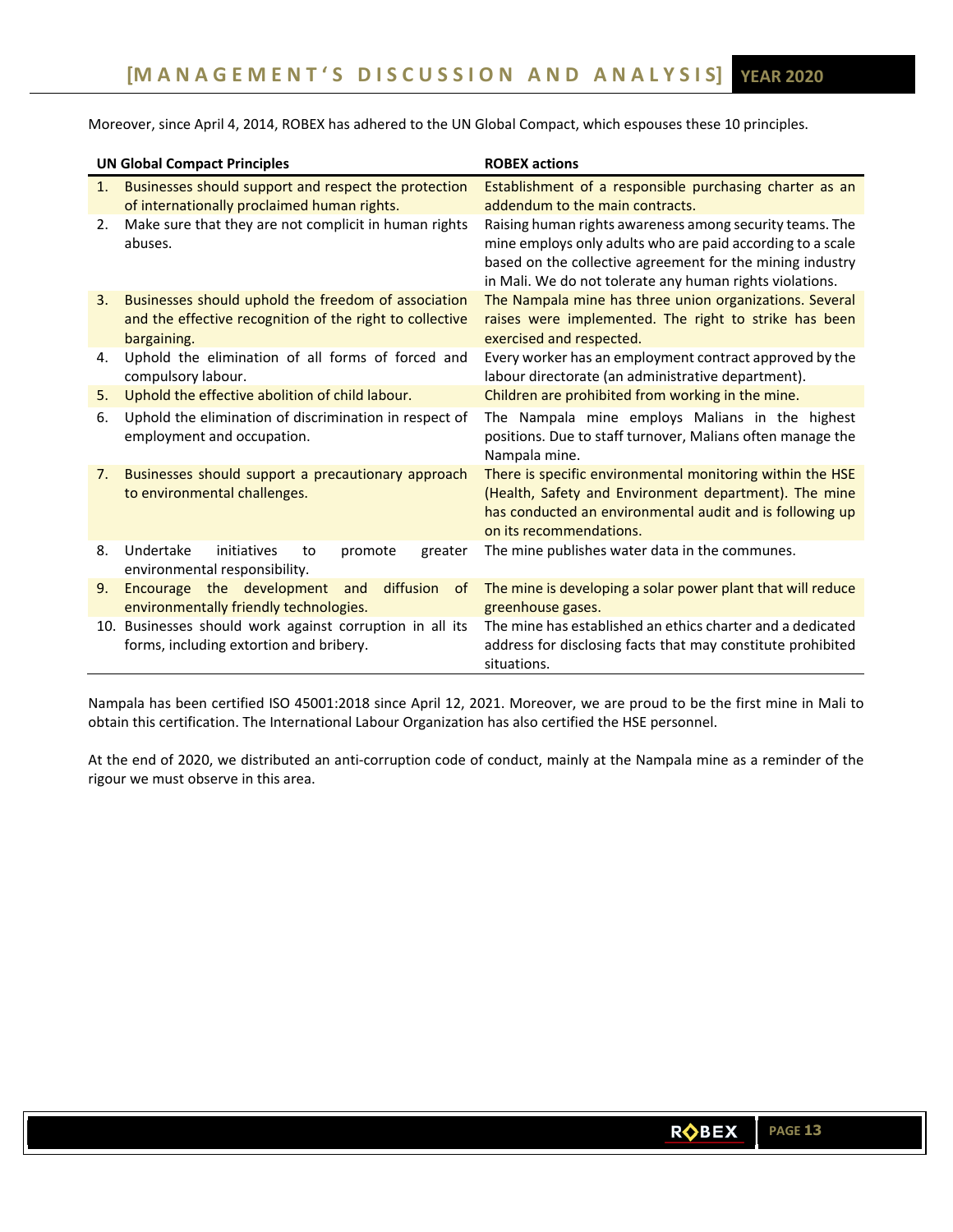# **3. CONSOLIDATED FINANCIAL STATEMENTS**

# **A. RESULTS**

|                                                                                     | 2020        | 2019        |
|-------------------------------------------------------------------------------------|-------------|-------------|
| Gold ounces produced                                                                | 50,348      | 55,685      |
| Gold ounces sold                                                                    | 50,963      | 53,713      |
| (rounded off to the nearest thousand dollars)                                       |             |             |
| <b>Revenue - Gold sales</b>                                                         | 120,830,000 | 99,192,000  |
| Mining operation expenses                                                           | 31,550,000  | 30,646,000  |
| Mining royalties                                                                    | 2,915,000   | 2,811,000   |
| Administrative expenses                                                             | 16,349,000  | 11,852,000  |
| Depreciation of property, plant and equipment and amortization of intangible assets | 20,913,000  | 31,570,000  |
| Stock-based compensation expense                                                    | 574,000     | 882,000     |
| <b>Operating income</b>                                                             | 48,529,000  | 21,431,000  |
| <b>Financial expenses</b>                                                           | 1,146,000   | 2,653,000   |
| Foreign exchange loss (gain)                                                        | (194,000)   | 64,000      |
| Write-off of property, plant and equipment and amortization of intangible assets    | 57,000      | 29,000      |
| Other income                                                                        | (62,000)    | (127,000)   |
| Write-off of mining properties                                                      |             | 1,326,000   |
| Other gain                                                                          |             | (1,109,000) |
| Income (recovery) tax expense                                                       | 2,556,000   | (536,000)   |
| <b>Net income</b>                                                                   | 45,026,000  | 19,131,000  |
| Net income attributable to equity shareholders                                      | 44,609,000  | 19,072,000  |
| Basic earnings per share                                                            | 0.076       | 0.033       |
| Diluted earnings per share                                                          | 0.074       | 0.033       |
| <b>Adjusted amounts</b>                                                             |             |             |
| Adjusted net income attributable to equity shareholders <sup>1</sup>                | 45,046,000  | 20,265,000  |
| Per share <sup>1</sup>                                                              | 0.076       | 0.035       |
| <b>Cash flows</b>                                                                   |             |             |
| Cash flows from operating activities <sup>2</sup>                                   | 65,090,000  | 50,964,000  |
| Per share <sup>1</sup>                                                              | 0.111       | 0.088       |

 $2$  Cash flows from operating activities exclude net change in non-cash working capital items.

<sup>&</sup>lt;sup>1</sup> Adjusted net income attributable to equity shareholders, adjusted basic earnings per share and operating cash flows per share are non-IFRS financial measures for which there is no standardized definition under IFRS. See the "Non-IFRS Financial Performance Measures" section of this document, on page 42.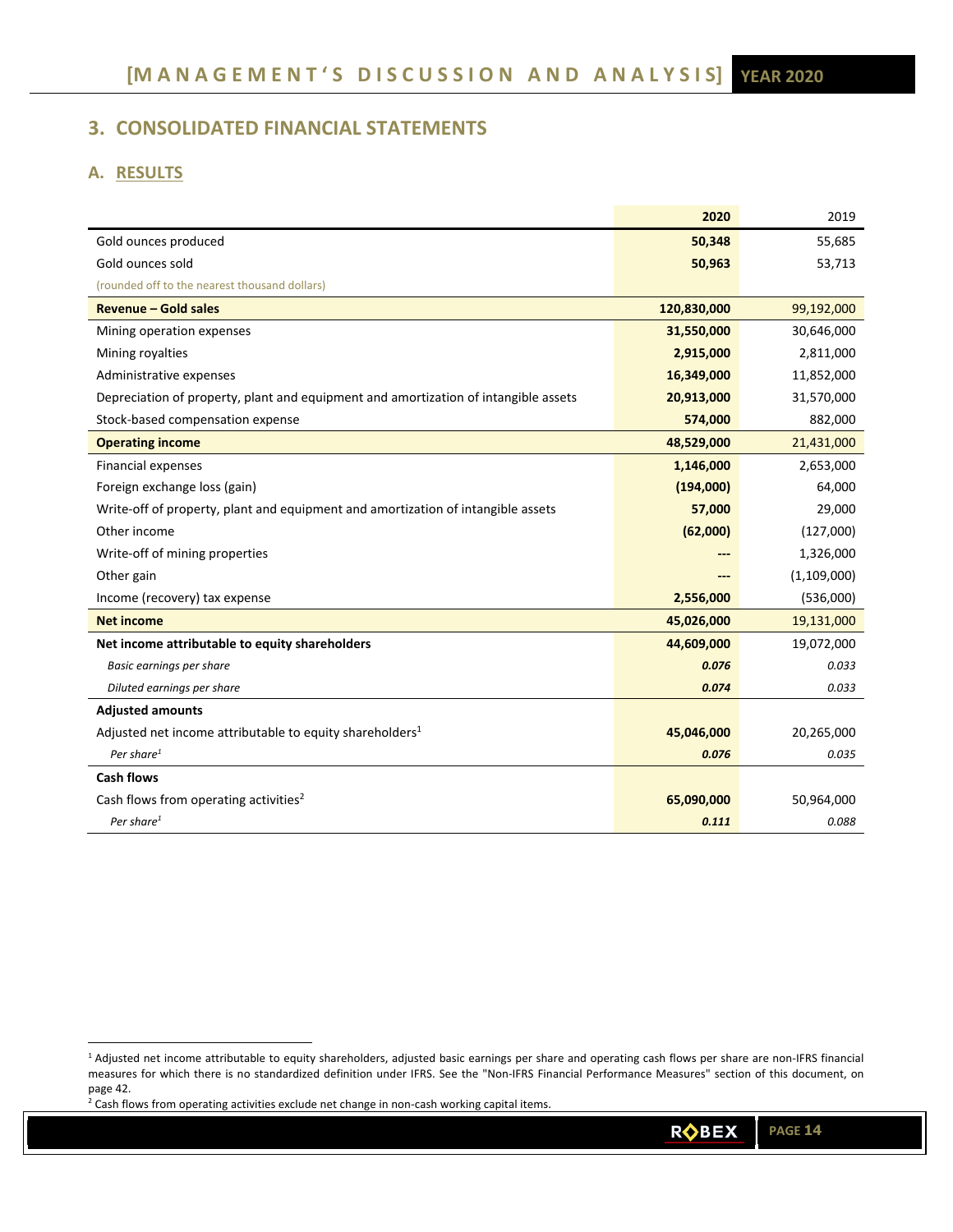# **Comments:**

- In 2020, gold sales amounted to \$120,830,000 compared to \$99,192,000 in 2019. This 22% increase is due to a higher average realized selling price (\$2,371 per ounce compared to \$1,847 in 2019), partially offset by fewer ounces of gold sold (50,963 ounces of gold sold compared to 53,713 in 2019). The difference between the number of gold ounces sold and the number of gold ounces produced during the periods is due to the timing of shipments, but also cash management.
- In 2020, mining operation expenses were \$31,550,000, or \$619 per ounce sold, compared to \$30,646,000, or \$571 per ounce sold in 2019. This 8% increase is due, in part, to higher costs per ton mined due to the increased distance to transport the ore to be processed to the plant. In 2020, we conducted operations at the bottom of the main pit and the surface of four new, more remote pits. Furthermore, the reduced head grade (0.93 g/t compared to 1.04 g/t) required more ore to be processed to produce an ounce of gold.
- The increased 2020 mining royalties are a direct result of the increase in the average realized selling price per ounce sold.
- In 2020, administrative expenses increased by 38% compared to 2019. During 2020, the increase in indicated resources of 103% over the 2019 Mineral Resource Estimate (MRE2019) allowed Fairchild Participations<sup>1</sup> to achieve one of its objectives and therefore obtain a performance bonus of \$1,547,000. Furthermore, the Company had to implement an action plan to deal with the COVID-19 pandemic, including the lockdown of the Nampala mine, which generated additional costs related to, among other things, housing for local personnel and travel for expatriates. Moreover, obtaining ISO 45001 certification in 2020 required mobilizing management personnel to implement a program to achieve the required standards.
- In 2020, the depreciation of property, plant and equipment and amortization of intangible assets was lower than in 2019. Last October, the Company filed a NI 43-101 technical report with an effective date of July 31, 2020, regarding new mineral resource and reserve estimates. This new data has allowed the Company to extend the life of the Nampala mine and thus slow down the amortization rate of its fixed assets.
- In 2020, financial expenses were \$1,146,000 compared to \$2,653,000 in 2019. This 57% decrease in 2020 is consistent with the Company's deleveraging.
- In 2020, we recorded foreign exchange gains of \$194,000 as a result of the revaluation of our monetary assets and liabilities and our financial instruments denominated in currencies other than the Company's functional currency which is the Euro (foreign exchange losses of \$64,000 in 2019).
- In 2020, we recorded an income tax expense of \$2,556,000 compared to a recovery of \$536,000 in 2019. In 2020, the Company used all of its non‐capital loss carryforwards of \$1,680,000 to reduce the taxable income of its Nampala subsidiary.
- In 2020, net income attributable to non-controlling interest (10% interest in Nampala S.A. owned by the Government of Mali) was \$417,000 compared to net income of \$59,000 in 2019.

<sup>&</sup>lt;sup>1</sup> Fairchild Participations supplies the services of key members of management in consideration of fees that have been determined by the independent members of the Board of Directors on the basis of various factors.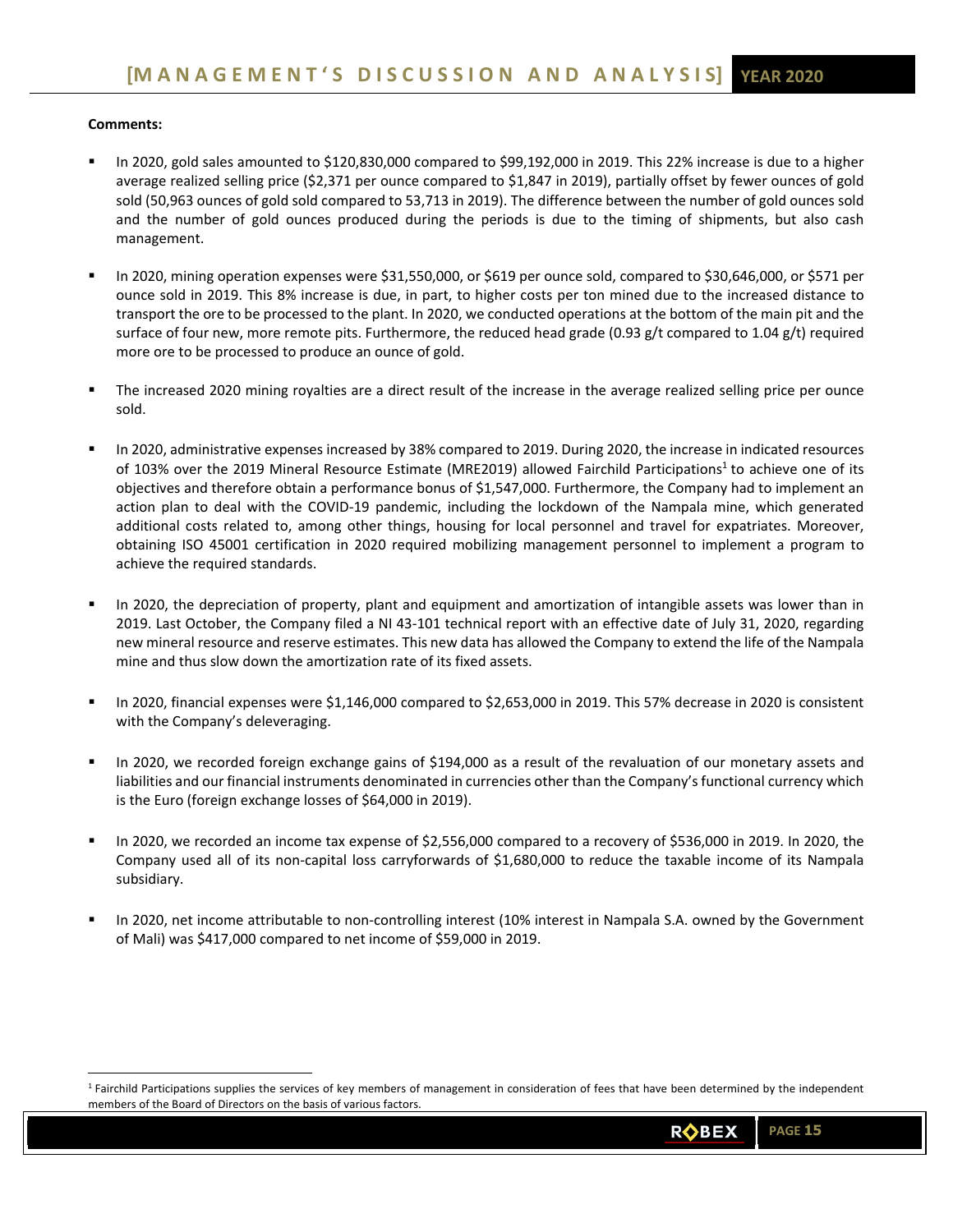# **B. RESULTS BY OPERATING SEGMENT**

|                            | 2020          | 2019        |
|----------------------------|---------------|-------------|
| (arrondis au millier près) |               |             |
| Operations (Nampala, Mali) | 56,707,000    | 27,876,000  |
| <b>Exploration (Mali)</b>  | (11,000)      | (29,000)    |
| Corporate management       | (8, 167, 000) | (6,416,000) |
| <b>Operating income</b>    | 48,529,000    | 21,431,000  |

# **C. COMPREHENSIVE INCOME**

For the year ended December 31, 2020, other comprehensive income is summarized by a positive foreign exchange difference of \$5,829,000, reflecting the impact of the change in the exchange rate between the Euro (our functional currency) and the Canadian dollar (our reporting currency) on our non-monetary assets and liabilities (negative foreign exchange difference of \$4,318,000 in 2019).

# **D. FINANCIAL POSITION**

|                                            | 2020        | 2019       |
|--------------------------------------------|-------------|------------|
| (rounded off to the nearest thousand)      |             |            |
| Current assets                             | 28,155,000  | 26,886,000 |
| Property, plant and equipment              | 77,260,000  | 63,632,000 |
| Other non-current assets                   | 11,359,000  | 7,189,000  |
| <b>Total assets</b>                        | 116,774,000 | 97,707,000 |
| <b>Current liabilities</b>                 | 19,343,000  | 16,561,000 |
| Non-current liabilities                    | 6,194,000   | 8,467,000  |
| <b>Total liabilities</b>                   | 25,535,000  | 25,028,000 |
| <b>Equity attributable to shareholders</b> | 90,140,000  | 71,955,000 |
| Non-controlling interest                   | 1,099,000   | 724,000    |
| <b>Total equity and liabilities</b>        | 116,774,000 | 97,707,000 |

As of December 31, 2020, our total assets were \$116,774,000 compared to \$97,707,000 on December 31, 2019. This increase of \$19,067,000 is mainly explained by an increased net property, plant and equipment value of \$13,628,000, considering the production costs capitalized as stripping costs and the exploration costs on the Nampala operating permit. Furthermore, the VAT receivable balance increased from \$1,360,000 as of December 31, 2019 to \$6,702,000 as of December 31, 2020.

As of December 31, 2020, our total liabilities were comparable to December 31, 2019 at \$25,535,000 compared to \$25,028,000. The increase in current liabilities includes a drawn balance of \$1,087,000 on the authorized line of credit and an increase in accounts payable, resulting from, among other things, increased activity from ore and waste rock mining and the Fairchild Participations performance bonus following the achievement of the Board of Directors' objectives for the second half of 2020.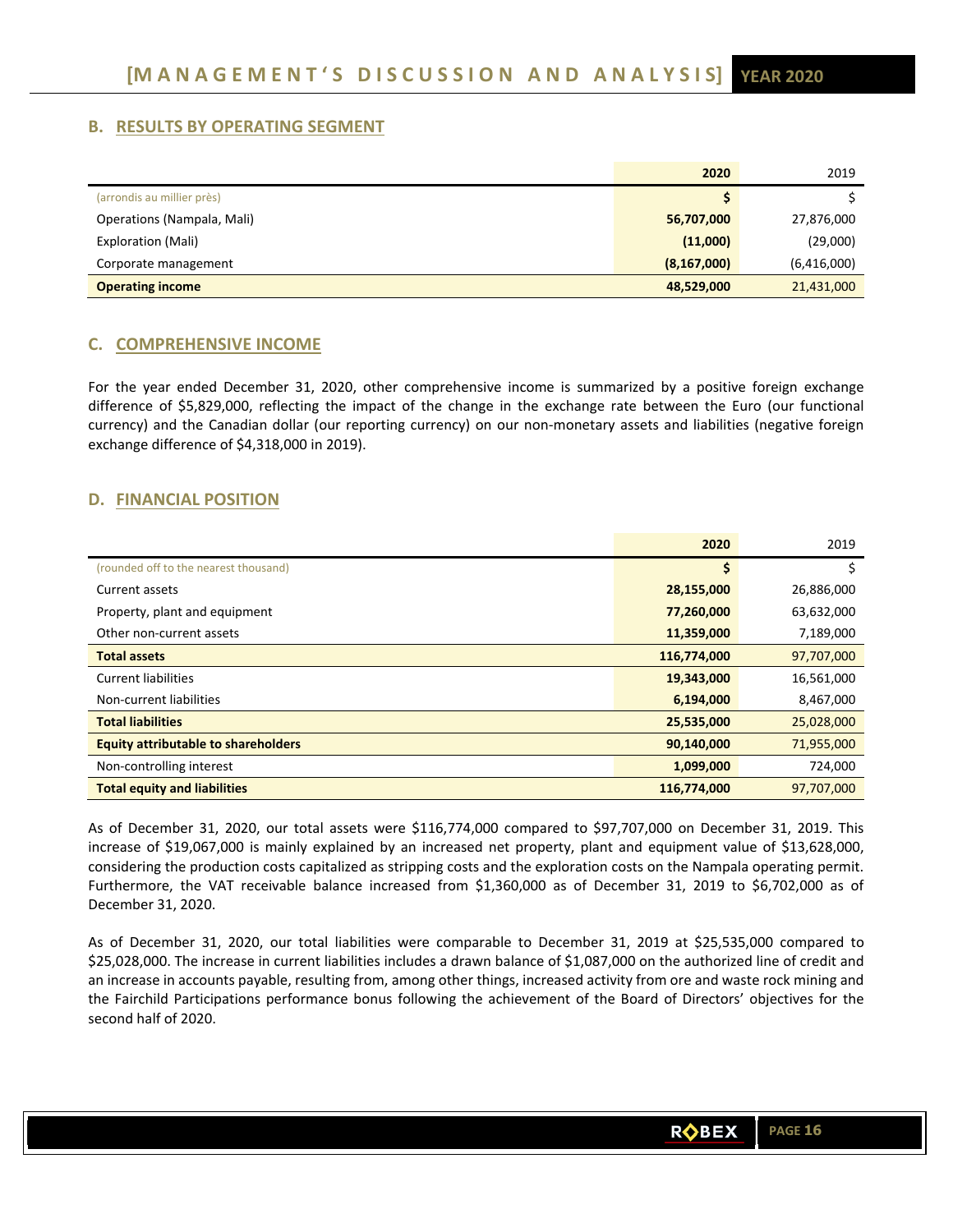# **E. CASH FLOWS**

The following table summarizes our cash flows:

|                                         | 2020           | 2019           |
|-----------------------------------------|----------------|----------------|
| (rounded off to the nearest thousand)   | \$             | \$             |
| Operating activities                    |                |                |
| Operations                              | 65,090,000     | 50,964,000     |
| Working capital items                   | (1,626,000)    | (5, 121, 000)  |
|                                         | 63,466,000     | 45,843,000     |
| Financing activities                    | (39,741,000)   | (21, 433, 000) |
| Investing activities                    | (30, 196, 000) | (18, 244, 000) |
| Change in cash during the year          | (6,471,000)    | 6,166,000      |
| Effect of exchange rate changes on cash | 1,768,000      | 11,000         |
| Cash at the beginning of the year       | 13,599,000     | 7,422,000      |
| Cash at the end of the year             | 8,896,000      | 13,599,000     |

# **OPERATING ACTIVITIES**

### **Operations**

For the year ended December 31, 2020, operating activities, before working capital items, generated positive cash flows of \$65,090,000 compared to \$50,964,000 in 2019. This upward variation is mainly due to the increase in revenues from gold sales.

### **Working Capital Items**

Working capital items required cash of \$1,626,000 in 2020, mainly due to the increase in accounts receivable and inventory partially offset by the increase in accounts payable. In 2019, working capital items required cash of \$5,121,000. Additional information on the net change in non‐cash working capital items is provided in note 21 to the financial statements.

# **FINANCING ACTIVITIES**

For the year ended December 31, 2020, cash flows required by financing activities amounted to \$39,741,000 compared to \$21,433,000 in 2019. In 2020, the Company paid a special dividend to common shareholders of \$0.02 per common share in the second quarter and another of \$0.04 per common share in the third quarter for a total of \$35,538,000. The Company also repaid \$7,733,000 of its long‐term debt in accordance with scheduled repayment schedules and received \$2,741,000 for the issuance of 18,859,837 common shares following the exercises of stock options.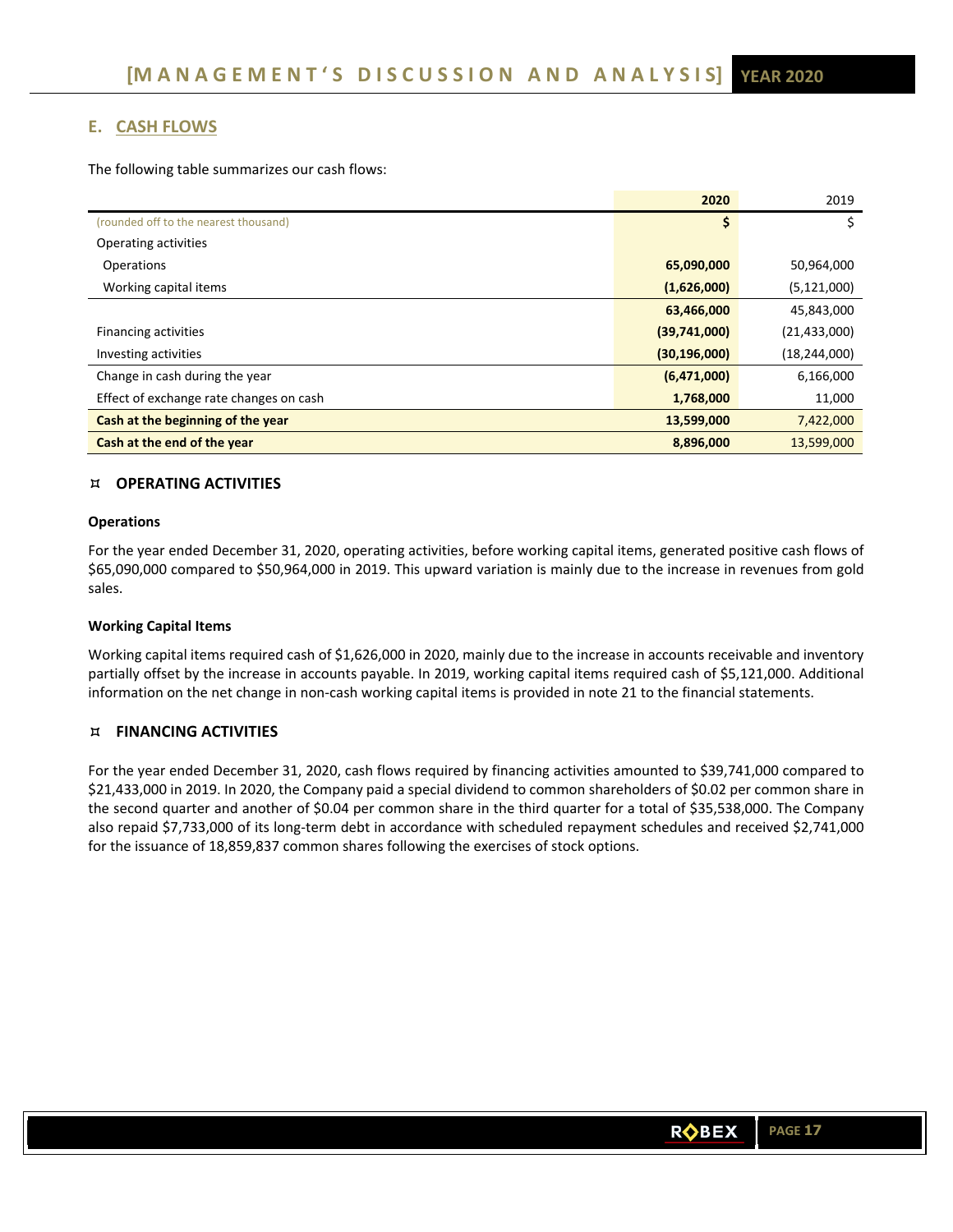# **INVESTING ACTIVITIES**

In 2020, cash used in investing activities was \$30,196,000 compared to \$18,244,000 in 2019 and are distributed as follows:

|                                                                                       | 2020           | 2019           |
|---------------------------------------------------------------------------------------|----------------|----------------|
| (rounded off to the nearest thousand)                                                 | \$             | \$             |
| <b>Immobilization expenses</b>                                                        |                |                |
| Maintenance and development (see chart below for details)                             | (6,240,000)    | (6,745,000)    |
| Stripping costs                                                                       | (16, 415, 000) | (7,813,000)    |
|                                                                                       | (22, 655, 000) | (14,558,000)   |
| <b>Exploration expenses</b>                                                           |                |                |
| Nampala mine                                                                          | (8,004,000)    | (1,539,000)    |
| Other permits                                                                         | (282,000)      | (2, 132, 000)  |
|                                                                                       | (8, 286, 000)  | (3,671,000)    |
| <b>Other variations</b>                                                               |                |                |
| Decrease (increase) of paid deposits                                                  | (1,109,000)    | 36,000         |
| Increase (decrease) in purchases of property, plant and equipment in accounts payable | 1,854,000      | (51,000)       |
|                                                                                       | 745,000        | (15,000)       |
| <b>Total</b>                                                                          | (30, 196, 000) | (18, 244, 000) |

# **Breakdown of main maintenance and development capital expenditures in 2020**



- Transport equipment purchase (\$1,277,000)
- **Equipment purchase and installation (\$753,000)**
- Work on the tailings pond (\$653,000)
- **Work on the new waste dump (\$451,000)**
- Optimization work on the tailings pumping system (\$405,000)
- Construction of a locker room for personnel (\$373,000)
- Access road work (\$340,000)
- Construction of a new workshop for the maintenance department (\$306,000)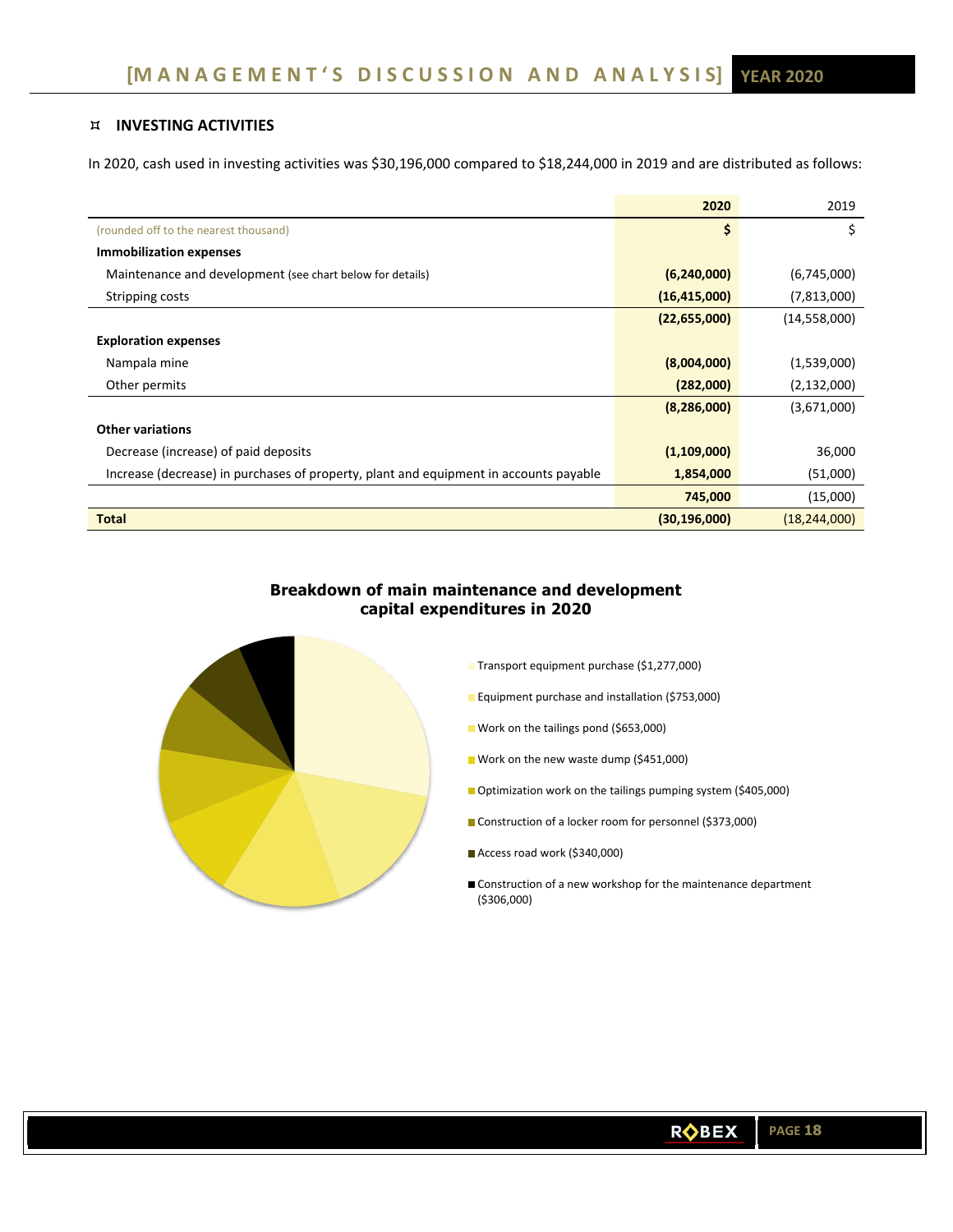# **F. OTHER ELEMENTS**

# **CONTRACTUAL OBLIGATIONS**

## **Asset Retirement Obligations**

The Company's operations are subject to various laws and regulations relating to provisions for environmental restoration and closure for which the Company estimates future costs. The Company establishes a provision based on the best estimate of the future costs for the reclamation of mine sites and associated production facilities on an up-to-date basis.

As of December 31, 2020, the provision for the future dismantling of the facilities under construction at the Nampala site amounted to \$424,000 (\$736,000 as of December 31, 2019). This decrease is because the mine life of the Nampala mine has been extended following the new mineral resource and reserve estimates published last October.

### **Government Royalties**

In Mali, the rate of mining royalties on volumes shipped is 3%. For the year ended December 31, 2020, mining royalties of \$2,080,000 (\$2,104,000 in 2019) were registered as expenses.

# **Net Smelter Royalties (''NSR'')**

We are subject to NSR royalties ranging from 1% to 2% on our different exploration properties. NSR royalties will only come into effect when we obtain an operating license on these properties.

For the operating license for gold and minerals on a portion of the Mininko property, NSR royalties of \$836,000 were recorded as expenses for the year ended December 31, 2020 (\$707,000 in 2019).

### **Purchase Obligations**

As of December 31, 2020, the Company has engaged with various unrelated vendors to purchase property, plant and equipment in the amount of \$2,804,000 (\$905,000 as of December 31, 2019) and supplies and spare parts inventory in the amount of \$5,516,000 (\$2,752,000 as of December 31, 2019).

### **Payments for the Maintenance of Mineral Rights**

In the normal course of business, in order to obtain and retain all of the benefits associated with the holding of our mining licences, we must commit ourselves to invest a predetermined amount in the exploration and development of the lands covered by the permits that we hold over the period of validity of these licences. In addition, we are required to make annual payments to retain certain property titles. As of December 31, 2020, we respect all the obligations arising from the holding of our licences in all their significant respects.

# **NEWS ACCOUNTING STANDARDS**

New standards and amendments to existing standards have been issued and their adoption is mandatory for fiscal years after December 31, 2020. Management has not yet determined the impact, if any, on the Company. These new accounting standards adopted during the year and standards issued but not yet effective are described in note 4 to our financial statements.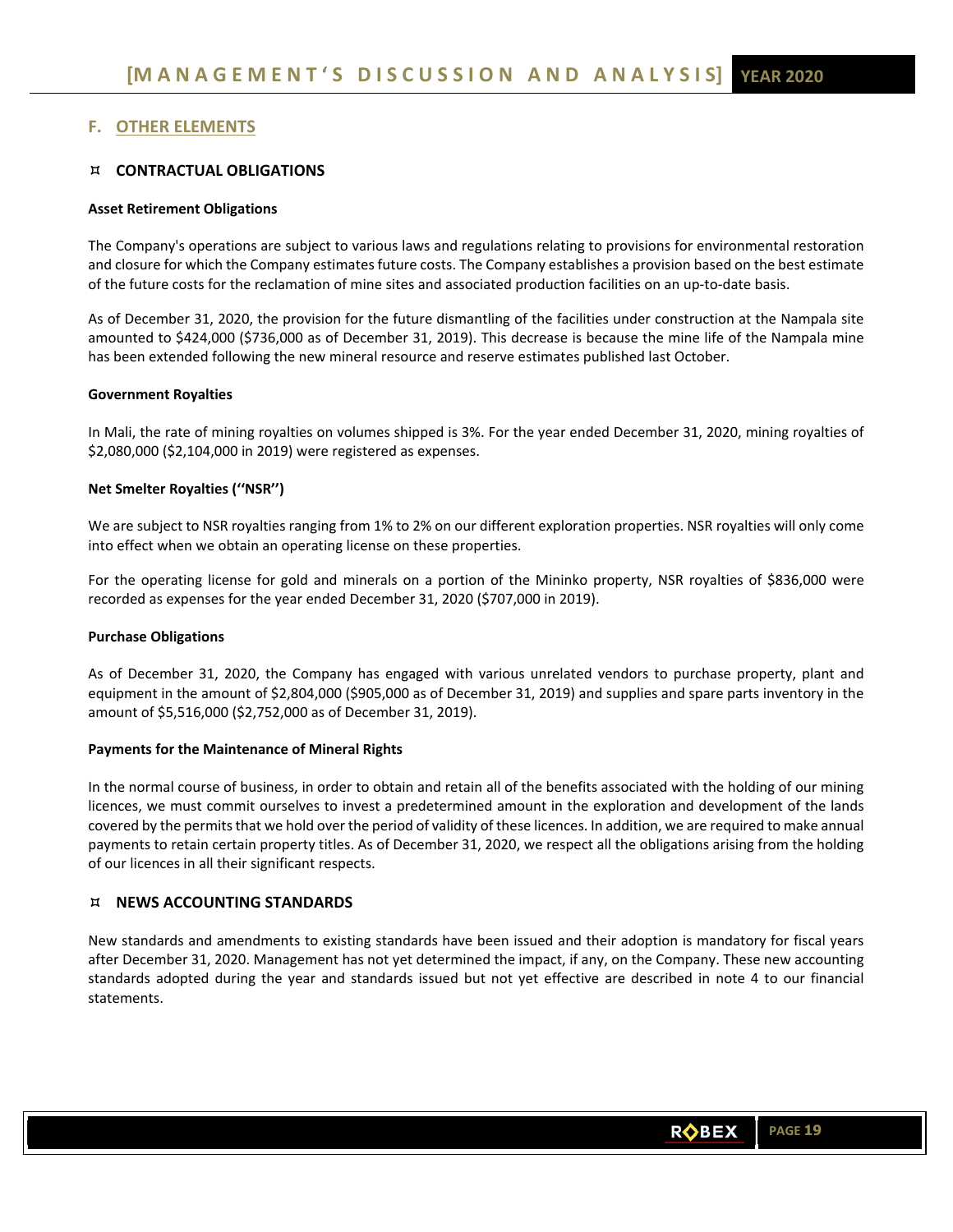# **CRITICAL ACCOUNTING ESTIMATES AND JUDGEMENTS**

The preparation of our financial statements requires management to make judgments, estimates and assumptions that affect the reported amounts of assets and liabilities at the date of the financial statements and the reported amounts of revenues and expenses during the reporting period. Estimates and judgments are continually evaluated and are based on past experience and other factors, including expectations of future events that are believed to be reasonable under the circumstances. Estimates and assumptions that could result in material adjustments to our financial statements are described in note 5 to our financial statements.

# **FINANCIAL INSTRUMENTS**

The nature and extent of risks arising from financial instruments are described in note 26 to our financial statements.

# **RELATED PARTY TRANSACTIONS**

Transactions between related parties are disclosed in note 27 to our financial statements.

# **SUBSEQUENT EVENTS**

In January 2021, the Company issued 500,000 shares following the exercise of stock options for a total cash consideration of \$50,000. The value of the options exercised, which are reclassified as share capital, is \$34,452.

On February 26, 2021, the Company contracted two bank loans for a total amount of \$769,198 (329,800,000 CFA francs), bearing interest at 7.5% annually, repayable over three years.

On April 7, 2021, the Company obtained an authorized line of credit from a Malian bank for a maximum amount of \$2,274,387 (1,000,000,000 CFA francs), bearing interest at an 8% annual rate and maturing on April 6, 2022.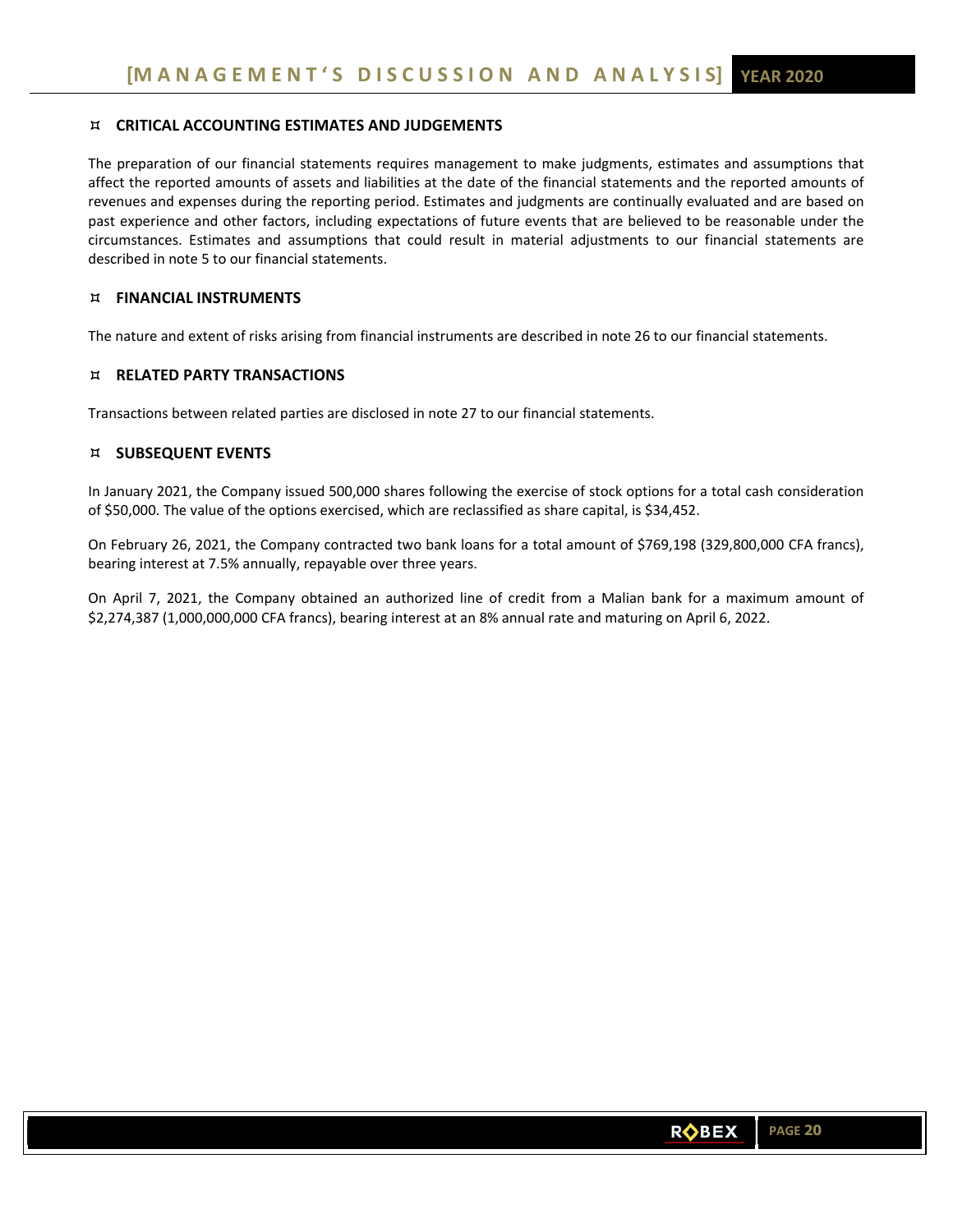# **4. OPERATIONS**

# **A. MINING OPERATIONS: NAMPALA**

|                                                                                                         | 2020        | 2019       |
|---------------------------------------------------------------------------------------------------------|-------------|------------|
| <b>Operating Data</b>                                                                                   |             |            |
| Ore mined (tonnes)                                                                                      | 1,852,789   | 1,873,721  |
| Ore processed (tonnes)                                                                                  | 1,886,318   | 1,909,663  |
| Waste mined (tonnes)                                                                                    | 6,193,081   | 3,458,443  |
| Operational stripping ratio                                                                             | 3.3         | 1.8        |
| Head grade (g/t)                                                                                        | 0.93        | 1.04       |
| Recovery                                                                                                | 89.1%       | 87.5%      |
| Gold ounces produced                                                                                    | 50,348      | 55,685     |
| Gold ounces sold                                                                                        | 50,963      | 53,713     |
| <b>Financial Data</b>                                                                                   |             |            |
| (rounded off to the nearest thousand dollars)                                                           |             |            |
| <b>Revenue - Gold sales</b>                                                                             | 120,830,000 | 99,192,000 |
| Mining operation expenses                                                                               | 31,550,000  | 30,646,000 |
| Mining royalties                                                                                        | 2,915,000   | 2,811,000  |
| Administrative expenses                                                                                 | 8,809,000   | 6,362,000  |
| Depreciation of property, plant and equipment and amortization of intangible assets                     | 20,849,000  | 31,497,000 |
| <b>Segment operating income</b>                                                                         | 56,707,000  | 27,876,000 |
| <b>Statistics</b>                                                                                       |             |            |
| (in dollars)                                                                                            |             |            |
| Average realized selling price (per ounce)                                                              | 2,371       | 1,847      |
| Cash operating cost (per tonne processed) $1$                                                           | 17          | 16         |
| Total cash cost (per ounce sold) $1$                                                                    | 676         | 623        |
| All-in sustaining cost (per ounce sold) <sup>1</sup>                                                    | 1,277       | 930        |
| Adjusted all-in sustaining cost (per ounce sold) $1$                                                    | 797         | 756        |
| Administrative expenses (per ounce sold)                                                                | 173         | 118        |
| Depreciation of property, plant and equipment and amortization of intangible assets<br>(per ounce sold) | 409         | 586        |

 $^1$  Cash operating cost, total cash cost, all-in sustaining cost and adjusted all-in sustaining cost are non-IFRS financial performance measures with no standard definition under IFRS. See the "Non‐IFRS Financial Performance Measures" section of this document, on page 42.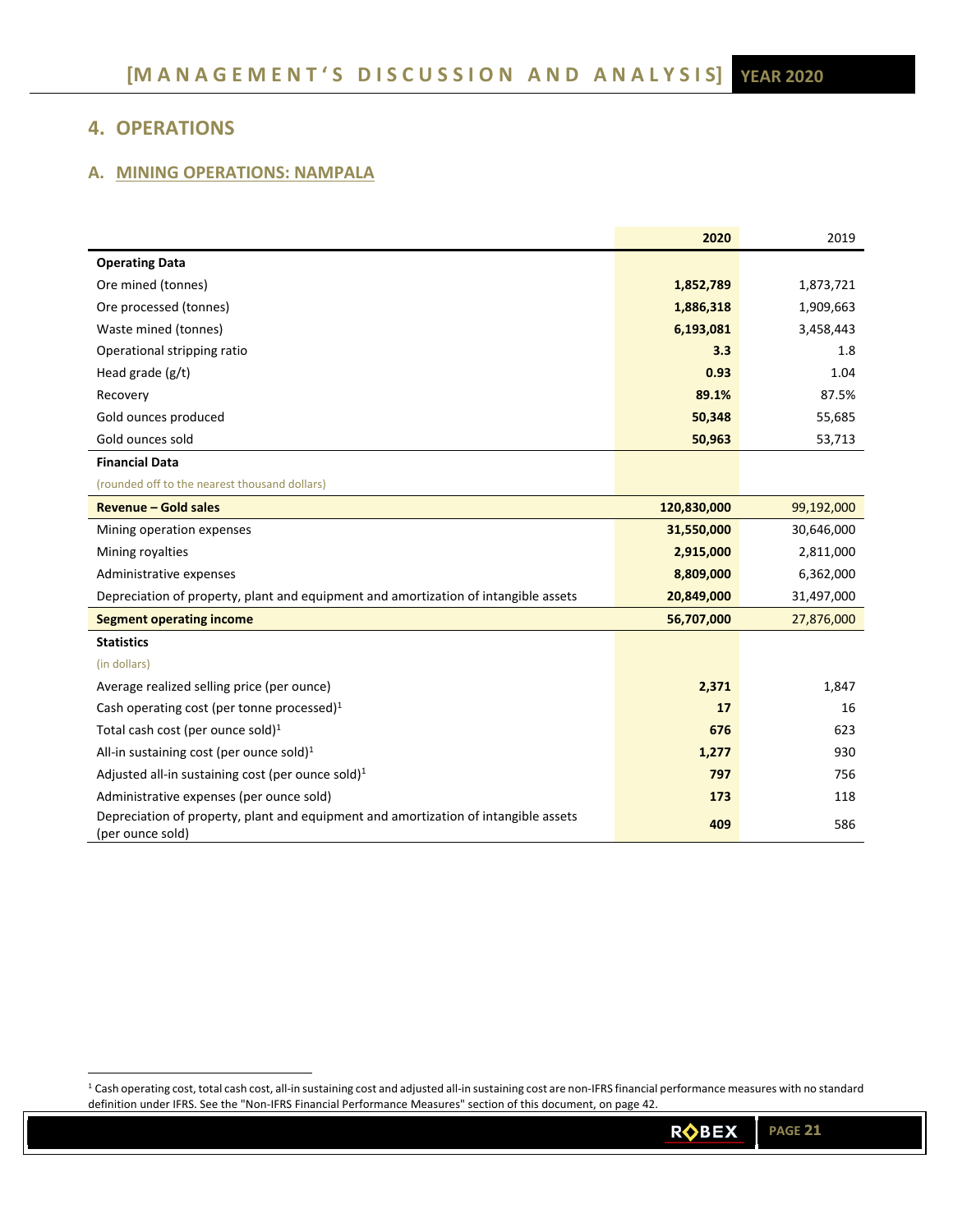## **Comments:**

- Despite the significant operational slowdown during the mine site lockdown period to prevent the spread of COVID‐19, the quantity of ore mined in 2020 is comparable to that in 2019, i.e., 1,852,789 tonnes compared to 1,873,721 tonnes.
- The amount of waste mined was 6,193,081 tonnes in 2020, corresponding to an operational stripping ratio of 3.3, compared to 3,458,443 tonnes in 2019, corresponding to an operational stripping ratio of 1.8. The increase in this ratio is due to opening new pits around the main pit in 2020.
- Despite the removal of significant bottlenecks during 2020, the Nampala plant processed a total of 1,866,318 tonnes in 2020 compared to 1,909,663 tonnes in 2019. This decrease in performance is a result of the operation of new pits.
- In 2020, the Nampala mine produced 50,348 ounces of gold compared to 55,685 ounces of gold in 2019, a decrease of 10%. Gold production was more challenging due to lower grades in the upper layers of the new pits under development than in the bottom of the main pit. As a result, the average grade of ore processed was 0.93 g/t Au in 2020 compared to 1.04 g/t Au in 2019, which is still significantly higher than our 43‐101 resource grade. Despite a decrease in head grade, we achieved a recovery improvement in 2020 (89.1% compared to 87.5% in 2019).
- Administrative expenses increased from \$6,362,000 in 2019 to \$8,809,000 in 2020. The COVID‐19 crisis forced the Company to implement an action plan that generated additional costs to ensure the safety of its employees and its operational continuity during this period. Furthermore, the institutional and social crisis in Mali led the Company to significantly reinforce security at the mine site.
- The decrease in depreciation of property, plant and equipment and amortization of intangible assets fixed asset amortization reflects the prospective application of adding new resources and reserves as of July 31, 2020, thus extending the life of mine.
- The increase in all-in sustaining cost per ounce sold<sup>1</sup> (\$1,277 compared to \$930 per ounce sold in 2019) is largely due to the production costs capitalized as higher stripping costs (\$16,415,000 compared to \$7,813,000 in 2019). In 2020, the mining of new pits around the main pit requires the extraction of a greater quantity of waste rock to reach the ore.

<sup>1</sup> All-in sustaining cost is non-IFRS financial performance measure with no standard definition under IFRS. See the "Non-IFRS Financial Performance Measures" section of this document, on page 42.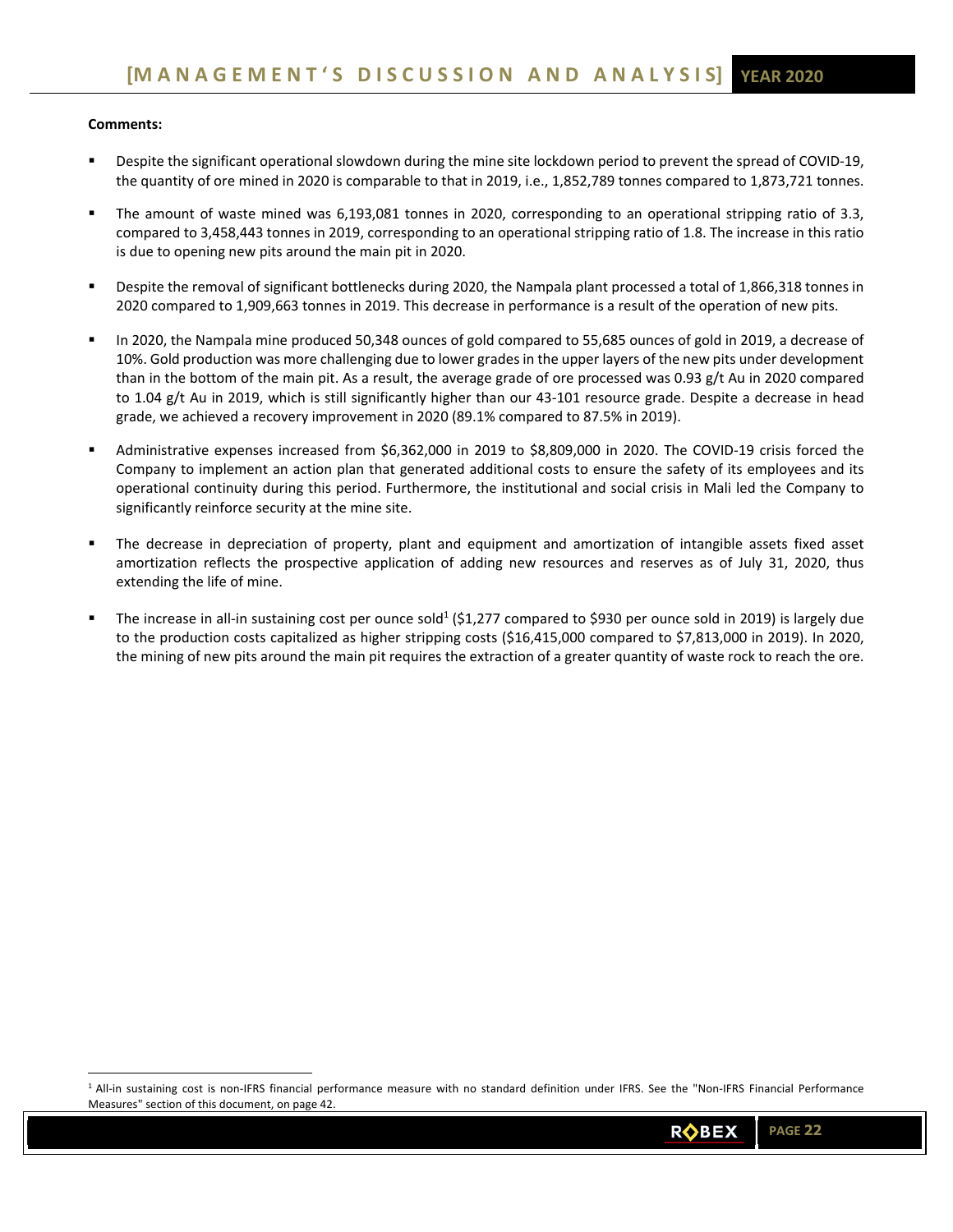# **B. MINERAL RESOURCES AND RESERVES: NAMPALA**

| <b>Category</b> | Cut-off<br>Au $(g/t)$ | <b>Weathering type</b> | <b>Tonnage</b><br>(000 t) | Grade<br>Au $(g/t)$ | <b>Metal content</b><br>Au (000 oz) |  |
|-----------------|-----------------------|------------------------|---------------------------|---------------------|-------------------------------------|--|
|                 | 0.25                  | Oxide                  | 22,836                    | 0.64                | 473                                 |  |
| Indicated       | 0.33                  | Transition             | 7,039                     | 0.84                | 190                                 |  |
| 0.71            |                       | Fresh rock             | 2,407                     | 1.41                | 109                                 |  |
|                 | Sous-total            |                        | 32,282                    | 0.74                | 772                                 |  |
|                 | 0.25                  | Oxide                  | 191                       | 0.45                | 3                                   |  |
| <b>Inferred</b> | 0.33                  | Transition             | 85                        | 0.78                | $\overline{2}$                      |  |
|                 | 0.71                  | Fresh rock             | 280                       | 1.24                |                                     |  |
|                 | Sous-total            |                        | 555                       | 0.90                | 16                                  |  |
| <b>Total</b>    |                       |                        | 32,838                    | 0.75                | 788                                 |  |

# **Table 1: 2021 Mineral Resource Estimate**

### **Notes regarding table 1:**

- The independent and qualified persons for the Mineral Resource estimate, as defined by NI 43-101, are Mr. Denis Boivin, B.Sc., Geo. (OGQ #816) and Mr. Richard Barbeau, Mining Eng. (OIQ #36572), and **the effective date of the estimate is February 15, 2021.**
- The mineral resource is not a mineral reserve as it has not demonstrated economic viability. Further metallurgical testing is required to analyze the economic potential of the mineral resource found in the transition and fresh rock zones.
- The mineral resource estimate follows the 2014 CIM definitions and guidelines.
- Results are presented on‐site and undiluted for the open‐pit scenario and are considered to have reasonable prospects for profitable mining.
- In terms of classification: the distance to the closest (composite) point (DCP) must be less than or equal to 30 meters to be considered an indicated resource. The inferred resource is at a distance greater than 30 meters and less than 100 meters.
- Grade interpolation was performed on the Nampala mining permit from 2‐metre drill composites using the grade of the material assayed and clipped at 15 g/t Au. The grade model was interpolated according to the structural patterns of the mineralized zones using the Leapfrog Geo v5.1.0 software Radial Basis Function (RBF) method and assessed in a model pointed at 20 degrees North with blocks of the same size (5 m x 15 m x 5 m). On-site densities were interpolated using the respective oxidation levels.
- The mineral resource is contained within an economic envelope built with the MineSight Project Evaluator V1.0.4.3902 Lerch-Grossman optimization tool. Only the indicated resource is taken into account to generate the economic envelope.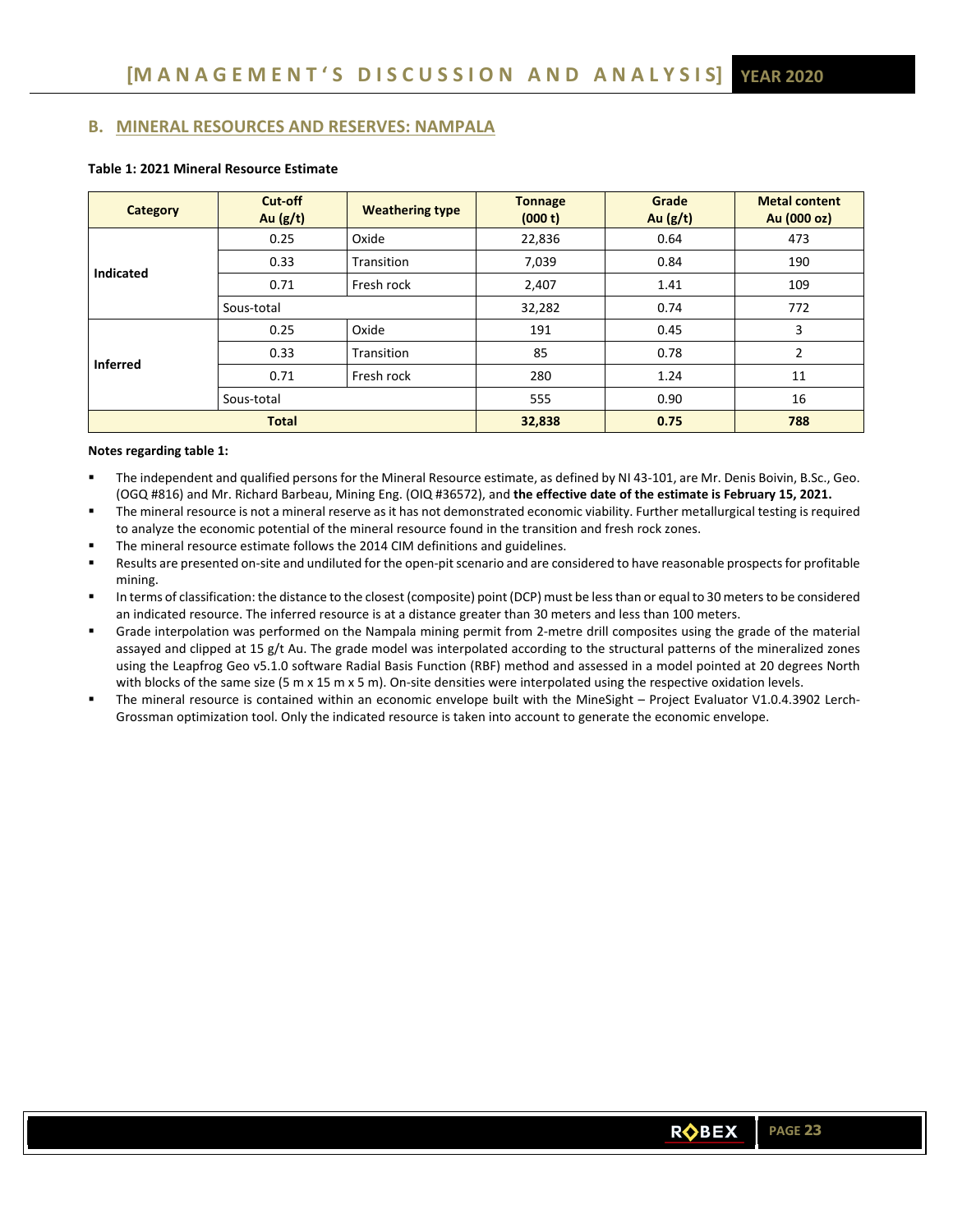The following economic parameters were used in the optimization (Table 2):

| <b>Parameters</b>                           | <b>Unit of measure</b> | Oxide | <b>Transition</b> | <b>Fresh rock</b> |
|---------------------------------------------|------------------------|-------|-------------------|-------------------|
| Gold price                                  | \$US/oz                |       | 1,700             |                   |
| Mining cost                                 | \$ US/t mined          | 2.08  | 2.51              | 2.65              |
| Overhead costs                              | \$ US/t processed      | 2.48  | 2.48              | 2.48              |
| Processing cost (CIL)*                      | \$ US/t processed      | 9.31  | 10.24             |                   |
| Processing cost<br>(Flotation/calcination)* | \$ US/t processed      |       | ---               | 31.19             |
| Recovery (CIL)                              | %                      | 88.9  | 71.9              |                   |
| Recovery<br>(Flotation/calcination)         | %                      |       | ---               | 87                |
| Cut-off grade estimate                      | g/t                    | 0.25  | 0.33              | 0.71              |

#### **Table 2: Input parameters used for cut‐off grade estimate**

\*Includes transport and refining cost

- The slope of the economic envelope is set to 45 degrees.
- The number of metric tons has been rounded to the nearest thousand, and the metal grade is presented in troy ounces (tons x grade / 31.10348). Any discrepancies between totals are due to rounding effects. Rounding practises comply with the recommendations outlined in Form 43‐101A1.
- Except for the political instability in Mali and the current COVID‐19 pandemic, Denis Boivin, P.Geo (OGQ #816), and Mr. Richard Barbeau, Mining Engineer (OIQ #36572) are not aware of any known legal, political, environmental, or other risks that could materially affect the potential development of the mineral resources.

### **Table 3: 2020 Mineral Reserve Estimate**

|                        | <b>Probable Mineral Reserve</b> |                           |                     |                                     |  |  |  |
|------------------------|---------------------------------|---------------------------|---------------------|-------------------------------------|--|--|--|
| <b>Weathering type</b> | Cut-off<br>Au $(g/t)$           | <b>Tonnage</b><br>(000 t) | Grade<br>Au $(g/t)$ | <b>Metal content</b><br>Au (000 oz) |  |  |  |
| Oxide                  | 0.28                            | 15,291                    | 0.69                | 339                                 |  |  |  |
| Upper transition       | 0.31                            | 1,857                     | 0.87                | 52                                  |  |  |  |
| <b>Total</b>           |                                 | 17,147                    | 0.71                | 391                                 |  |  |  |

**Notes regarding table 3:** 

- The independent and qualified persons for the Mineral Reserve Estimate, as defined by NI 43-101, are Mr. Denis Boivin, B.Sc., Geo. (OGQ #816) and Mr. Mario Boissé, Mining Eng. (OIQ #130715), and **the effective date of the estimate is July 31, 2020.**
- Reported in accordance with Canadian Institute of Mining, Metallurgy and Petroleum (CIM) standards.
- Constituted of Oxide and Upper Transition ore only.
- Based on a Pit Shell that does not include Inferred Material. In that case, the DCP must be inferior or equal to 30 meters to be considered indicated.
- Classified as probable.
- Included in the Mineral Resource.
- Identified as minable using standard open‐pit mining only.
- Located within 7 pit designs based on a Pit Shell.
- Excluding Lower Transition and Fresh Rock mineralization as current ore processing infrastructures may be unsuitable if the ore is refractory or too hard for the current processing equipment. For calculation purposes, the recovery was set at 0% for Lower Transition and Fresh Rock, which is very conservative.
- Taking into account a mining recovery of 97%.
- Assuming a dilution factor of 0% based on the composites used to interpolate the grade in the block model, the current ore control process, the mining method and the ore body characteristics.
- Excluding any pit design that would be smaller than 100 meters in diameter.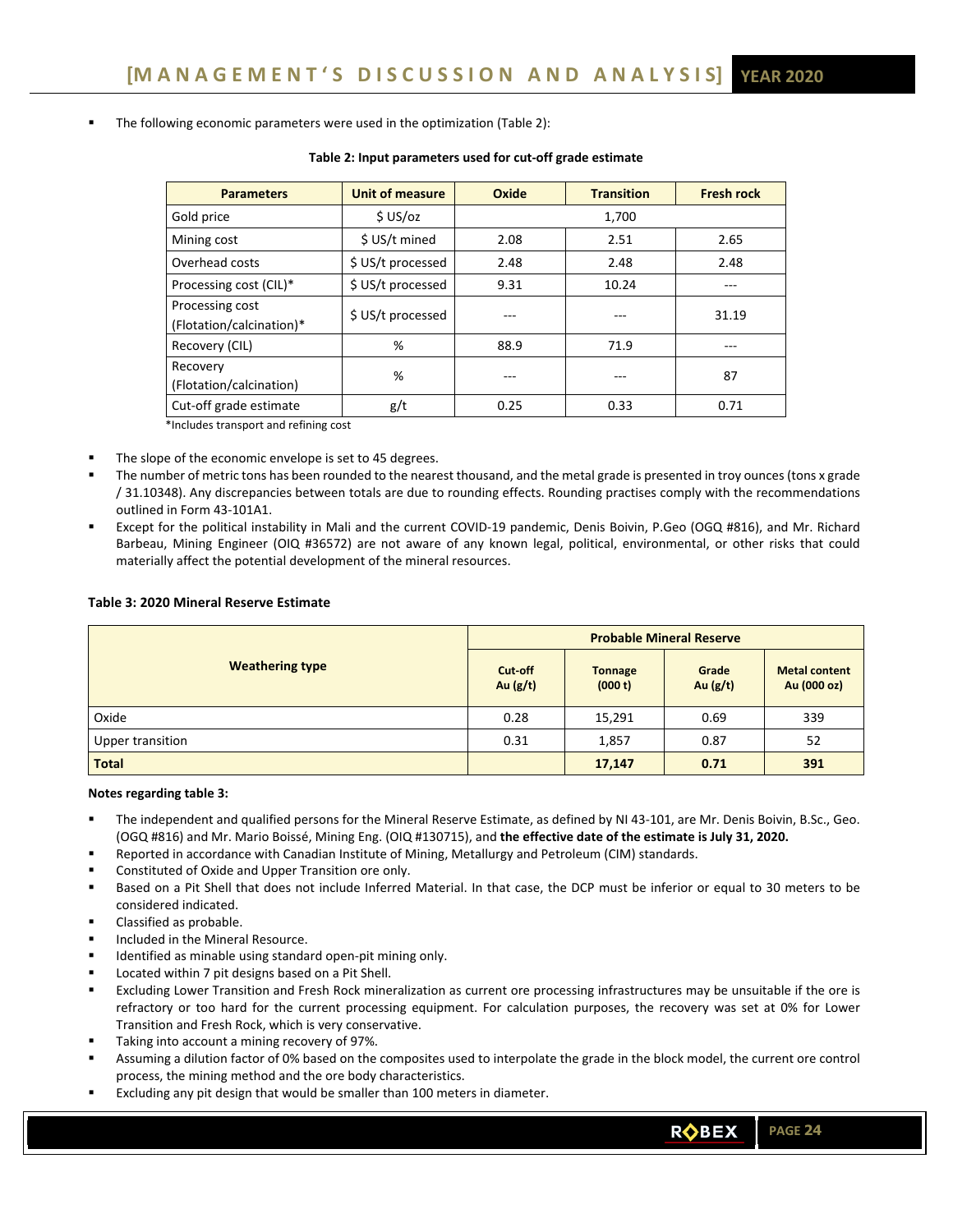- Used as a base for the life of mine (LOM) production plan.
- Grade interpolation was performed on the Nampala mining permit from 2‐metre drill composites using the grade of the material assayed and clipped at 15 g/t Au. The grade model was interpolated according to the structural patterns of the mineralized zones using the Leapfrog Geo v5.1.0 software Radial Basis Function (RBF) method and assessed in a model pointed at 20 degrees North with blocks of the same size (5 m x 15 m x 5 m). On-site densities were interpolated using the respective oxidation levels.
- The mineral reserve is contained within the 7 pit designs. The base for the pit designs is an economic envelope built with the MineSight – Project Evaluator V1.0.4.3902 Lerch‐Grossman optimization tool. The following economic parameters are used in the optimization (Table 4):

| <b>Parameters</b>       | Unit of measure   | Oxide<br><b>Transition</b> |              | <b>Fresh rock</b> | <b>Fresh rock</b> |  |  |
|-------------------------|-------------------|----------------------------|--------------|-------------------|-------------------|--|--|
| Gold price              | \$US/oz           | 1,500                      |              |                   |                   |  |  |
| Mining cost             | \$ US/t mined     | 2.08                       | 2.51<br>2.51 |                   | 2.65              |  |  |
| Overhead costs          | \$ US/t processed | 2.48                       | 2.48         | 2.48              | 2.48              |  |  |
| Processing cost*        | \$ US/t processed | 9.31                       | 10.24        | 10.24             | ---               |  |  |
| Heap Leach cost*        | \$ US/t processed | ---                        | $- - -$      | ---               | 9.19              |  |  |
| Mill recovery           | %                 | 88.9                       | 86.0         | $- - -$           | ---               |  |  |
| Heap Leach recovery     | %                 | $---$                      | ---          | $- - -$           | $---$             |  |  |
| Optimizer Cut-off grade | g/t               | 0.28                       | 0.31         | $---$             | ---               |  |  |

### **Table 4: Input parameters used for cut‐off grade estimate**

\*Includes transport and refining cost

The slope of the economic envelope is set to 40 degrees for the first 20 meters then follows an angle of 45 degrees;

 The number of metric tons has been rounded to the nearest thousand and the metal grade is presented in troy ounces (tons x grade / 31.10348). Any discrepancies between totals are due to rounding effects. Rounding practices comply with the recommendations outlined in Form 43‐101A1.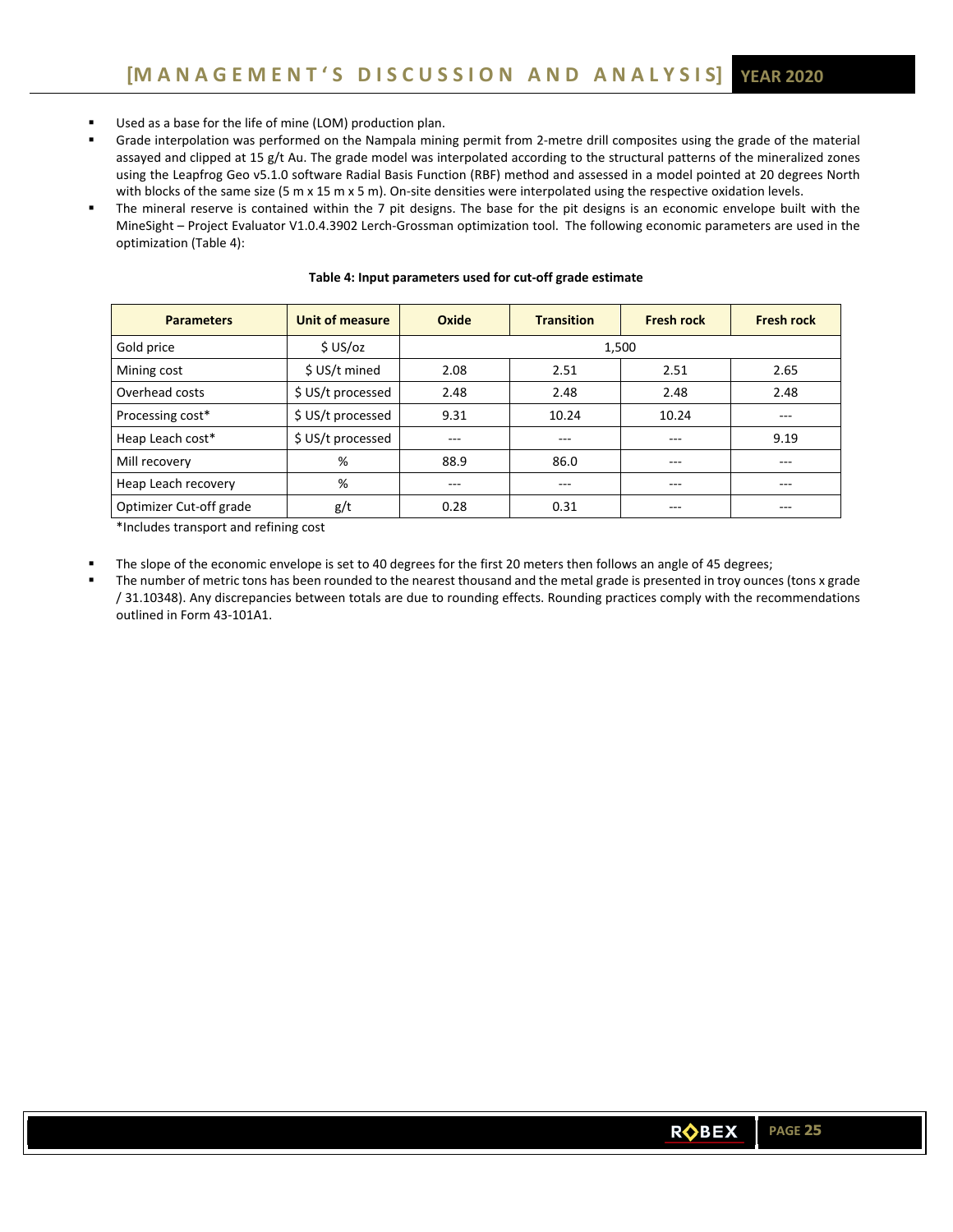# **C. EXPLORATION**

# **MINING PROPERTIES**

ROBEX currently holds four exploration permits, all located in Mali, in West Africa. Two of ROBEX's permits are situated in southern Mali (Mininko and Kamasso), while the two others are located in the western area of the country (Sanoula and Diangounté).

On March 30, the Company announced the conclusion of a memorandum of understanding for the acquisition of the exploration permit for "Gladié", the former property explored by Gold Fields. This acquisition is a great opportunity because the permit covers the same kind of deposit as Nampala and is contiguous with the Mininko and Kamasso exploration permits.

The Company intends to invest in the coming years to develop its exploration permits, all of which have promising geology and potential gold deposit discoveries.



# **2020 EXPLORATION PROGRAM**

The implementation of an ambitious exploration program in 2020 has been accompanied by a complete restructuring of this department, including the internalization of skills and the outsourcing of production equipment, to maintain significant management flexibility.

As a reminder, this 171,990‐meter drilling program was distributed over 8 zones around the main pit on the Nampala mining permit and the northern part of the Mininko exploration permit (see zone mapping on the following page).

As part of its 2020 exploration program, the Company incurred a total of \$8 million in expenditures as of December 31, 2020, against a budgeted amount of \$10.5 million. However, we were forced to complete all planned drilling activities in February due the following factors: slowdown in drilling activities in 2020 during the mine containment, longer and more extreme rainy season, and the numerous on-site mechanical problems the sub-contractors encountered with the drills.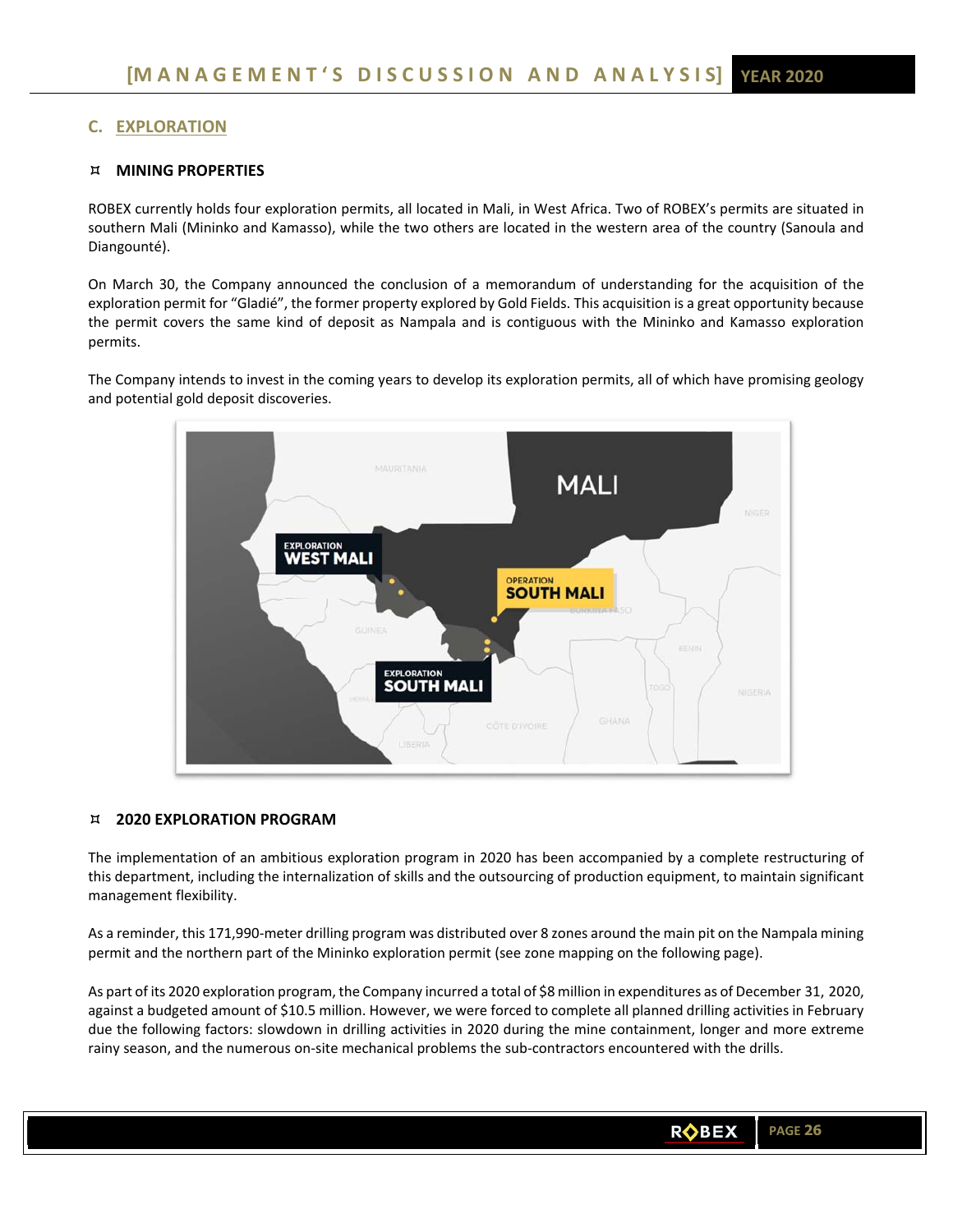# **[M A N A G E M E N T ' S D I S C U S S I O N A N D A N A L Y S I S] YEAR 2020**

| <b>RC Drilling</b>                    | East<br>(ZE1) | East <sub>2</sub><br>(ZE2) | South<br>(2S1) | West<br>(ZW1) | Cell <sub>5</sub><br>(C5) | North-<br>west<br>(ZN1) | <b>North</b><br>(ZN2) | North-<br>east<br>(ZN3) | <b>Total</b> |
|---------------------------------------|---------------|----------------------------|----------------|---------------|---------------------------|-------------------------|-----------------------|-------------------------|--------------|
| <b>Planned meters</b>                 | 41,760        | 16,650                     | 14,400         | 19,080        | 21,870                    | 19,080                  | 19.440                | 19.710                  | 171,990      |
| Realised meters                       | 43,570        | 10,014                     | 38,845         | 22,457        | 10,207                    | 13,193                  | 2,538                 | 3,235                   | 144.059      |
| 2020                                  | 43,570        | 10,014                     | 34,002         | 22,337        | 10,207                    | 1,333                   | 357                   | 3,235                   | 125,055      |
| 2021                                  | $---$         | $---$                      | 4.843          | 120           | $---$                     | 11,860                  | 2,181                 | $---$                   | 19,004       |
| <b>Results of received</b><br>samples | 100%          | 100%                       | 100%           | 100%          | 100%                      | 100%                    | 34%                   | 100%                    | 99%          |

This program finally allowed us to increase our mineral resources by 372,953 ounces at a unit cost per stripped resource of approximately USD 18.



# **MAPPING OF TARGET ZONES IN THE 2020 EXPLORATION PROGRAM**

**ROBEX**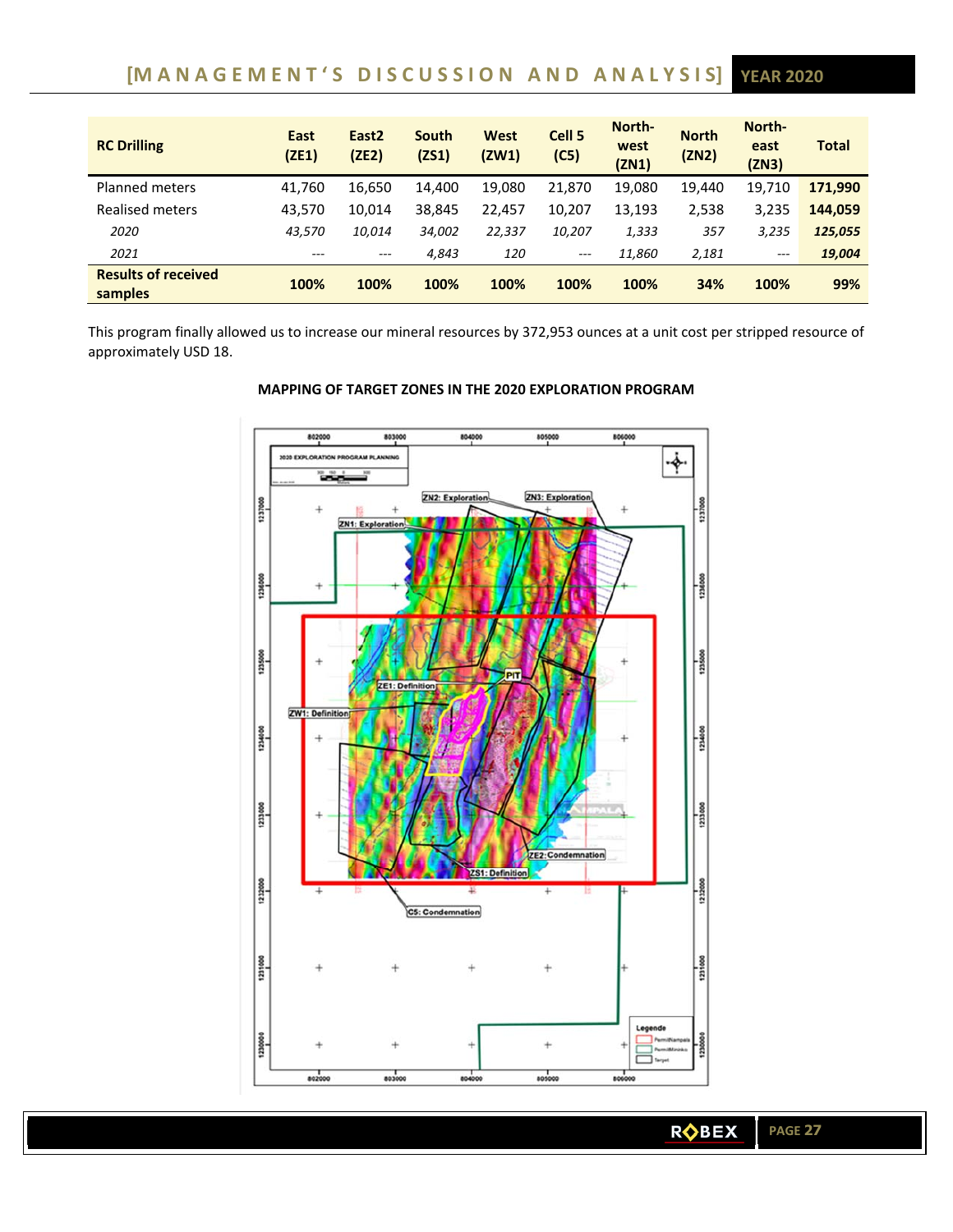# **2021 EXPLORATION PROGRAM**

Exploration is not such a priority in 2021 as it was in 2020. In 2020, the Company needed to replenish its resources and mineral reserves to extend the Nampala mine life, which we have amply achieved with the 2020 exploration program.

For 2021, we have decided to reduce our exploration efforts compared to 2020. With only one drill currently operating permanently on-site, compared to an average of 7 in 2020, our main objective is to discover new strategic targets (100meter x 100-meter grid). We have also initiated ground geophysics on the Nampala permit zones that we have not yet covered to enable us to better understand our Nampala permit potential.

Finally, we launched an exploration campaign before the rainy season on the Sanoula exploration permit, located in western Mali. The planned budget is USD 300,000.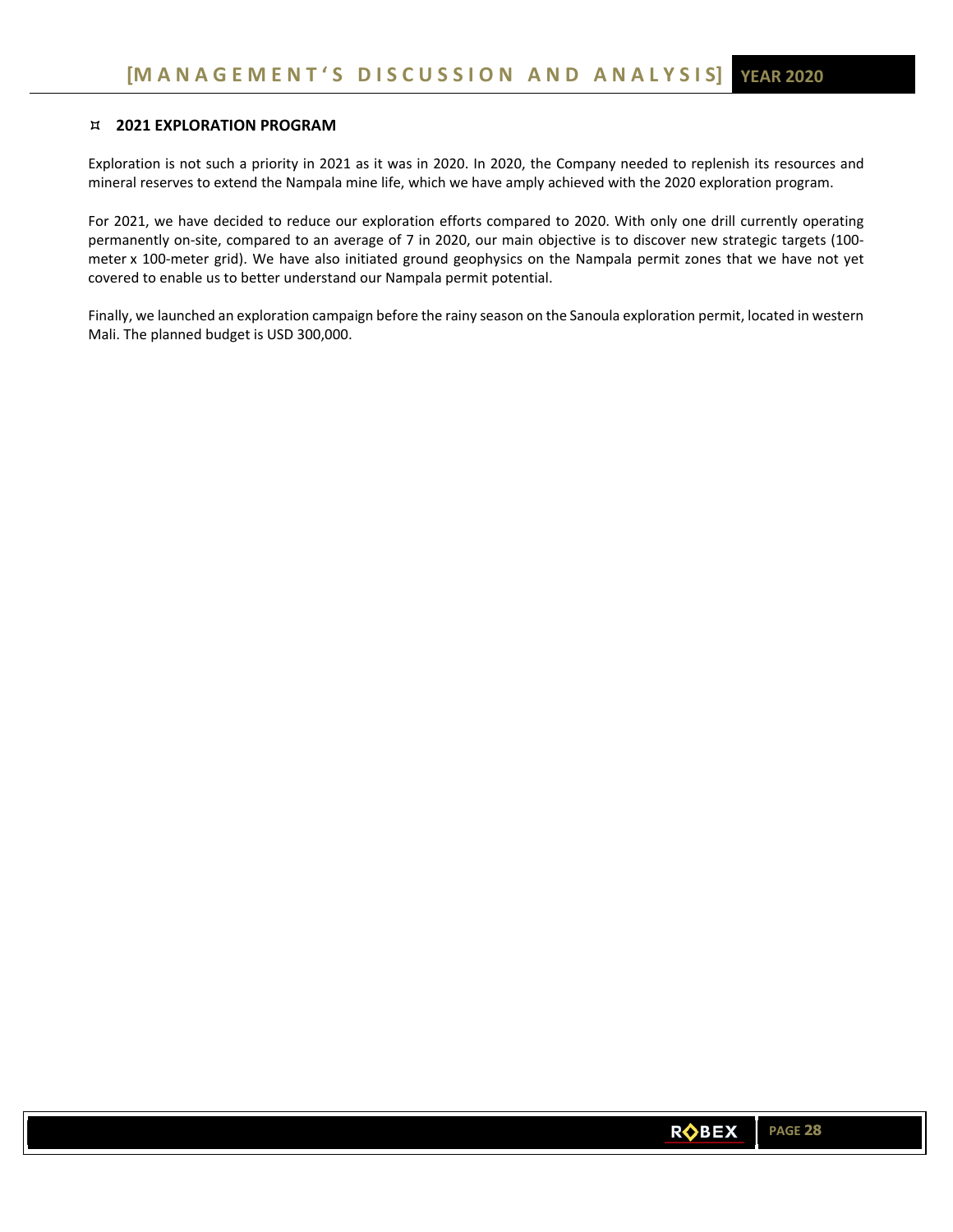# **D. THE TRADING HOUSE**

On June 5, 2014, the Company announced that it had finalized the implementation of the corporate structure related to the Trading House (defined hereunder) together with its marketing strategy related to the sale of the gold produced at the gold mine in Nampala, Mali (the "Mine").

This operation was carried out with the sole objective of increasing the Company's return on its previous significant investments made in the Mine. The operation of the Trading House constitutes one of the bases of the Company's marketing strategy relating to the sale outside of Mali of gold produced at the Mine; one of the goals of this strategy is to directly supply certain value-added segments of the market, including the high-end jewellers and mints, with a differentiated product and a trademark providing additional value.

The legal control of the Trading House will rest in a trust formed under the laws of Gibraltar, the Golden International Income Trust (the "Trust"), of which the sole beneficiary is the Company. The Trust is also controlled by a protector, who is acting pursuant to the terms of a supervision and control policy (the "Supervision and Control Policy") under which the protector must report annually at the Company's annual shareholders' meeting. The Supervision and Control Policy was implemented by the Board of Directors of the Company.

Under the Gold Loan, Nampala S.A. must deliver possession to the Trading House of all the doré bars extracted from the Mine, over a five‐year period, in repayment of the capital and interest owed under the Gold Loan by Nampala S.A. to the Trading House. The Trading House will manage the refining of the gold by contracting with refiners located in Europe, in order to subsequently sell the refined gold directly to the international market. This follows the example of the major mining corporations.

The Trading House will distribute the profits to the Company by way of intercompany dividends. Following the repayment of the Loan, the Trading House will benefit from the Gold Supply Agreement, pursuant to the same terms and conditions as the Loan. Nampala S.A. will distribute the profits from the sale of the gold to the Company by way of repayment of the advances and intercompany dividends, profits representing the difference between the prices set forth in the Loan and the production costs.

On December 6, 2018, an agreement was reached between the Trading House and Nampala S.A. giving rise to a new loan of 7,622,451 euros (\$11.6 million Canadian dollars), through a gold stream credit agreement ("gold loan"). This financing, the gold loan, similar to the financing of the 2014 gold loan, allowed Nampala S.A. to complete its financing structure with a favourable interest rate on this financing at 5% (compared to 11% in 2014). This transaction also includes the increase in the capitalization of the Trading House of a total amount of 7,622,451 euros, paid by the Company on December 6, 2018. As part of this loan, Nampala S.A. will deliver to the Trading House all gold bullion extracted from the mine over a period of seven years, in payment of the capital and interest due under the gold loan.

In summary, the Trading House continues the contract established in 2018 by marketing the gold received from Nampala S.A. outside of Mali by pursuing the best markets and even developing new niche markets. The Trading House sells the physical gold on the international market and distributes all resale profits to the Company by way of intercompany dividends.

As such, the Company expects that the additional profits generated by marketing the gold, based on the Trading House's business model that targets value‐added market segments, will be significant and that this transaction will benefit the Company.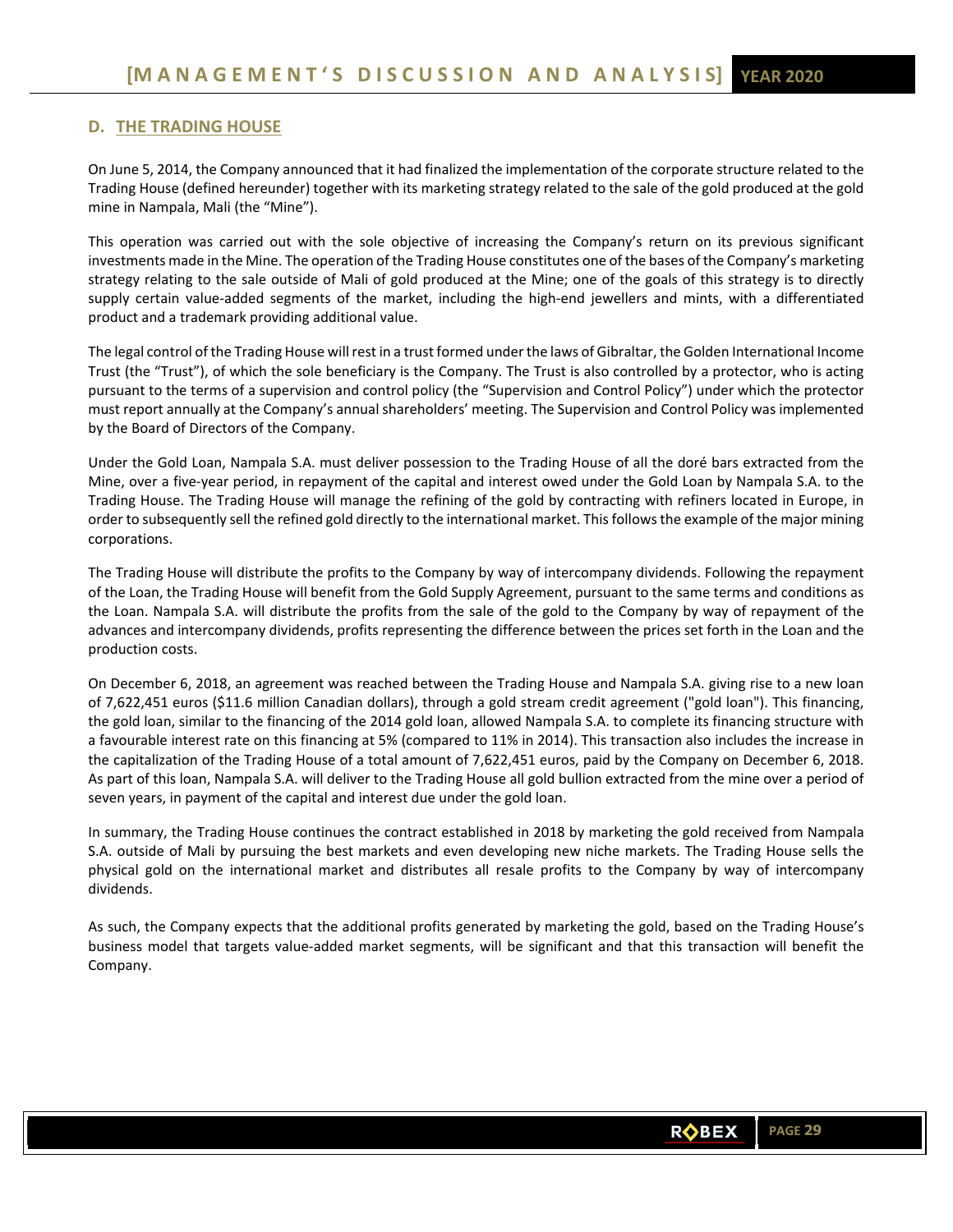# **5. QUARTELY RESULTS**

|                                                                                          | 2020           |                |                    | 2019    |           |         |         |                |         |           |
|------------------------------------------------------------------------------------------|----------------|----------------|--------------------|---------|-----------|---------|---------|----------------|---------|-----------|
|                                                                                          | Q <sub>4</sub> | Q <sub>3</sub> | Q <sub>2</sub>     | Q1      | Year      | Q4      | Q3      | Q <sub>2</sub> | Q1      | Year      |
| (in thousands of dollars, except for amounts per share)                                  |                |                |                    |         |           |         |         |                |         |           |
| <b>Results</b>                                                                           |                |                |                    |         |           |         |         |                |         |           |
| Revenue - Gold sales                                                                     | 28,388         | 45,864         | 15,714             | 30,864  | 120,830   | 34,403  | 25,478  | 20,441         | 18,870  | 99,192    |
| Net income (loss)                                                                        | 11,558         | 23,897         | (144)              | 9,715   | 45,026    | 10,860  | 6,684   | 918            | 669     | 19,131    |
| Attributable to                                                                          |                |                |                    |         |           |         |         |                |         |           |
| - Shareholders                                                                           | 11,410         | 23,195         | 338                | 9,666   | 44,609    | 10,617  | 6,593   | 1,037          | 825     | 19,072    |
| - Non-controlling interest                                                               | 148            | 702            | (482)              | 49      | 417       | 243     | 91      | (119)          | (156)   | 59        |
| Basic earnings per share                                                                 | 0.019          | 0.039          | 0.001              | 0.017   | 0.076     | 0.018   | 0.011   | 0.002          | 0.001   | 0.033     |
| Diluted earnings per share                                                               | 0.019          | 0.039          | 0.001              | 0.016   | 0.074     | 0.018   | 0.011   | 0.002          | 0.001   | 0.033     |
| Cash flows from operating activities <sup>1</sup>                                        | 10,825         | 28,058         | 7,458              | 18,749  | 65,090    | 20,768  | 13,856  | 8,640          | 7,699   | 50,963    |
| <b>NAMPALA</b>                                                                           |                |                |                    |         |           |         |         |                |         |           |
| <b>Operating Data</b>                                                                    |                |                |                    |         |           |         |         |                |         |           |
| Ore mined (tonnes)                                                                       | 488,413        | 406,005        | 456,091            | 502,280 | 1,852,789 | 494,934 | 477,676 | 402,678        | 498,433 | 1,873,721 |
| Ore processed (tonnes)                                                                   | 487,771        | 438,367        | 483,460            | 476,720 | 1,886,318 | 539,127 | 512,377 | 433,598        | 424,561 | 1,909,663 |
| Head grade (g/t)                                                                         | 0.78           | 0.86           | 1.00               | 1.10    | 0.93      | 1.12    | 1.05    | 1.00           | 0.95    | 1.04      |
| Recovery (%)                                                                             | 88.0%          | 88.2%          | 89.5%              | 88.8%   | 89.1%     | 89.8%   | 87.7%   | 86.6%          | 85.0%   | 87.5%     |
| Gold ounces produced                                                                     | 10,803         | 10,706         | 13,921             | 14,918  | 50,348    | 17,361  | 15,175  | 12,089         | 11,060  | 55,685    |
| Gold ounces sold                                                                         | 11,696         | 18,121         | 6,500              | 14,646  | 50,963    | 17,742  | 13,276  | 11,760         | 10,935  | 53,713    |
| <b>Statistics</b> (in Canadian dollars)                                                  |                |                |                    |         |           |         |         |                |         |           |
| Average realized selling price (per ounce)                                               | 2,427          | 2,531          | 2,418              | 2,107   | 2,371     | 1,939   | 1,919   | 1,738          | 1,726   | 1,847     |
| Cash operating cost (per tonne processed) <sup>2</sup>                                   | 18             | 20             | 15                 | 17      | 17        | 15      | 16      | 18             | 18      | 16        |
| Total cash cost (per ounce sold) <sup>2</sup>                                            | 845            | 678            | 631                | 560     | 676       | 538     | 615     | 683            | 706     | 623       |
| All-in sustaining cost (per ounce sold) <sup>2</sup>                                     | 1,989          | 1,072          | 1,261 <sup>3</sup> | 968     | 1,277     | 814     | 893     | 1,035          | 1,053   | 930       |
| Administrative expenses (per ounce sold)                                                 | 215            | 116            | 392 <sup>3</sup>   | 113     | 173       | 98      | 97      | 133            | 162     | 118       |
| Depreciation of property, plant and equipment<br>and intangibles assets (per ounce sold) | 275            | 192            | $1,040^3$          | 504     | 409       | 483     | 542     | 627            | 765     | 586       |

 $<sup>1</sup>$  Cash flows from operating activities exclude net change in non-cash working capital items.</sup>

<sup>&</sup>lt;sup>2</sup> Cash operating cost, total cash cost and all-in sustaining cost are non-IFRS financial performance measures with no standard definition under IFRS. See the "Non‐IFRS Financial Performance Measures" section of this document, on page 42.

<sup>&</sup>lt;sup>3</sup> For the second quarter of 2020, the all-in sustaining cost per ounce sold, the administrative expenses per once sold and the depreciation of property, plant and equipment per once sold are impacted notably by the inventory of gold ingots of 7,831 ounces as of June 30, 2020, which was sold during the third quarter of 2020.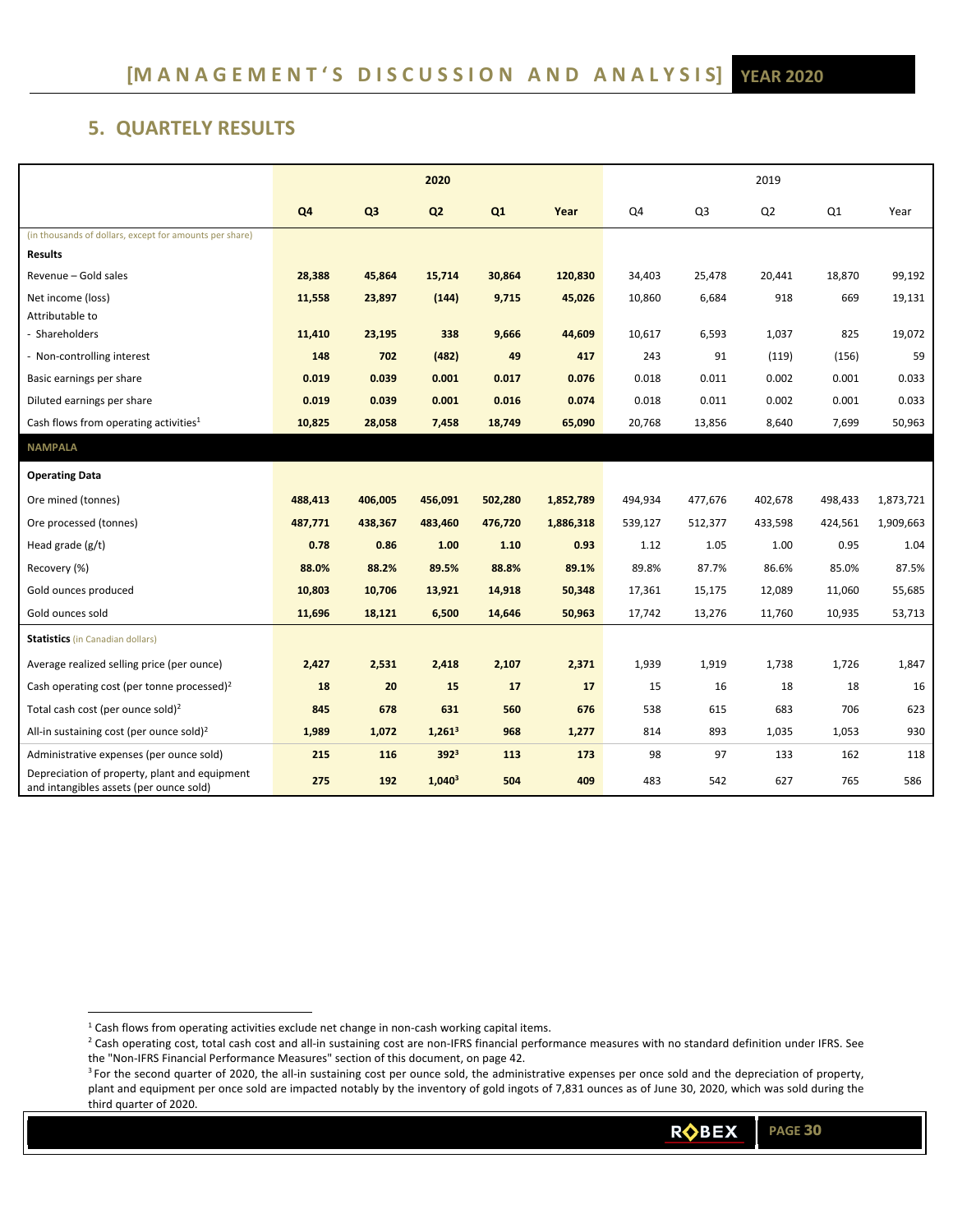

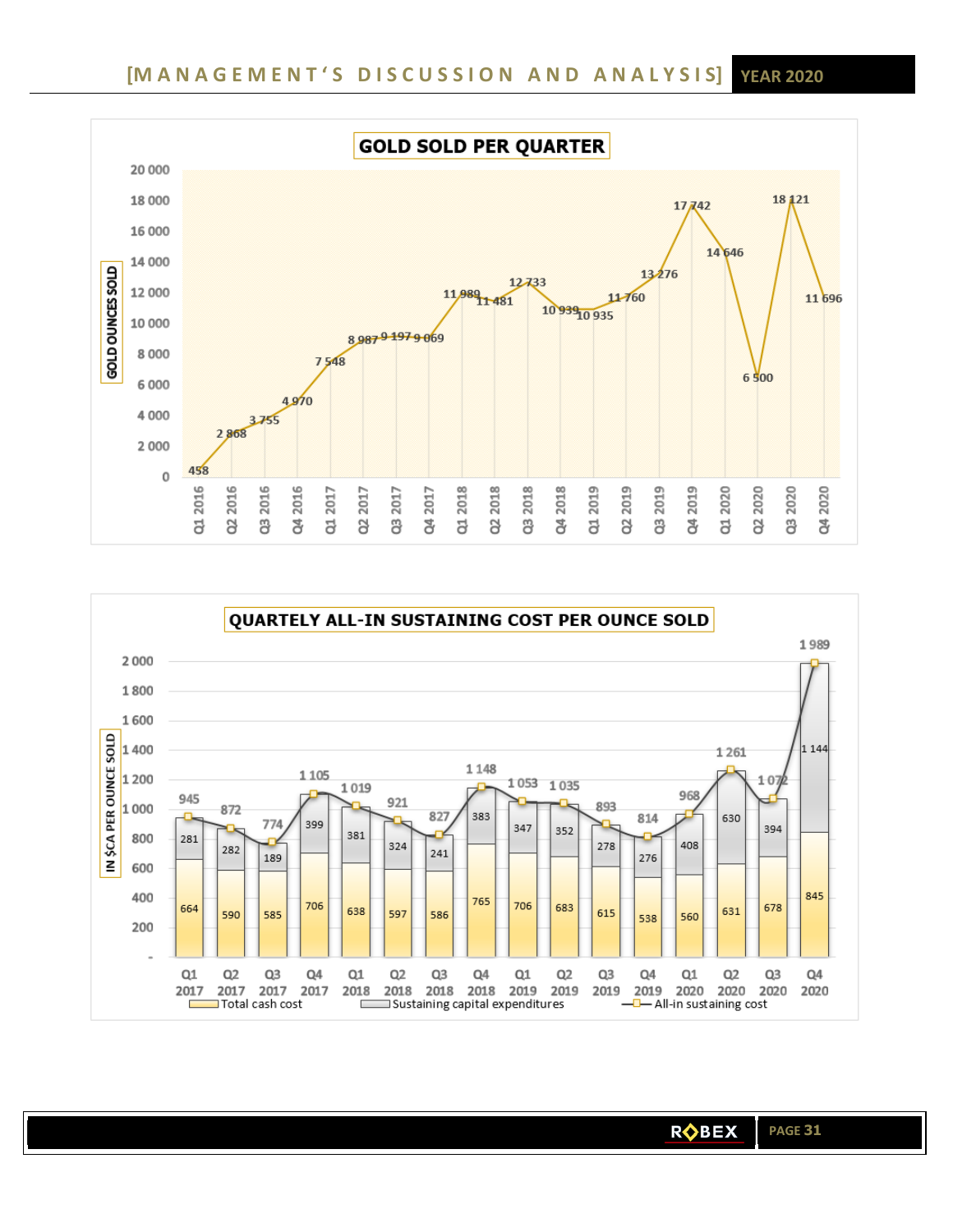# **6. RISKS AND UNCERTAINTIES**

As a mining company, we face the financial and operational risks inherent to the nature of our activities. These risks may affect our financial condition and results of operation. As a result, an investment in our common shares should be considered speculative. Prospective purchasers or holders of our common shares should give careful consideration to all of our risk factors.

# **A. FINANCIAL RISKS**

# **Fluctuation in Gold Prices**

The profitability of our operations will be significantly affected by changes in the market price of gold. Gold production from mining and the willingness of third parties, such as central banks, to sell and lease gold have an impact on the Golden supply.

The demand for gold can be influenced by economic conditions, the attractiveness of gold as an investment vehicle and the strength of the US dollar. Other factors include interest and exchange rates, inflation and political stability. The overall incidence of these factors is impossible to predict accurately.

In addition, the price of gold has, on some occasions, been subject to very rapid short-term variations due to speculative activities. Fluctuations in gold prices can have a significant adverse impact on our financial situation and on our operating income.

### **Fluctuation in Petroleum Prices**

Because we use petroleum fuel to power our mining equipment and to generate electrical energy to power our mining operations, our financial condition and results of operation may be materially adversely affected by rising petroleum prices.

### **Exchange Rate Fluctuations**

Our operations in Mali are subject to currency fluctuations that may materially adversely affect our financial condition and results of operation. Gold is currently sold in euros, and the majority of our costs are calculated in FCFA. The exchange rate between the Euro and the FCFA is set by the European Central Bank and has remained unchanged for the last ten years at a rate of FCFA 655.957 for 1 euro. However, some of our costs are incurred in other currencies, such as the US dollar and the Canadian dollar.

The appreciation of other currencies against the Euro can increase the cost of exploration and production in Canadian dollar terms, which could materially adversely affect our financial condition and results of operation.

### **Interest Rate Fluctuations**

All of the Company's financial instruments and their lines of credit and long‐term debt bear interest at a fixed rate and are therefore not exposed to interest rate risk.

### **Access to Debt Financing**

The Company's activities depend on its ability to continue to have the necessary financing through borrowing. While management has been successful in securing funding in the past, there is no guarantee of future success, and there can be no assurance that these funding sources or initiatives will be available to the Company or available on terms acceptable to the Company.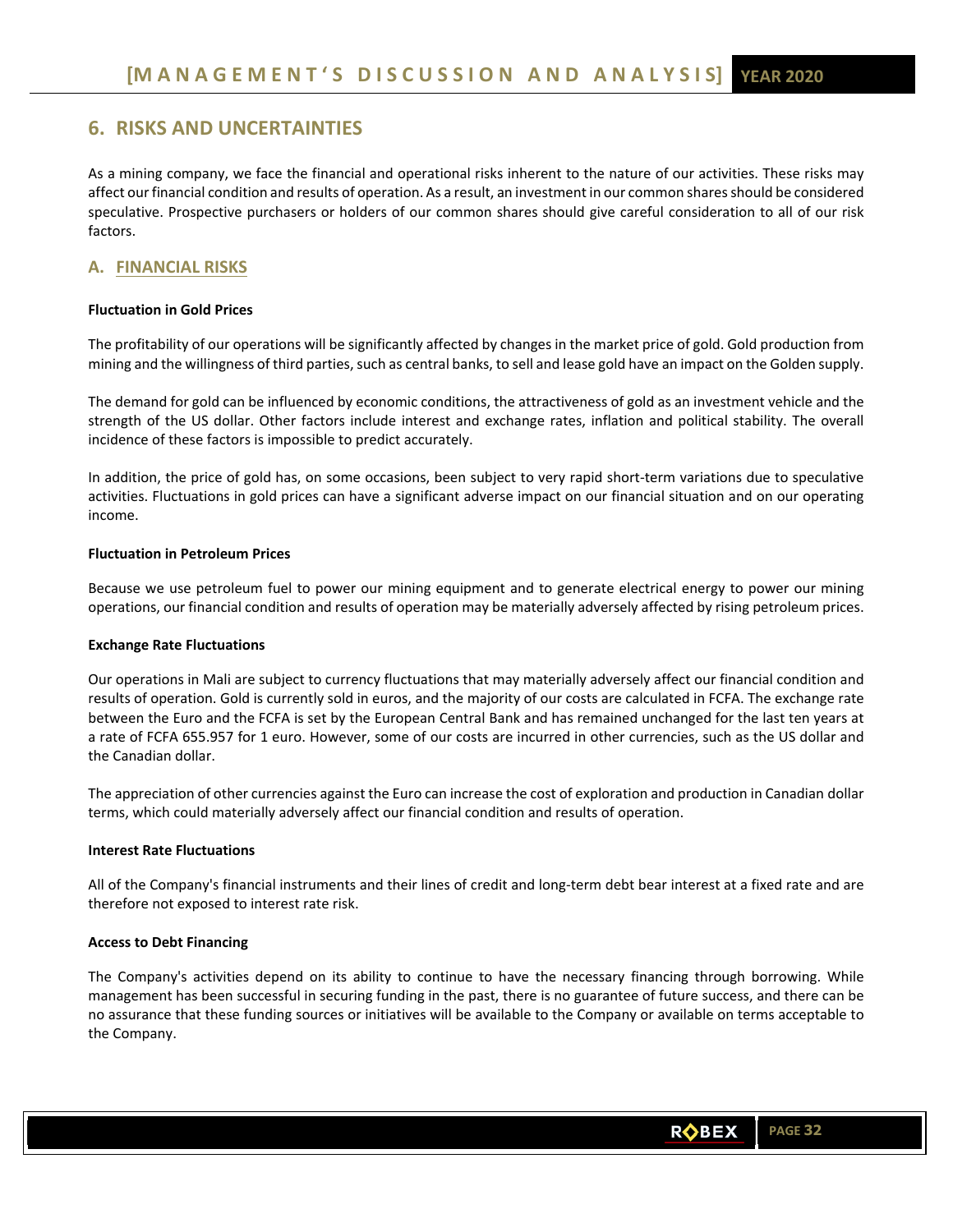# **B. OPERATIONAL RISKS**

### **Uncertainty of Reserve and Resource Estimates**

Reserves and resources are estimates based on limited information acquired through drilling and various sampling methods. No assurance can be given that anticipated tonnages and grades will be achieved or that level of recovery will be realized. The ore grade actually recovered may differ from the estimated grades of the reserves and resources. Such figures have been determined based upon assumed gold prices and operating costs.

Future production could differ dramatically from what is foreseen in the reserve estimates, particularly for the following reasons:

- **Mineralization or formations could differ from those predicted by drilling, sampling and similar examinations;**
- **Increases in operating mining costs and processing costs could materially adversely affect reserves;**
- The grade of the reserves may vary significantly from time to time and there is no assurance that any particular level of gold may be recovered from the reserves; and
- A decline in the market price of gold may render the mining of some or all of the reserves uneconomic.

Any of these factors may translate into increased costs or a reduction in our estimated reserves. Short‐term factors, such as the need for the additional development of a deposit or the processing of new or different grades, may impair our profitability. Should the market price of gold fall, we could be required to materially write down our investment in mining properties or delay or discontinue production or the development of new projects.

### **Production and Cost Estimates**

No assurance can be given that the intended or expected production schedules or the estimated cash costs and capital expenditures will be achieved. Failure to achieve production or cost estimates or material increases in costs could have an adverse impact on our future cash flows, profitability, results of operations and financial condition.

Many factors may cause delays or cost increases, including labour issues, disruptions in power, transportation or supplies, and mechanical failure. In addition, short-term operating factors, such as the need for the orderly development of ore bodies or the processing of new or different ore grades, may cause a mining operation to be unprofitable in any particular period.

Furthermore, our activities may be subject to prolonged disruptions due to weather conditions. Hazards, such as unusual or unexpected formations, rock bursts, pressures, cave‐ins, flooding or other conditions may be encountered in the drilling and removal of material.

Our cost to produce an ounce of gold is further dependent on a number of factors, including the grade of the reserves, recovery and processing capacity, the cost of raw materials, inflationary pressures in general, and exchange rates. Our future performance may therefore differ materially from the estimated return. Since these factors are beyond our control, there can be no assurance that our cost will be similar from year to year.

### **Nature of Mineral Exploration and Mining**

Our profitability is significantly affected by our exploration and development programs. The exploration and development of mineral deposits involves significant risks over a significant period of time, which even a combination of careful evaluation, experience and knowledge may not eliminate. While the discovery of a gold-bearing structure may result in substantial rewards, few properties explored are ultimately developed into mines. Major expenses may be required to establish and replace reserves by drilling and to construct mining and processing facilities at a site. It is impossible to ensure that our current or proposed exploration programs will result in profitable commercial mining operations.

Whether a gold deposit will be commercially viable depends on a number of factors, some of which are the particular attributes of the deposit, such as its size and grade, proximity to infrastructure, financing costs and governmental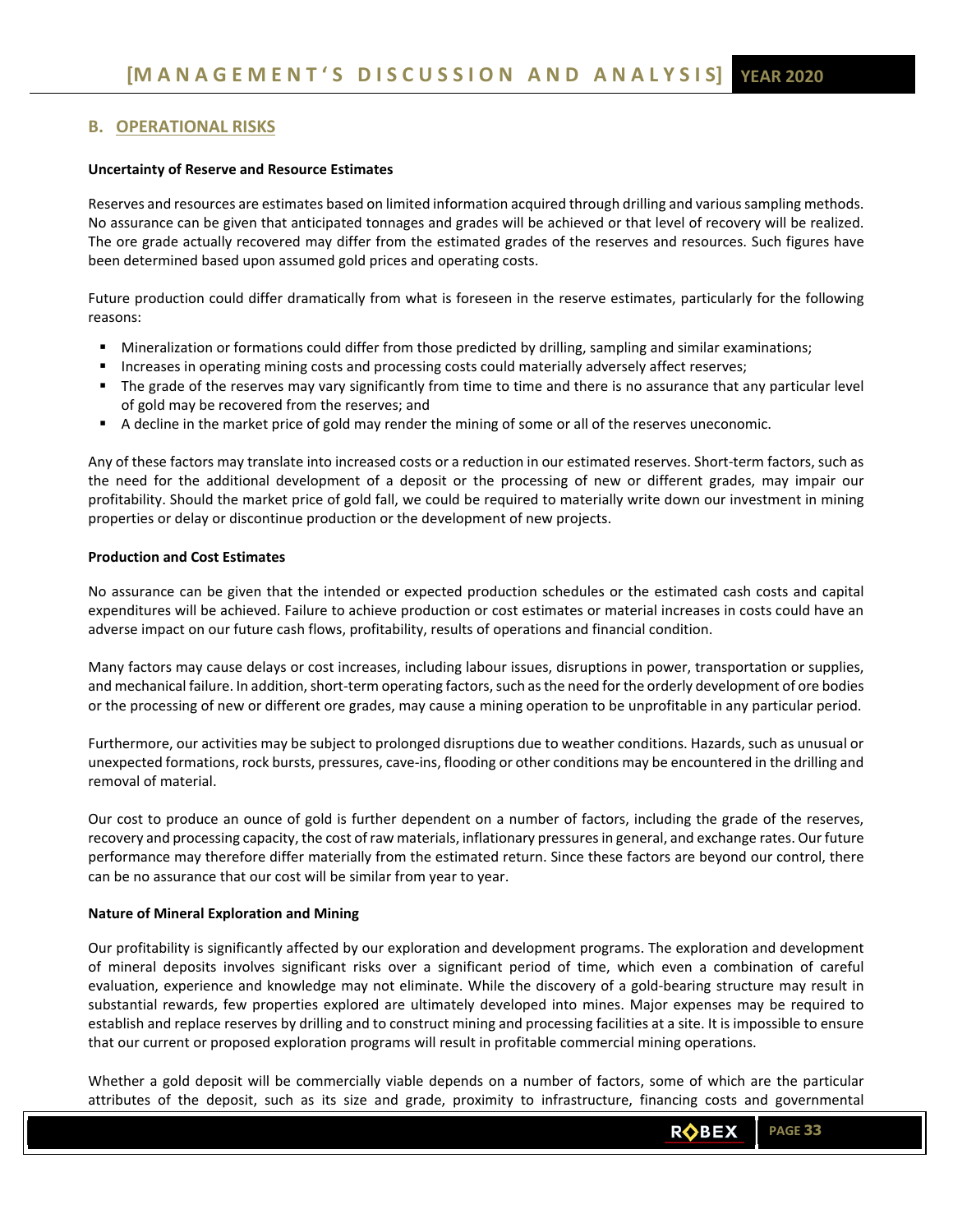regulations, including regulations relating to taxes, royalties, infrastructure, land use, import and export of gold, revenue repatriation and environmental protection. The effects of these factors cannot be accurately predicted, but the combination of these factors may preclude us from receiving an adequate return on invested capital. Our operations are, and will continue to be, subject to all of the hazards and risks normally associated with the exploration, development and production of gold, any of which could result in damage to life or property, environmental damage and possible legal liability for any or all damage.

# **Risk Related to External Contractors**

Under mining services contracts, pit operations are carried out by external contractors. As a result, our operations are subject to risks, some of which are beyond our control, including:

- Inability to replace the contractor and its operating equipment in the event that either party terminates the agreement;
- Reduced control over certain aspects of the operations that are the responsibility of the contractor;
- Failure by the contractor to fulfil its obligation under the mining services contract;
- An interruption of operations in the event that the contractor ceases to operate due to insolvency or other circumstances;
- The contractor's failure to comply with the applicable legal and regulatory requirements under its responsibility; and
- The entrepreneur's problems in managing his workforce, a labour dispute or other related to his employees.

In addition, we may incur liability to third parties as a result of the actions of a contractor. Although the mining contractors involved in these projects are well established and reputable, the occurrence of one or more of these risks could have a significant adverse impact on our financial situation and our result the operating.

# **Limited Property Portfolio**

Currently, our only mineral property in operation is our Nampala mine in Mali. If we do not acquire or develop new mineral properties, any adverse development affecting our Nampala property could have a material adverse effect on our financial condition and results of operations.

# **Depletion of our Mineral Reserves**

We must continually replace mining reserves depleted by production to maintain production levels over the long term. This is done by expanding known mineral reserves or by locating or acquiring new mineral deposits. There is, however, a risk that depletion of reserves will not be offset by future discoveries. Exploration for minerals is highly speculative in nature and involves many risks. Many, if not most, gold projects are unsuccessful, and there are no assurances that current or future exploration programs will be successful. In addition, significant costs are incurred to build up mineral reserves, to open new pits and to construct mining and treatment facilities.

# **Water Supply**

The mining operations we exercise at the Nampala mine in our installations require significant quantities of water for mining, ore processing and related support facilities. Continuous production at our mines is dependent on our ability to access an adequate water supply. An insufficient water supply, as a result of new regulations or otherwise, could materially adversely affect our financial condition and results of operations.

# **Fluctuation in the Price of Energy and Other Commodities**

The profitability of our mining operations activities is affected by the market price and availability of commodities that are consumed or otherwise used in connection with our operations such as diesel, fuel, steel, concrete and chemical products (including cyanide). Prices of such commodities are affected by factors that are beyond our control. An increase in the cost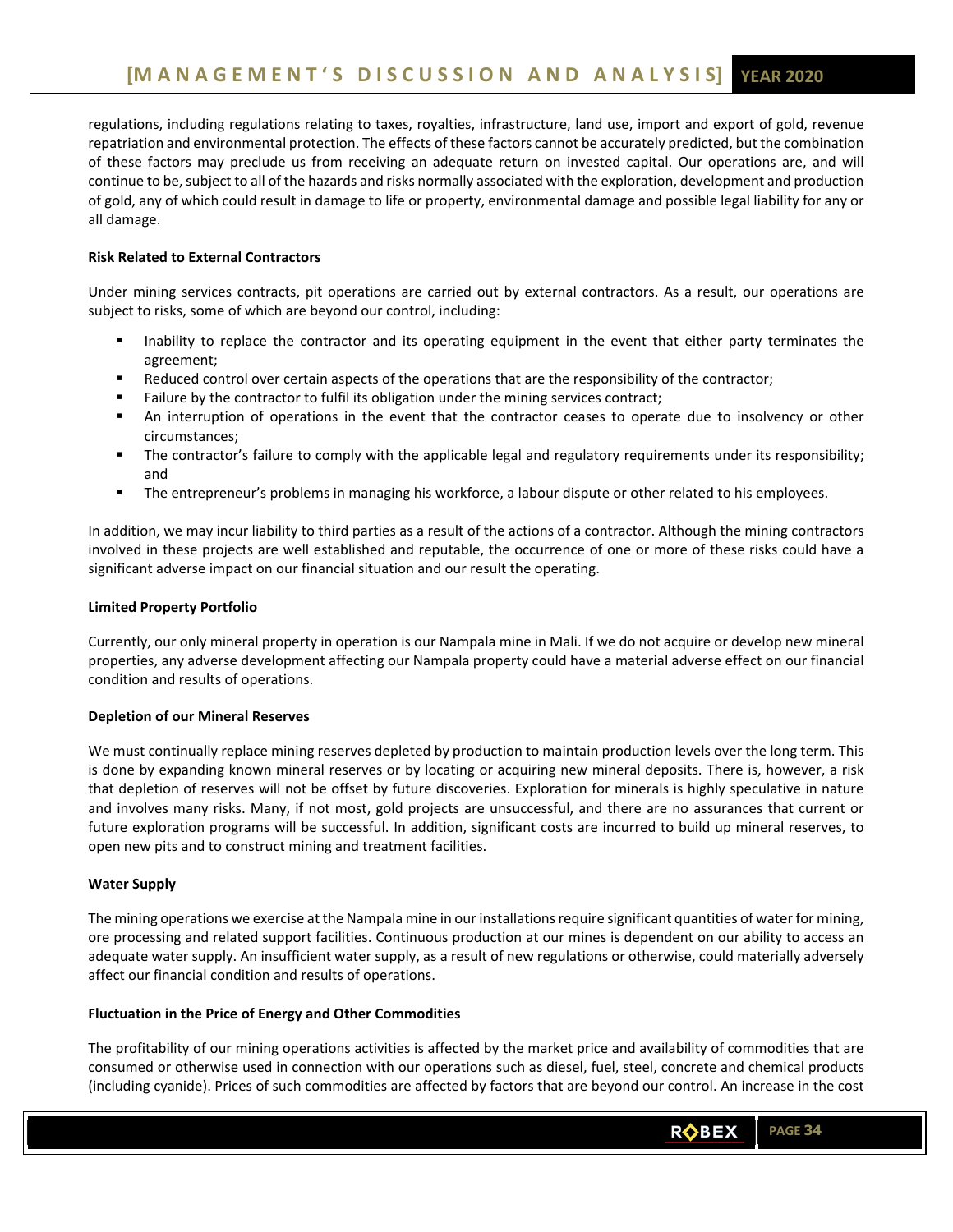or decrease in the availability of needed commodities may materially adversely affect our financial condition and results of operations.

### **Licenses and Permits**

We require licenses and permits from various governmental authorities. We believe that we hold all necessary licenses and permits under applicable laws and regulations in respect of our properties and that we presently comply in all material respects with the terms of such licenses and permits.

Such licenses and permits, however, are subject to change in various circumstances. There can be no guarantee that we will be able to obtain or maintain all necessary licenses and permits that may be required to continue to operate our current undertakings to explore and develop properties or commence construction or operation of mining facilities and properties under exploration or development. Failure to obtain new licenses and permits or successfully maintain current ones may materially adversely affect our financial condition and results of operations.

### **Political Risk, Terrorist Risk and Armed Banditry**

While the Government of Mali has supported the development of its natural resources by foreign companies, there is no assurance that the government will not in the future adopt different policies or new interpretations respecting foreign ownership of mineral resources, rates of exchange, environmental protection, labor relations, conditions of mining codes and repatriation of income or return of capital. Any limitation on transfer of cash or other assets between ROBEX and our subsidiaries could restrict our ability to fund our operations, or it could materially adversely affect our financial condition and results of operation.

Moreover, mining tax regimes in foreign jurisdictions are subject to differing interpretations and constant changes and may not include fiscal stability provisions. Our interpretation of taxation law, including fiscal stability provisions, as applied to our transactions and activities may not coincide with that of the tax authorities. As a result, taxes may increase and transactions may be challenged by tax authorities and our operations may be assessed, which could result in significant taxes, penalties and interest. We may also encounter difficulties in obtaining reimbursement of refundable tax from tax authorities. We may also find it difficult to recover the amounts of taxes and refundable taxes on the part of the tax authorities. The possibility that the government may adopt substantially different policies or interpretations, which might extend to the expropriation of assets, cannot be ruled out.

We may also encounter difficulties in obtaining reimbursement of refundable tax from fiscal authorities, including with respect to value added taxes ("VAT"). Prolonged delays in the receipt of VAT could materially adversely affect our financial condition and results of operation.

Political risk also includes the possibility of civil disturbances and political instability in our or neighboring countries as well as threats to the security of our mines and workforce due to political unrest, civil wars or terrorist attacks. Any such activity may disrupt our operations, limit our ability to hire and keep qualified personnel as well as restrict our access to capital.

It should be noted that the situation in Mali is deteriorating, as well as in neighbouring Burkina Faso and more generally in the Sub‐Saharan arc. The degradation shared with the rest of the Sahel is of several types, notably with destabilization in the centre of the country, which is moving closer to Bamako, and with infiltrations in the east linked to the unrest in Burkina Faso, and infiltrations in the south at the border with the Ivory Coast; social instability and political difficulties of all types. The country saw the emergence of ethnic conflicts that did not exist and the presence of armed banditry, particularly on the roads because of the presence of numerous weapons and militias and incidents are increasing in the Sikasso region. Due in part to the dependence on local forces and authorities, and despite the efforts that have been made, we cannot guarantee that site and personnel safety can always be assured without difficulty.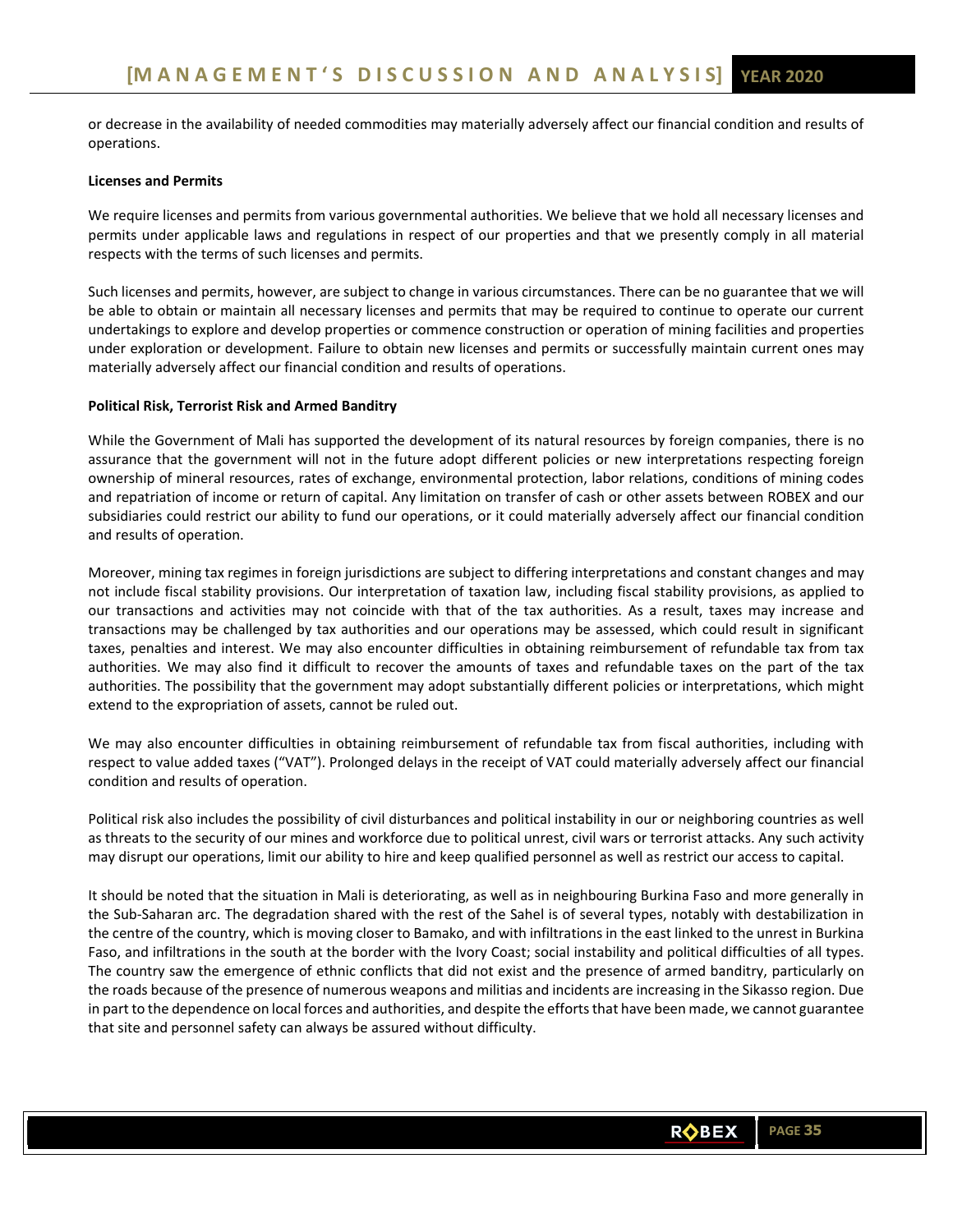### **Compliance, Fraud and Security Issues**

If, as any company, the company must ensure the risks of fraud, the nature of its activity (gold production) and its environment of extreme poverty and instabilities. A fierce struggle is carried out daily on some of these aspects and the mine has completed its supervision with a specialized mining security framework with experience in Africa.

 Also, the Company undertook a policy of consolidation of compliance, in particular by setting up a policy called AFP (Anti‐ Fraud Procedure) based on the 2013 COSO benchmark.

A gendarmerie is installed at the entrance of the mine. The site is monitored by several dozen digital cameras and patrol by several dozen guards. The National Guard and the Nampala mine have also just signed an agreement to set up a National Guard group on the site in addition to the gendarmerie.

For several months now, one or more armed bands have been operating at a distance that is constantly moving closer to the area where the Nampala mine is located. Many actions are carried out.

However, the Company must constantly adapt and there is no guarantee that the actions taken will be perfectly effective.

### **Title Matters**

Title to mineral projects and exploration and exploitation rights involves certain inherent risks due to the potential for problems arising from the ambiguous historical characteristics of mining projects. While we have no reason to believe that the existence and extent of any mining property in which we have an interest is in doubt, title to mining properties is subject to potential claims by third parties, and no guarantees can be provided that there are no unregistered agreements, claims or defects which may result in our titles being challenged.

In addition, the failure to comply with all applicable laws and regulations, including failure to pay taxes and carry out and file assessment work within applicable time periods, may invalidate title to all or portions of the properties covered by our permits and licenses.

### **Suppliers Risk**

We are dependent on various services, equipment, supplies and parts to carry out our operations. The shortage of any needed good, part or service may cause cost increases or delays in delivery time, thereby materially adversely affecting our production schedules as well as financial condition and results of operations.

In addition, we may incur liability to third parties as a result of the actions of a contractor. The occurrence of one or more of these risks could have a material adverse effect on our financial condition and results of operations.

### **Competition**

The mineral exploration and mining business is competitive in all of its phases. We compete with numerous other companies and individuals, including competitors with greater financial, technical and other resources, in the search for and the acquisition of attractive mineral properties, equipment and human resources. There is no assurance that we will continue to be able to compete successfully with our competitors.

### **Qualified and Key Personnel**

In order to operate successfully, we must find and retain qualified employees with strong knowledge and expertise in the mining environment. ROBEX and other companies in the mining industry compete for qualified and key personnel, and if we are unable to attract and retain qualified personnel or fail to establish adequate succession planning strategies, our financial condition and results of operations could be materially adversely affected.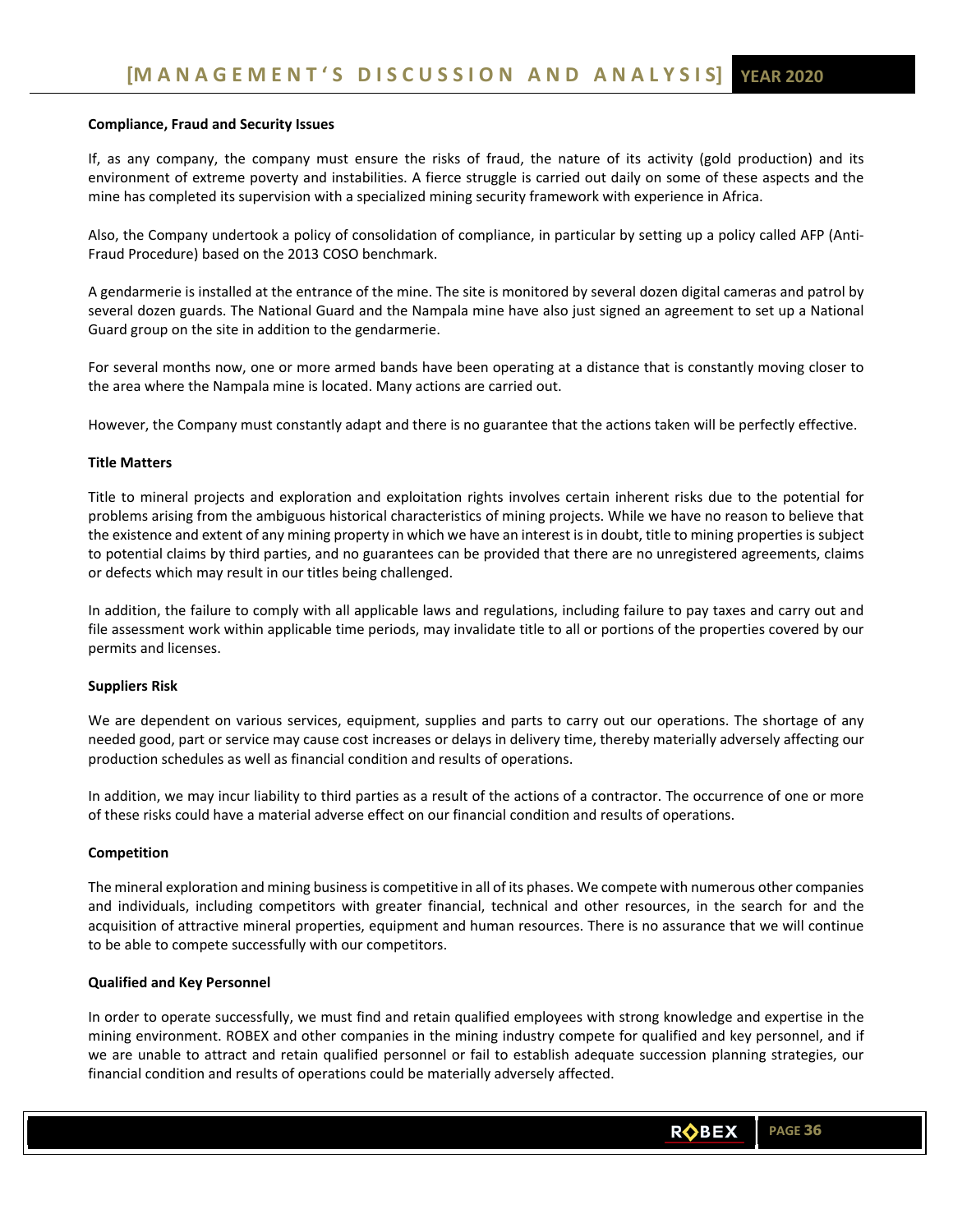# **Labour Relations**

We are dependent on our workforce to extract and process minerals. Our relations with our employees may be impacted by changes in labour relations which may be introduced by, among others, employee groups, unions and governmental authorities. Furthermore, some of our employees are represented by labour unions under collective labour agreements. We may find ourselves in the need to satisfactorily renegotiate our collective labour agreements upon their expiration. In addition, existing labour agreements may not prevent a strike or work stoppage at our facilities in the future. Labour disruptions could have a material adverse impact on our financial condition and results of operations.

# **Environmental Risks, Hazards and Costs**

All phases of our operations are subject to environmental regulation. Environmental legislation is evolving in a manner which will require stricter standards and enforcement, increased fines and penalties for non‐compliance, more stringent environmental assessments of proposed projects, and a heightened degree of responsibility for companies and their officers, directors and employees. Environmental hazards which are unknown to us at present and which have been caused by previous or existing owners or operations of the properties may exist on our properties. Failure to comply with applicable environmental laws and regulations may result in enforcement actions and may include corrective measures that require capital expenditures or remedial actions. There is no assurance that future changes in environmental laws and regulations and permits governing operations and activities of mining companies, if any, will not materially adversely affect our financial condition and results of operations.

Mining production involves the use of sodium cyanide, which is a toxic material. Should sodium cyanide leak or otherwise be discharged from the containment system, we may become subject to liability for clean-up work that may not be insured. While all steps have been taken to prevent discharges of pollutants into ground water and the environment, we may become subject to liability for hazards that may also not be insured.

In addition, natural resource companies are required to conduct their operations and rehabilitate the lands that they mine in accordance with applicable environmental regulations. Our estimates of the total ultimate closure and rehabilitation costs may be materially different from these actual costs. Any underestimated or unanticipated rehabilitation cost could materially adversely affect our financial condition and results of operations.

### **Insufficient Insurance**

While we may obtain insurance against certain risks in such amounts as we consider adequate, available insurance may not cover all the potential risks associated with a mining company operations. We may also be unable to maintain insurance to cover insurable risks at economically feasible premiums, and insurance coverage may not be available in the future or may not be adequate to cover any resulting loss. Moreover, insurance that covers risks such as mill sites, environmental pollution, waste disposal or other hazards as a result of exploration and production is not generally available to gold mining companies on acceptable terms. The potential costs which may be associated with any liabilities not covered by insurance or in excess of insurance coverage or compliance with applicable laws and regulations may cause substantial delays and require significant capital outlays, materially adversely affecting our financial condition and results of operations.

### **Resource Nationalism**

As African governments continue to struggle with deficits and depressed economies, the gold mining sector has been targeted to raise revenues. Governments are continually assessing the terms for a mining company to exploit resources in their countries. If translated into applicable law, the trend in resource nationalism could materially adversely affect our financial condition and results of operations. Many projects and new texts create concerns.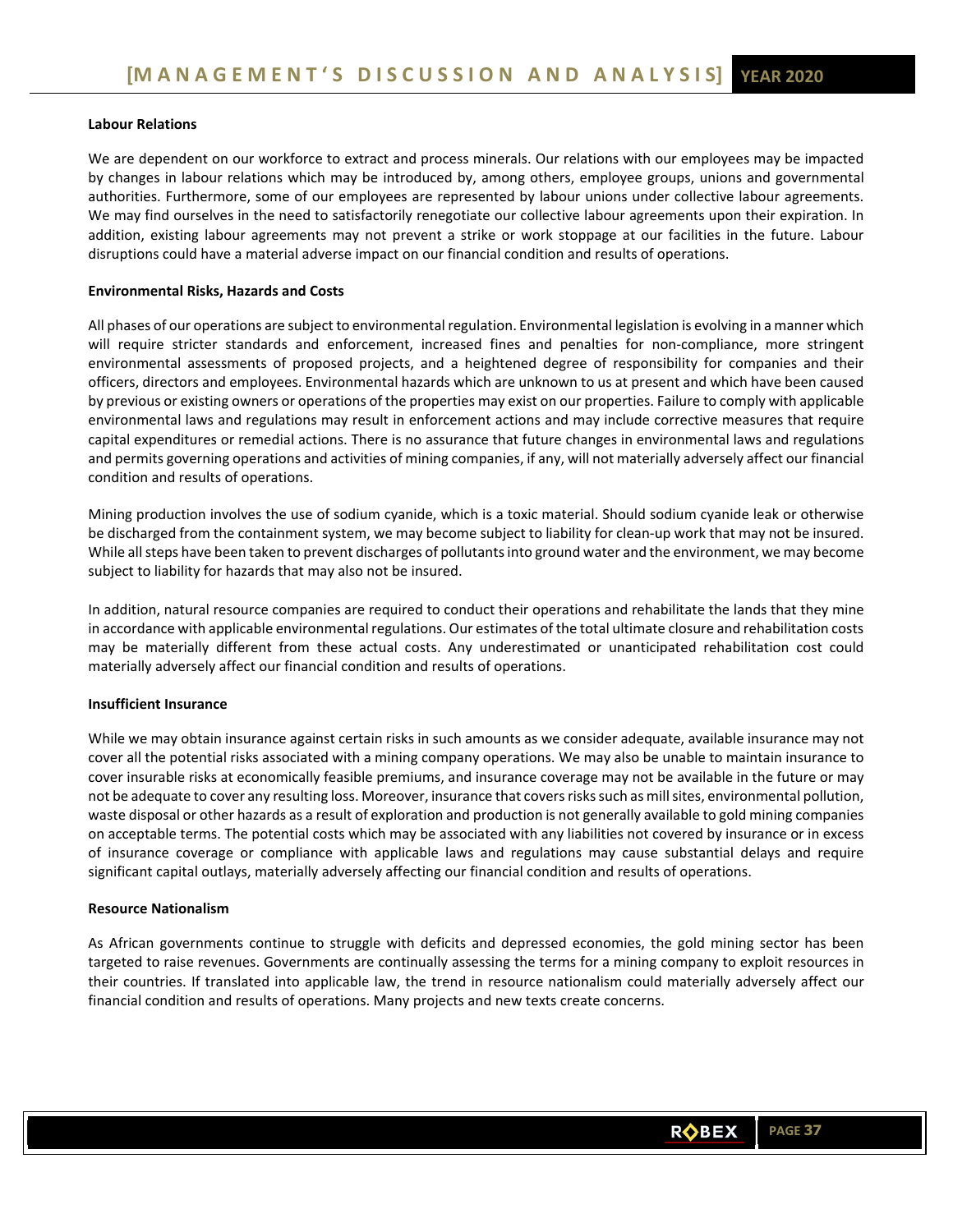### **Relations with Surrounding Communities**

Natural resources companies increasingly face public scrutiny of their activities. We are under pressure to demonstrate that, as we seek to generate satisfactory returns for our shareholders, other stakeholders including local governments and the communities surrounding our mine in Mali.

The potential consequences of these pressures include reputational damage, lawsuits, increasing social investment obligations and pressure to increase taxes and royalties payable to local governments and surrounding communities. These pressures may also impair our ability to successfully obtain the permits and approvals required for our operations.

In addition, our properties in Mali may be subject to the rights or asserted rights of various community stakeholders. Moreover, artisanal miners may make use of some or all of our properties, which would interfere with exploration and development activities on such properties.

### **Reliance on Information Technology Systems**

Our operations are dependent upon information technology systems. These systems are subject to disruption, damage or failure from a variety of sources. Failures in our information technology systems could translate into production downtimes, operational delays, compromising of confidential information or destruction or corruption of data. Accordingly, any failure in our information technology systems could materially adversely affect our financial condition and results of operations. Information technology systems failures could also materially adversely affect the effectiveness of our internal controls over financial reporting. An action has been carried out for several years to reduce the risk of data loss, but there is no guarantee that this action will be fully effective.

### **Cybersecurity Threats**

Our operations depend, in part, on how well we and our suppliers protect networks, technology systems and software against damage from a number of threats, including viruses, security breaches and cyberattacks. Cybersecurity threats include attempts to gain unauthorized access to data or to automated network systems and the manipulation or improper use of information technology systems. The failure of any part of our information technology systems could, depending on the nature of any such failure, materially adversely impact our reputation, financial condition and results of operations. Although we have not to date experienced any material losses relating to cyberattacks or other information security breaches, there can be no assurance that we will not incur such losses in the future. Our risk and exposure to these matters cannot be fully mitigated because of, among other things, the evolving nature of these threats. As cyber threats continue to evolve, we may be required to expend additional resources to continue to modify or enhance protective measures or to investigate and remediate any system vulnerabilities.

### **Litigation**

All industries, including the mining industry, are subject to legal claims with and without merit. We have in the past been, currently are, and may in the future be involved in various legal proceedings. While we believe it is unlikely that the final outcome of these legal proceedings will have an adverse material effect on our financial condition and results of operations, defence costs will be incurred, even with respect to claims that have no merit. Due to the inherent uncertainty of the litigation process, there can be no assurance that the resolution of any particular or several combined legal proceedings will not have a material adverse effect on our financial condition and results of operations.

In October 2020, the Company was informed that a very small group of minority shareholders had filed an application for a remedial order with the Québec Superior Court based on unsubstantiated allegations regarding, among other things, executive remuneration and past financings. The Company, its directors, officers and the Cohen family are implicated. ROBEX decided to vigorously challenge the claim and set the record straight under the applicable procedure. The Company emphasizes that it follows securities regulations in a manner that is respectful of minority shareholders. Among other things, any material items that should have been brought to the attention of shareholders were disclosed in a timely and complete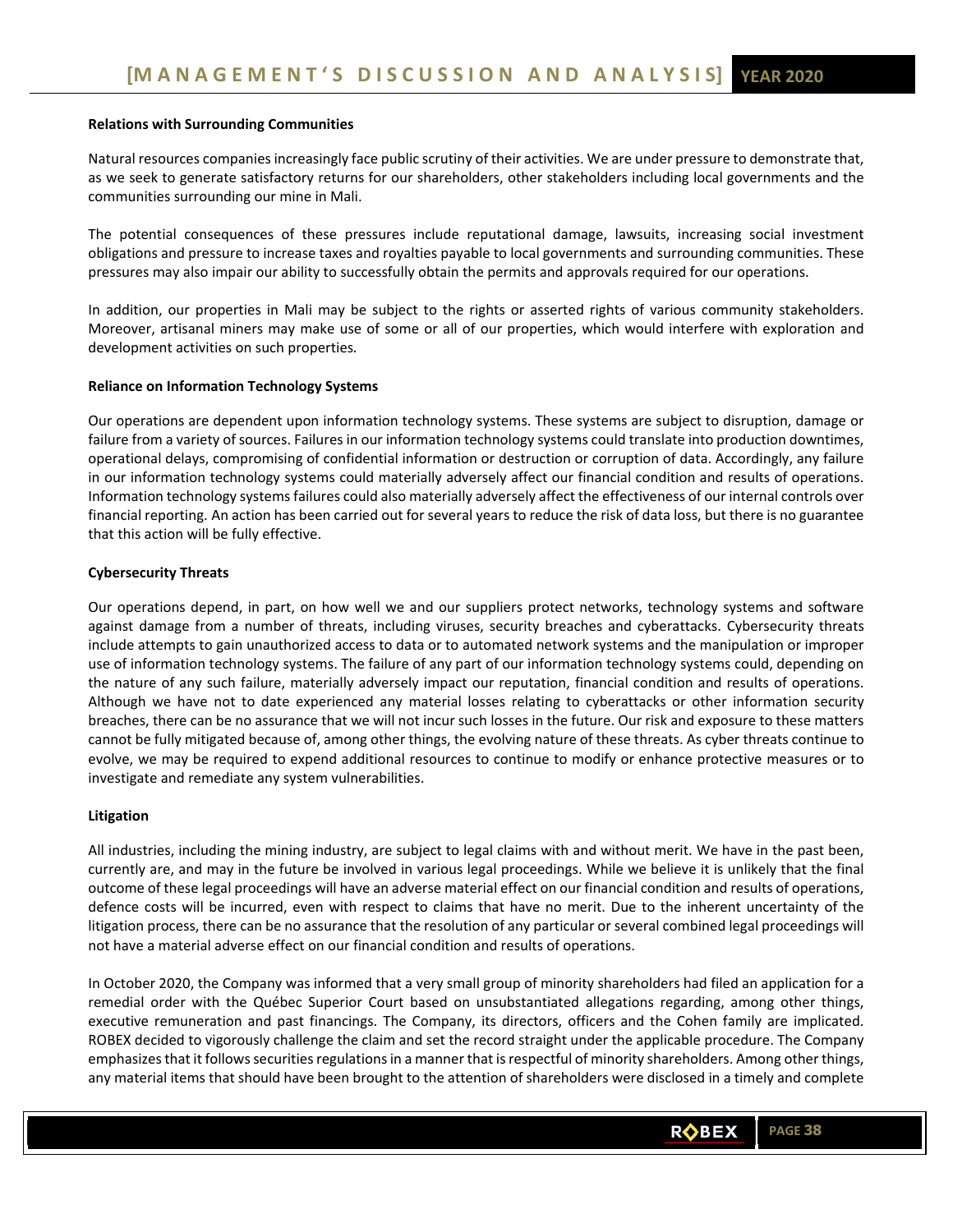manner without any objection from shareholders. The Company considers this action frivolous and unfounded and will demonstrate to the Court the unreasonable nature of this procedure.

## **Anti‐Corruption Laws**

We operate in jurisdictions that have experienced governmental and private sector corruption to some degree. We are required to comply with the Corruption of Foreign Public Officials Act (Canada), which has recently seen an increase in both the frequency of enforcement and severity of penalties. Although we adopted a formal anti‐corruption policy and our Code of Conduct mandates compliance with anti‐corruption laws, there can be no assurance that our internal control policies and procedures will always protect us from recklessness, fraudulent behaviour, dishonesty or other inappropriate acts. Violation or alleged violation of anti‐corruption laws could lead to civil and criminal fines and penalties, reputational damage and other consequences that may materially adversely affect our financial condition and results of operations.

# **Coronavirus Pandemic (COVID‐19)**

The health crisis we are facing worldwide is unprecedented and therefore its effects are largely unpredictable. This pandemic will not spare any country. In West Africa, more than elsewhere, the local medical infrastructure is very fragile. In the midst of an unprecedented crisis, governments are more likely to take unexpected or sudden and unavoidable decisions.

Besides the health issues affecting the workers of companies and their subcontractors, many local or global issues may arise, in particular disruption of supplies, transport, exports and border shutdown. Companies may also be affected, or neighbouring communities may be affected, resulting in production interruptions and social unrest.

The Company has set up regular monitoring of the situation in order to adjust the actions to be taken.

The mine has put a testing policy in place with Malian infectious disease experts.

At present, we are pleased to note that Mali is mostly spared from the health crisis, and the Nampala mine has had only one case (without contagion), and the same seems to be true for neighbouring villages. But the multiplication of variants prompts vigilance.

# **Social and Institutional Crisis in Mali**

A military power was established in Mali to replace civilian institutions on August 18, 2020 after serious unrest occurred. The establishment of military rule initially resulted in international sanctions. To the best of the Company's knowledge, the sanctions were completely lifted following the establishment of a transitional civilian government. Although the initial events occurred almost without violence, civil political actors are now showing some impatience and strikes are occurring in the country. For this reason, the Company remains very watchful.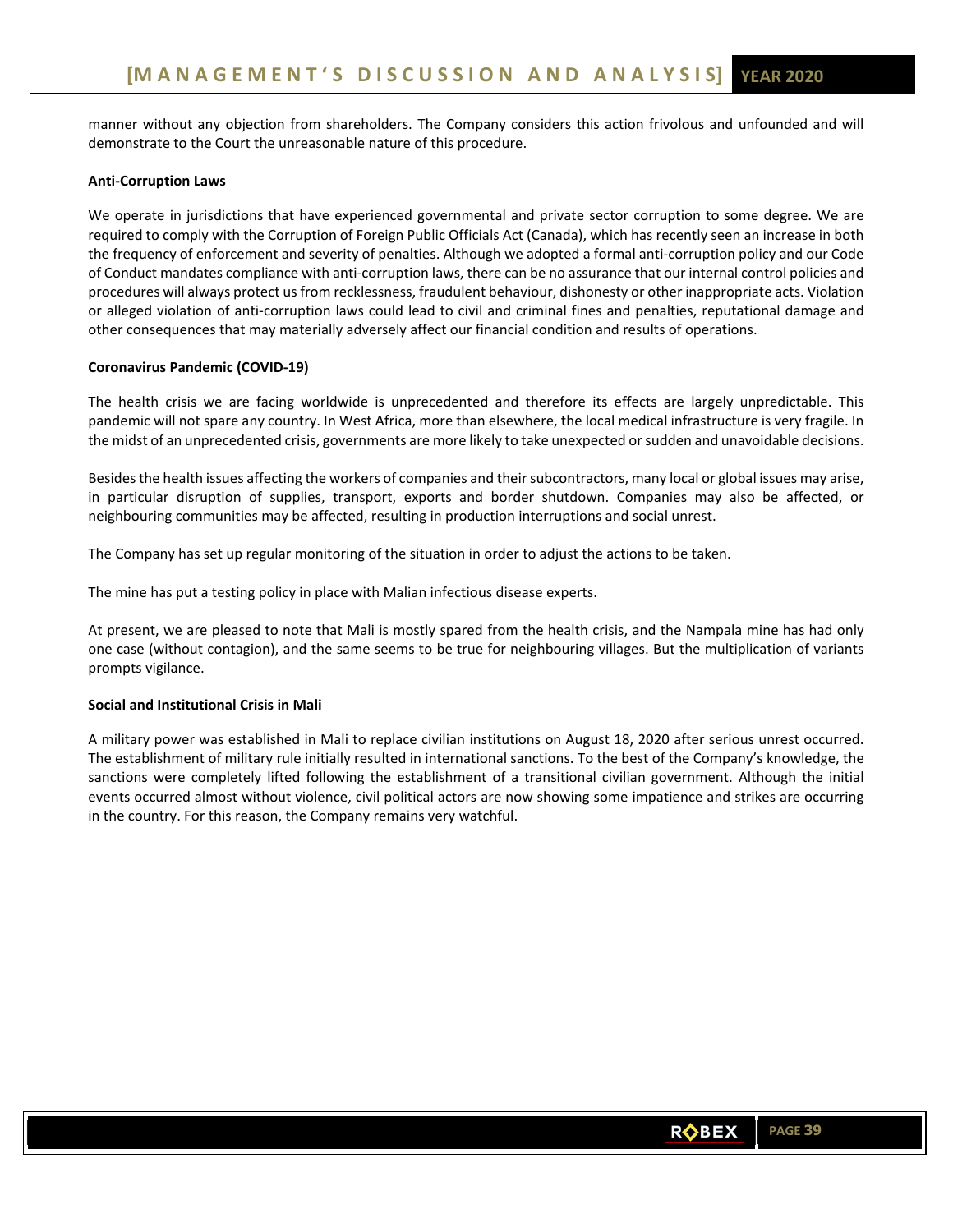# **7. SHARE CAPITAL**

As April 28, 2021, our share capital consisted of 599,119,403 common shares issued and outstanding.

Also, 6,640,163 stock options were granted at an exercise price of \$0.09, \$0.115, and \$0.13, expiring respectively on July 16, 2022, September 23, 2023, and November 28, 2024. Each option entitles the holder to acquire one common share of the Company.

### **Shareholding of the Company**

|                           | <b>Current position</b>   |        | Stock options <sup>(1)</sup><br><b>Exercise effects</b> |                                           |                            |
|---------------------------|---------------------------|--------|---------------------------------------------------------|-------------------------------------------|----------------------------|
|                           | <b>Shares Outstanding</b> | %      | <b>Issued Shares</b>                                    | <b>Total Shares</b><br><b>Outstanding</b> | % After<br><b>Exercise</b> |
| Cohen Group*              | 394,293,027               | 65.76% | ---                                                     | 394,293,027                               | 65.04%                     |
| <b>Other Shareholders</b> | 205,326,376               | 34.24% | 6,640,163                                               | 211,966,539                               | 34.96%                     |
| <b>Total</b>              | 599,619,403               | 100%   | 6,640,163                                               | 606,259,566                               | 100%                       |

\* Members of Cohen Group are: Georges Cohen, Julien Cohen, Benjamin Cohen, Johan Contat Cohen, Émilie Cohen and Laetitia Cohen.

 $(1)$  Exercising these options would increase the Company's cash flow by \$814,221.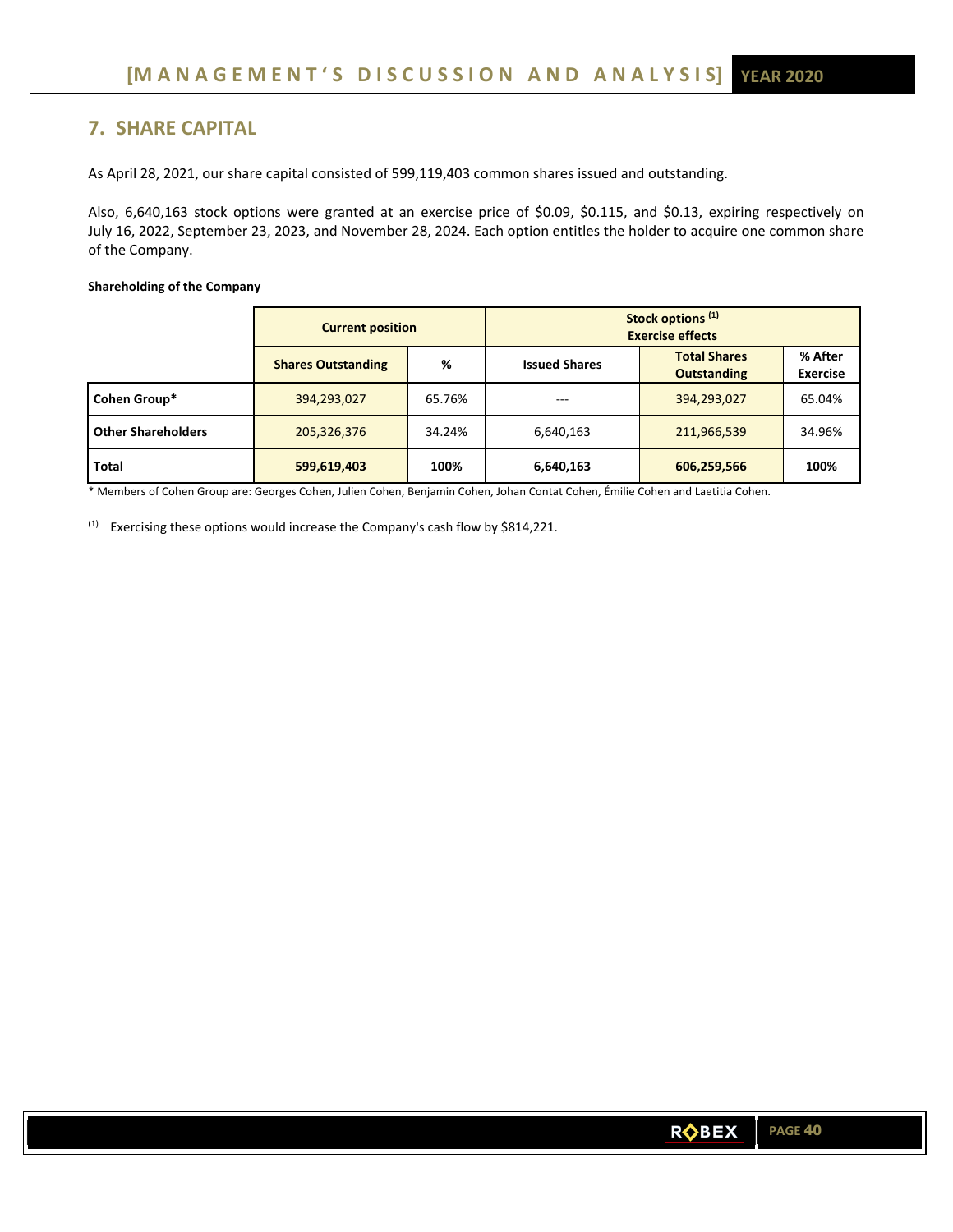# **8. CONTROLS AND PROCEDURES**

# **A. DISCLOSURE CONTROLS AND PROCEDURES**

We maintain appropriate information systems, procedures and controls to ensure that information used internally and disclosed externally is complete, accurate, reliable and timely. The disclosure controls and procedures ("DC&P") are designed to provide reasonable assurance that information required to be disclosed in the annual filings, interim filings or other reports filed under securities legislation is recorded, processed, summarized and reported within the time periods specified by said legislation and include controls and procedures designed to ensure that material information required to be disclosed is accumulated and communicated to management, including its certifying officers, as appropriate, to allow timely decisions regarding required disclosure.

Our President, our Chief Executive Officer (CEO) and our Chief Financial Officer (CFO) have evaluated, or caused the evaluation of, under their direct supervision, the design and operating effectiveness of our DC&P as defined in *Regulation 52‐109 respecting Certification of Disclosure in Issuer's Annual and Interim Filings* as of December 31, 2020 and have concluded that such DC&P were designed and operating effectively.

# **B. INTERNAL CONTROLS OVER FINANCIAL REPORTING**

Management is responsible for establishing and maintaining adequate internal controls over financial reporting ("ICFR") to provide reasonable assurance regarding the reliability of financial reporting and the preparation of financial statements for external purposes in accordance with IFRS.

Management has evaluated the design and operating effectiveness of its ICFR as defined in *Regulation 52‐109 respecting Certification of Disclosure in Issuer's Annual and Interim Filings*. This evaluation was performed by the President, the CEO and the CFO with the assistance of other management and staff to the extent deemed necessary.

Based on this evaluation, the president, the CEO and the CFO and the concluded that, as of December 31, 2020, the ICFR were appropriately designed, effective and able to provide reasonable assurance regarding the reliability of financial reporting and the preparation of financial statements for external purposes in accordance with IFRS.

# **C. LIMITATIONS OF CONTROLS AND PROCEDURES**

In spite of its evaluation, our management, including the CEO and CFO, believes that any controls and procedures no matter how well designed and operated, can only provide reasonable assurance and not absolute assurance of achieving the desired control objectives. Accordingly, because of the inherent limitations in a control system, misstatements due to error or fraud may occur and not be detected.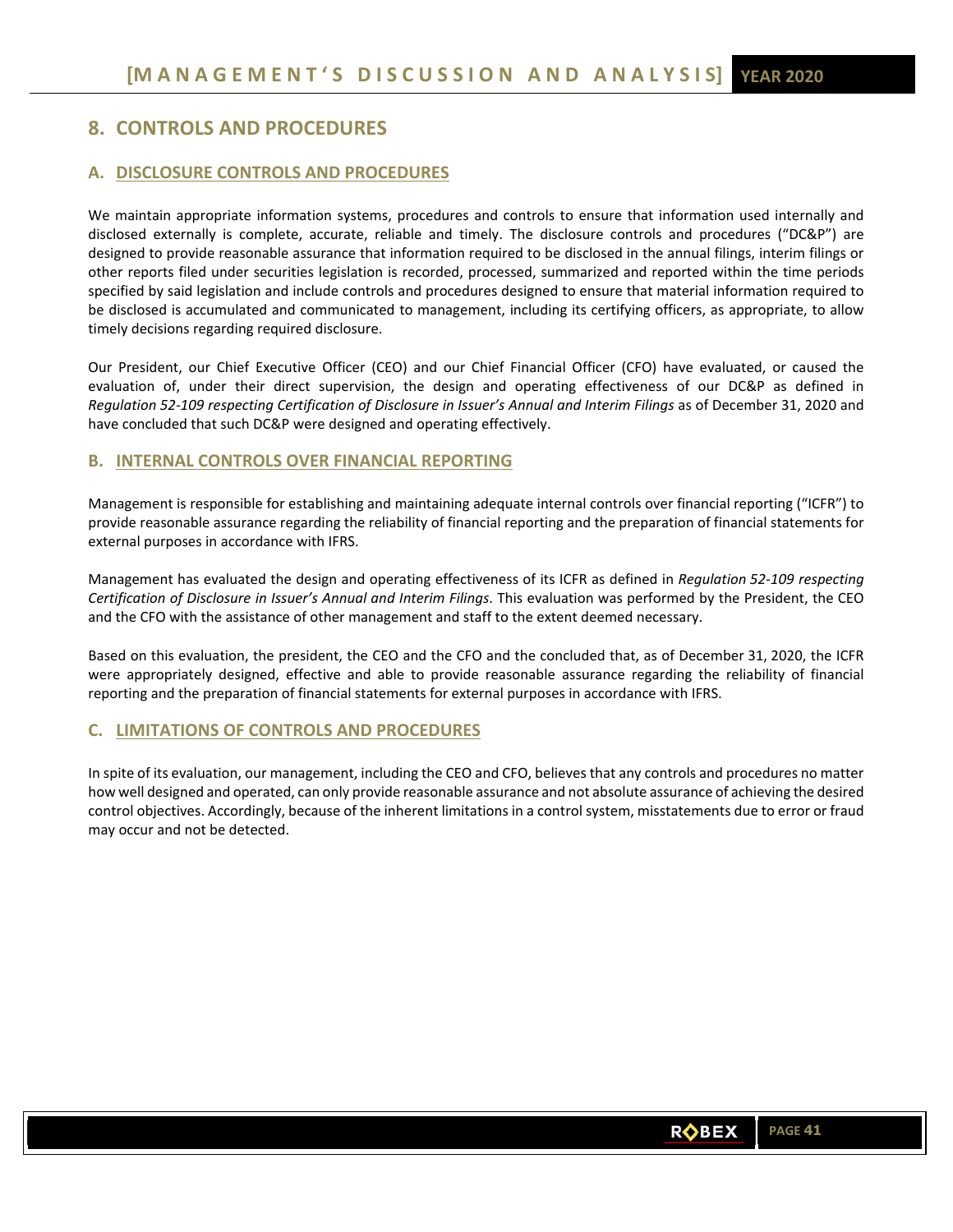# **9. NON‐IFRS FINANCIAL PERFORMANCE MEASURES**

Some of the indicators used by us to analyse and evaluate our results represent non-IFRS financial measures. These measures are presented as they can provide useful information to assist investors with their evaluation of the Corporation's performance and ability to generate cash flow from its operations. Since the non-IFRS performance measures presented in the below sections do not have any standardized definition prescribed by IFRS, they may not be comparable to similar measures presented by other companies. Accordingly, they are intended to provide additional information and should not be considered in isolation or as a substitute for measures of performance prepared in accordance with IFRS. For the non-IFRS financial performance measures not already reconciled within the document, we have defined the IFRS financial performance measures below and reconciled them to reported IFRS measures.

### **Cash Operating Cost and Cash Operating Cost including Stripping**

The tables below present reconciliation between the cash operating cost calculated in accordance with the Gold Institute<sup>1</sup> standards and operating expenses, for the years ended December 31, 2020 and 2019:

|                                                                                  | 2020        | 2019        |
|----------------------------------------------------------------------------------|-------------|-------------|
| Per tonne processed                                                              |             |             |
| Tonnes of ore processed                                                          | 1,886,318   | 1,909,663   |
| (in dollars)                                                                     |             |             |
| Mining operation expenses (relating to ounces sold)                              | 34,465,494  | 33,456,953  |
| Mining royalties                                                                 | (2,915,269) | (2,810,506) |
| Effects of inventory adjustments (doré bars, gold in circuit and ore stockpiles) | 1,453,919   | 304,901     |
| <b>Operating costs (relating to tonnes processed)</b>                            | 33,004,144  | 30,951,348  |
| Cash operating cost (per tonne processed)                                        | 17          | 16          |

|                                                               | 2020       | 2019      |
|---------------------------------------------------------------|------------|-----------|
| Per tonne processed                                           |            |           |
| Tonnes of ore processed                                       | 1,886,318  | 1,909,663 |
| (in dollars)                                                  |            |           |
| Stripping cost                                                | 16,414,575 | 7,813,045 |
| Stripping cost (per tonne processed)                          | 9          |           |
| Cash operating cost (per tonne processed)                     | 17         | 16        |
| Cash operating cost including stripping (per tonne processed) | 26         | 20        |

<sup>&</sup>lt;sup>1</sup> The Gold Institute, which ceased operations in 2002, was a non-regulated organization representing a global group of gold producers. The cost standard of production developed by the Gold Institute remains the generally accepted standard for the recording of costs disbursed by gold mining companies.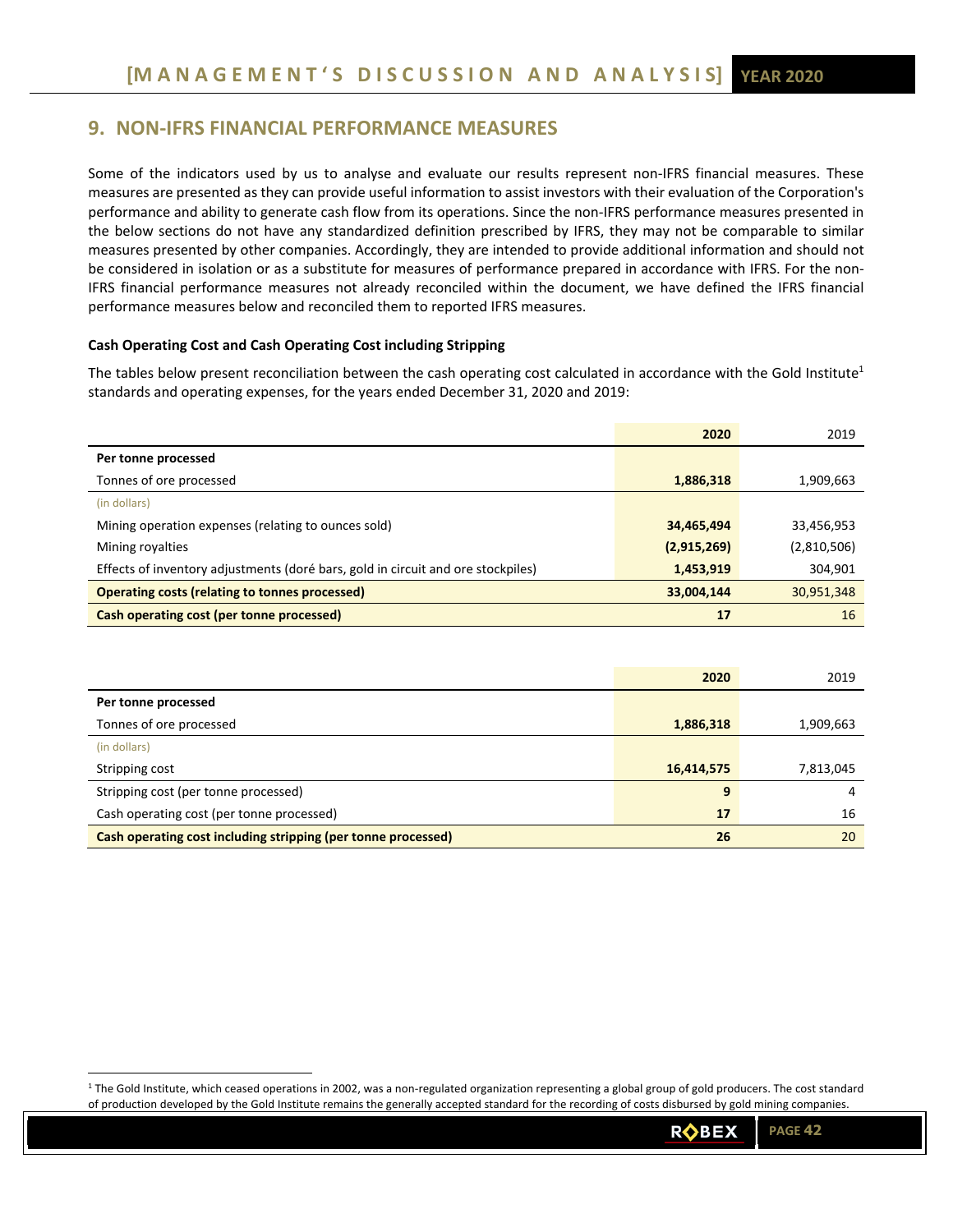# **Total Cash Cost**

A reconciliation of total cash cost is included in the following table, for the years ended December 31, 2020 and 2019:

|                                  | 2020       | 2019       |
|----------------------------------|------------|------------|
| Per ounce sold                   |            |            |
| Gold ounces sold                 | 50,963     | 53,713     |
| (in dollars)                     |            |            |
| Mining operation expenses        | 34,465,494 | 33,456,953 |
| Total cash cost (per ounce sold) | 676        | 623        |

# **All‐in Sustaining Cost and Ajusted All‐in Sustaining Cost**

All-in sustaining cost represents the total cash cost plus sustainable capital expenditures and stripping costs presented per ounce sold. The Company classified sustaining capital expenditures which are required to maintain existing operations and capitalized stripping. A reconciliation of all-in sustaining cost is included in the following tables, for the years ended December 31, 2020 and 2019:

|                                                  | 2020       | 2019       |
|--------------------------------------------------|------------|------------|
| Gold ounces sold                                 | 50,963     | 53,713     |
| (in dollars)                                     |            |            |
| Sustaining capital expenditures                  | 30,596,468 | 16,516,556 |
| Sustaining capital expenditures (per ounce sold) | 600        | 307        |
| Total cash cost (per ounce sold)                 | 676        | 623        |
| All-in sustaining cost (per ounce sold)          | 1,277      | 930        |
|                                                  |            |            |
|                                                  | 2020       | 2019       |

| 50,963         | 53,713      |
|----------------|-------------|
|                |             |
| 30,596,468     | 16,516,556  |
| (16, 414, 575) | (7,813,045) |
| (8,003,430)    | (1,538,820) |
| 6,178,463      | 7,164,691   |
| 121            | 133         |
| 676            | 623         |
| 797            | 756         |
|                |             |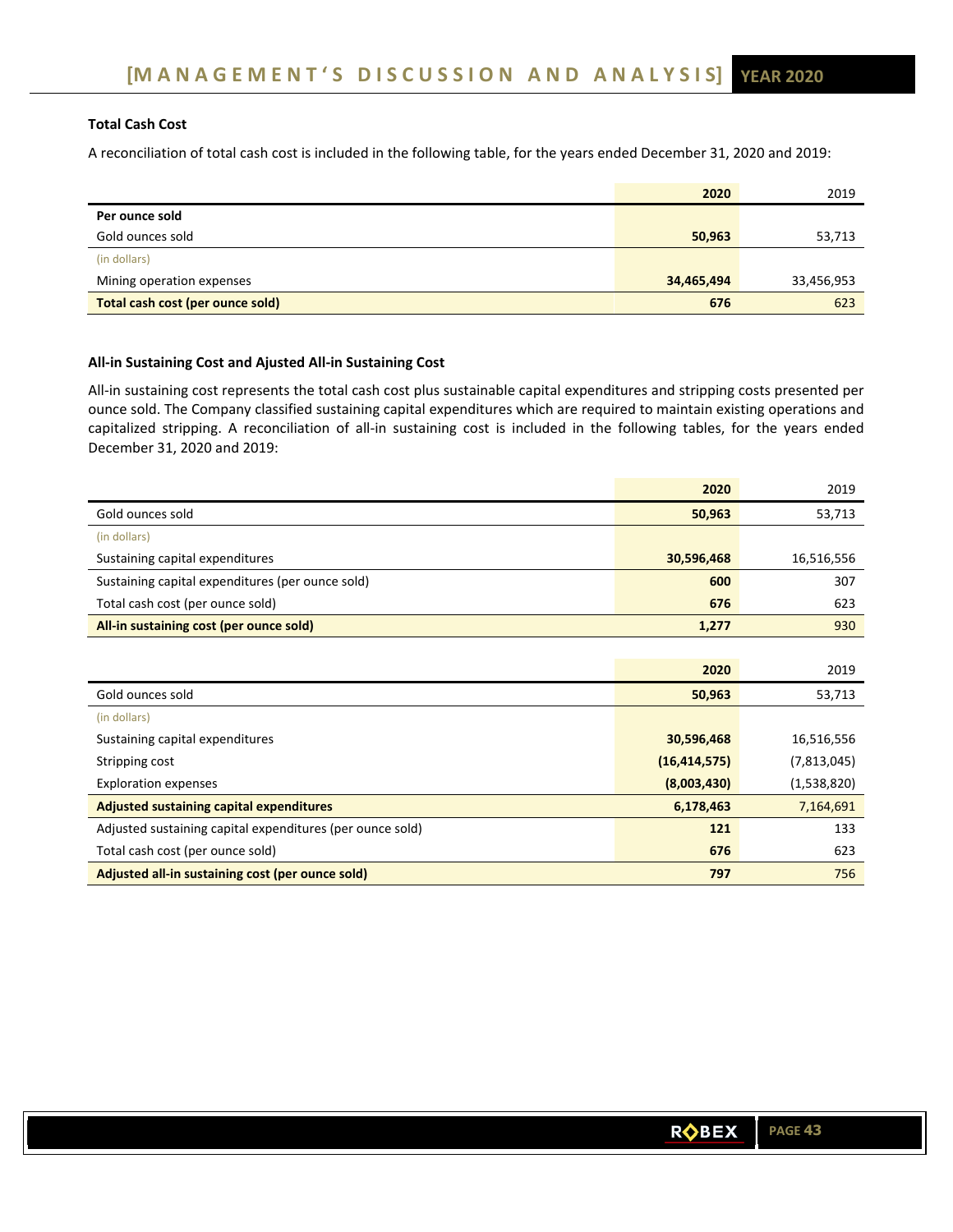# **Operating Cash Flows per Share**

The Company uses cash flows from operating activities, before changes in non-cash working capital, to supplement its consolidated financial statements, and calculates it by not including the period‐to‐period movement of non‐cash working capital items, like accounts receivable, inventories, prepaid expenses, deposits paid and accounts payable.

A reconciliation of cash flows from operating activities, before changes in non‐cash working capital, per share is included in the following table, for the years ended December 31, 2020 and 2019:

|                                                              | 2020        | 2019        |
|--------------------------------------------------------------|-------------|-------------|
| Cash flows from operating activities (in dollars)            | 65,090,056  | 50,963,801  |
| Weighted average number of outstanding common shares - basic | 588,946,537 | 579,622,580 |
| <b>Operating cash flows per share (in dollars)</b>           | 0.111       | 0.088       |

### **Adjusted Accounting Measures**

Net income and operating income have been adjusted with items considered temporal and that do not reflect the Company core mining operations. Reconciliations of adjusted accounting measures is included in the following tables, for the years ended December 31, 2020 and 2019:

|                                                                  | 2020        | 2019          |
|------------------------------------------------------------------|-------------|---------------|
| (in dollars)                                                     |             |               |
| Net income attributable to equity shareholders as per IFRS       | 44,606,088  | 19,072,196    |
| Stock-based compensation expense                                 | 573,791     | 881,951       |
| Foreign exchange loss (gain)                                     | (193, 820)  | 64,041        |
| Write-off of property, plant and equipment and intangible assets | 57,341      | 29,233        |
| Write-off of mining properties                                   | $--$        | 1,326,186     |
| Other gain                                                       | ---         | (1, 108, 739) |
| Adjusted net income attributable to equity shareholders          | 45,046,400  | 20,264,868    |
| Weighted average number of outstanding shares                    | 588,946,537 | 579,622,580   |
| <b>Adjusted basic earnings per share (in dollars)</b>            | 0.076       | 0.035         |

|                                  | 2020       | 2019       |
|----------------------------------|------------|------------|
| (in dollars)                     |            |            |
| Operating income as per IFRS     | 48,529,127 | 21,431,486 |
| Stock-based compensation expense | 573.791    | 881,951    |
| <b>Adjusted operating income</b> | 49,102,918 | 22,313,437 |

# **10.ADDITIONAL INFORMATION AND CONTINUOUS DISCLOSURE**

This MD&A has been prepared as of April 28, 2021. We present additional information on us through regular filings of press releases, financial statements and our Annual Information Form on SEDAR (sedar.com). These documents and other sources of information about the Company may also be found on our website at robexgold.com.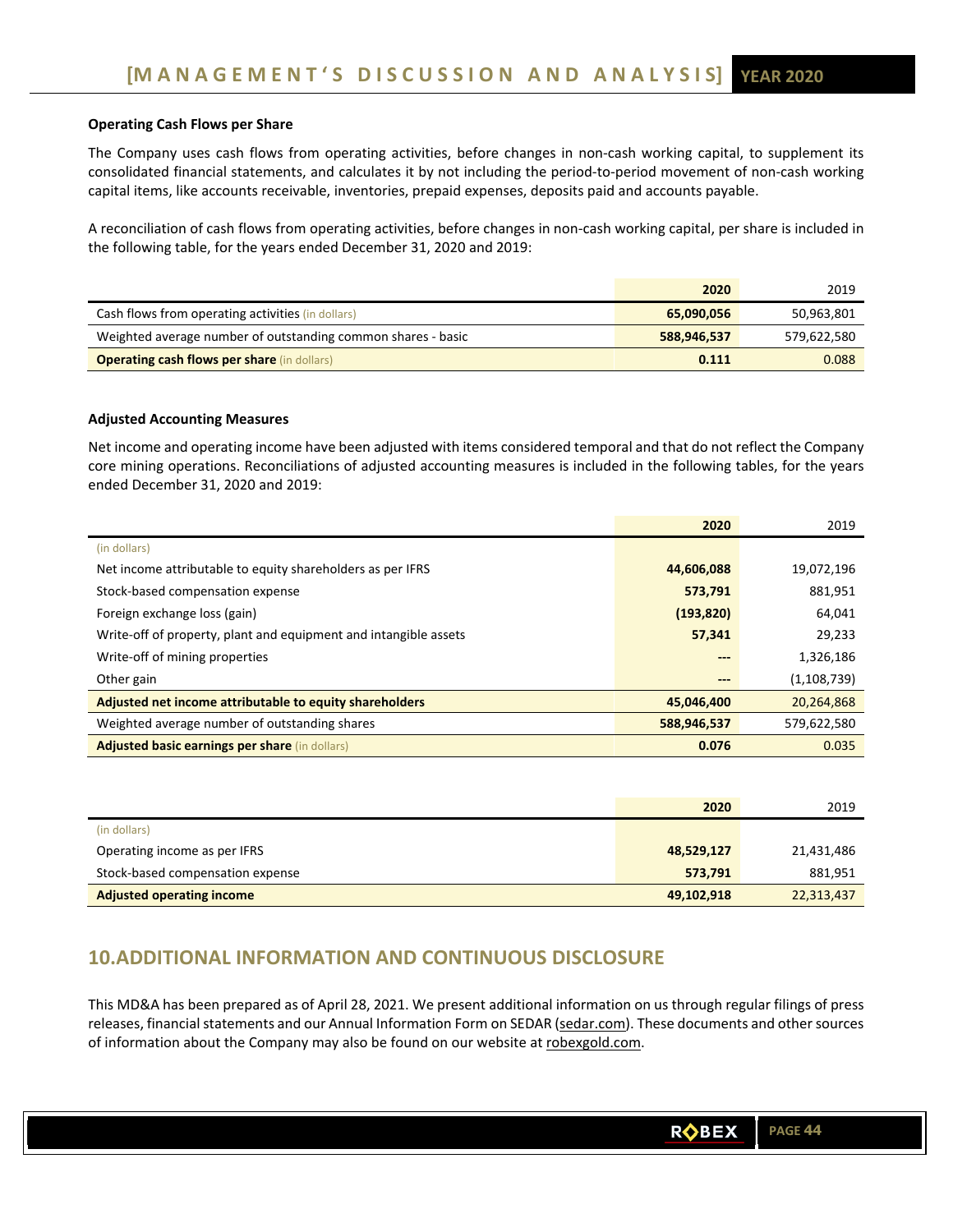# **11. FOWARD‐LOOKING STATEMENTS**

This MD&A contains forward-looking statements. Forward-looking statements involve known and unknown risks, uncertainties and assumptions and, accordingly, actual results and future events could differ materially from those expressed or implied in such statements. You are hence cautioned not to place undue reliance on forward-looking statements. These forward‐looking statements include statements regarding our expectations as to the market price of gold, production targets, timetables, mining operation expenses, capital expenditures and mineral reserve and resource estimates. Forward-looking statements include words or expressions such as "pursuing", "growth", "opportunities", "anticipated", "outlook", "strategy", "will", "estimated", "expected", "in order to", "should", "target", "objective", "intend", and other similar words or expressions. Factors that could cause actual results and events to differ materially from expectations expressed or implied by the forward-looking statements include, among others, the ability to achieve our objective of producing at least 51,000 ounces of gold at the Nampala mine in 2021 at a total cash cost (per ounce sold) less than \$650 and an all-in sustaining cost (per ounce sold) between \$900 and \$1,000, the ability to maintain a level of administrative burdens similar to that of the year 2020, the ability to achieve our strategic focus, fluctuations in the price of gold, currencies and operating costs, risks related to the mining industry, uncertainty as to calculation of mineral reserves and resources, delays, political and social stability in Africa (including our ability to maintain or renew licenses and permits), and other risks described in ROBEX's documents filed with Canadian securities regulatory authorities. ROBEX disclaims any obligation to update or revise any forward‐looking statements, unless required to do so by law.